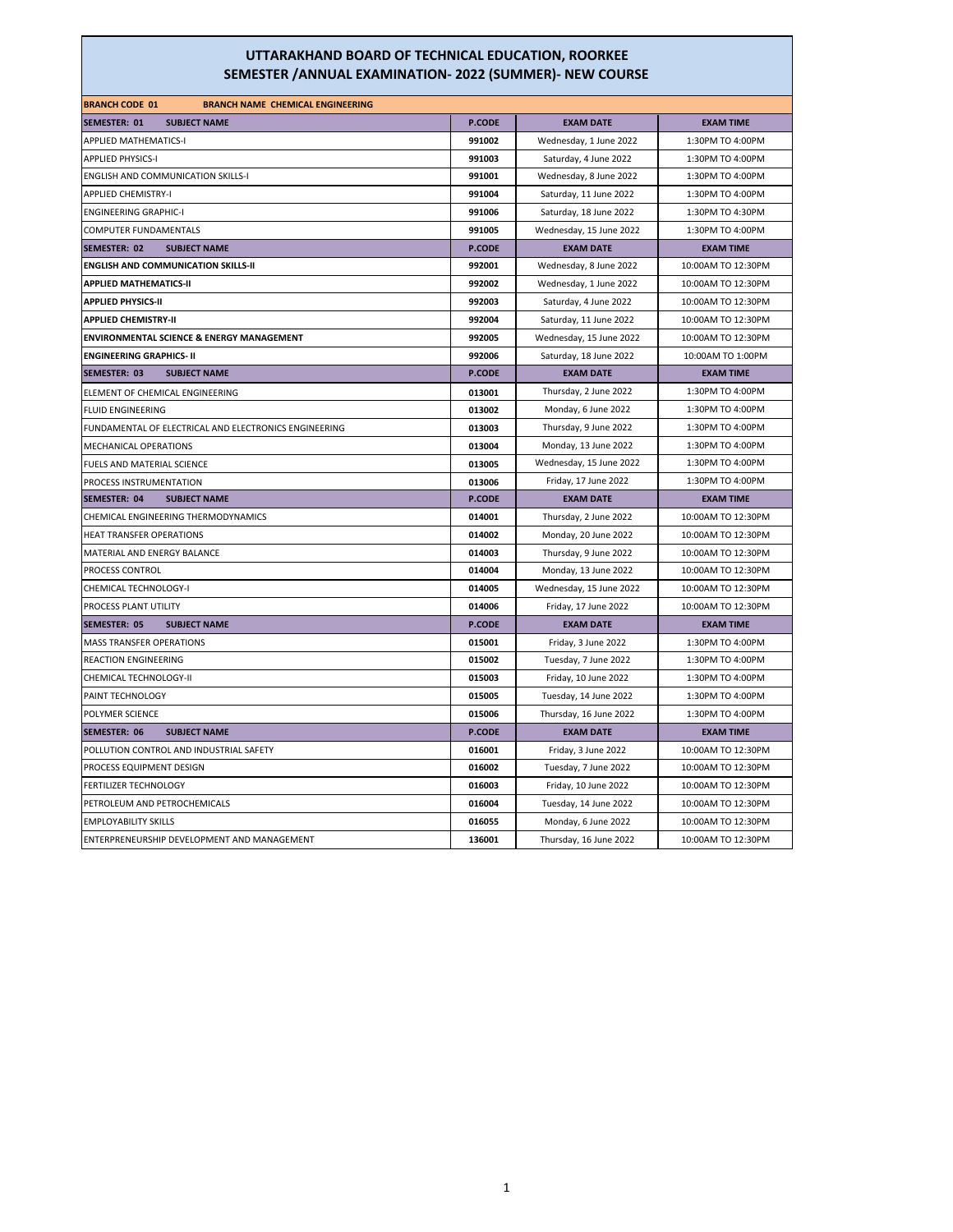| <b>BRANCH CODE 02</b><br><b>BRANCH NAME CIVIL ENGINEERING</b>   |               |                         |                    |
|-----------------------------------------------------------------|---------------|-------------------------|--------------------|
| SEMESTER: 01<br><b>SUBJECT NAME</b>                             | <b>P.CODE</b> | <b>EXAM DATE</b>        | <b>EXAM TIME</b>   |
| <b>APPLIED MATHEMATICS-I</b>                                    | 991002        | Wednesday, 1 June 2022  | 1:30PM TO 4:00PM   |
| <b>APPLIED PHYSICS-I</b>                                        | 991003        | Saturday, 4 June 2022   | 1:30PM TO 4:00PM   |
| <b>ENGLISH AND COMMUNICATION SKILLS-I</b>                       | 991001        | Wednesday, 8 June 2022  | 1:30PM TO 4:00PM   |
| <b>APPLIED CHEMISTRY-I</b>                                      | 991004        | Saturday, 11 June 2022  | 1:30PM TO 4:00PM   |
| <b>ENGINEERING GRAPHIC-I</b>                                    | 991006        | Saturday, 18 June 2022  | 1:30PM TO 4:30PM   |
| COMPUTER FUNDAMENTALS                                           | 991005        | Wednesday, 15 June 2022 | 1:30PM TO 4:00PM   |
| SEMESTER: 02<br><b>SUBJECT NAME</b>                             | P.CODE        | <b>EXAM DATE</b>        | <b>EXAM TIME</b>   |
| <b>ENGLISH AND COMMUNICATION SKILLS-II</b>                      | 992001        | Wednesday, 8 June 2022  | 10:00AM TO 12:30PM |
| <b>APPLIED MATHEMATICS-II</b>                                   | 992002        | Wednesday, 1 June 2022  | 10:00AM TO 12:30PM |
| <b>APPLIED PHYSICS-II</b>                                       | 992003        | Saturday, 4 June 2022   | 10:00AM TO 12:30PM |
| <b>APPLIED CHEMISTRY-II</b>                                     | 992004        | Saturday, 11 June 2022  | 10:00AM TO 12:30PM |
| ENVIRONMENTAL SCIENCE & ENERGY MANAGEMENT                       | 992005        | Wednesday, 15 June 2022 | 10:00AM TO 12:30PM |
| <b>ENGINEERING GRAPHICS- II</b>                                 | 992006        | Saturday, 18 June 2022  | 10:00AM TO 1:00PM  |
| SEMESTER: 03<br><b>SUBJECT NAME</b>                             | <b>P.CODE</b> | <b>EXAM DATE</b>        | <b>EXAM TIME</b>   |
| <b>ENGINEERING MECHANICS</b>                                    | 023001        | Thursday, 2 June 2022   | 1:30PM TO 4:00PM   |
| <b>BASIC SURVEYING</b>                                          | 023002        | Monday, 6 June 2022     | 1:30PM TO 4:00PM   |
| <b>BUILDING DRAWING</b>                                         | 023003        | Thursday, 9 June 2022   | 1:30PM TO 4:30PM   |
| BUILDING MATERIAL AND CONSTRUCTION                              | 023004        | Monday, 13 June 2022    | 1:30PM TO 4:00PM   |
| ELECTRICAL & MECHANICAL ENGINEERING SYSTEMS                     | 023005        | Thursday, 16 June 2022  | 1:30PM TO 4:00PM   |
| <b>FLUID MECHANICS</b>                                          | 023006        | Monday, 20 June 2022    | 1:30PM TO 4:00PM   |
| <b>SUBJECT NAME</b><br>SEMESTER: 04                             | <b>P.CODE</b> | <b>EXAM DATE</b>        | <b>EXAM TIME</b>   |
| ADVANCE SURVEYING                                               | 024001        | Thursday, 2 June 2022   | 10:00AM TO 12:30PM |
| <b>CONCRETE TECHNOLOGY</b>                                      | 024002        | Monday, 20 June 2022    | 10:00AM TO 12:30PM |
| ENVIRONMENTAL & IRRIGATION ENGINEERING DRAWING                  | 024003        | Thursday, 9 June 2022   | 10:00AM TO 1:00PM  |
| <b>IRRIGATION ENGINEERING</b>                                   | 024004        | Monday, 13 June 2022    | 10:00AM TO 12:30PM |
| MECHANICS OF STRUCTURES                                         | 024005        | Thursday, 16 June 2022  | 10:00AM TO 12:30PM |
| WATER SUPPLY & WASTE WATER ENGINEERING                          | 024006        | Tuesday, 21 June 2022   | 1:30PM TO 4:00PM   |
| <b>SEMESTER: 05</b><br><b>SUBJECT NAME</b>                      | P.CODE        | <b>EXAM DATE</b>        | <b>EXAM TIME</b>   |
| <b>ESTIMATING AND COSTING</b>                                   | 025001        | Friday, 3 June 2022     | 1:30PM TO 4:00PM   |
| <b>GEOTECHNICAL ENGINEERING</b>                                 | 025002        | Tuesday, 7 June 2022    | 1:30PM TO 4:00PM   |
| REINFORCED CONCRETE DESIGN                                      | 025003        | Friday, 10 June 2022    | 1:30PM TO 4:30PM   |
| HIGHWAY & AIRPORT ENGINEERING                                   | 025005        | Tuesday, 14 June 2022   | 1:30PM TO 4:00PM   |
| RAILWAYS BRIDGES AND TUNNEL ENGINEERING                         | 025006        | Friday, 17 June 2022    | 1:30PM TO 4:00PM   |
| <b>SEMESTER: 06</b><br><b>SUBJECT NAME</b>                      | <b>P.CODE</b> | <b>EXAM DATE</b>        | <b>EXAM TIME</b>   |
| <b>EMPLOYABILITY SKILLS</b>                                     | 016055        | Monday, 6 June 2022     | 10:00AM TO 12:30PM |
| CONSTRUCTION MANAGEMENT ACCOUNTS & ENTREPRENEURSHIP DEVELOPMENT | 026001        | Friday, 3 June 2022     | 10:00AM TO 12:30PM |
| EARTHQUAKE RESISTAT BUILDING CONSTRUTION                        | 026002        | Tuesday, 7 June 2022    | 10:00AM TO 12:30PM |
| STEEL STRUCTURE DESING                                          | 026003        | Friday, 10 June 2022    | 10:00AM TO 1:00PM  |
| STRUCTURAL DRAWING                                              | 026004        | Tuesday, 14 June 2022   | 10:00AM TO 1:00PM  |
| DISASTER MANAGEMENT                                             | 026006        | Friday, 17 June 2022    | 10:00AM TO 12:30PM |
| REPAIR AND REHABILITATION OF BUILDINGS                          | 026007        | Tuesday, 21 June 2022   | 10:00AM TO 12:30PM |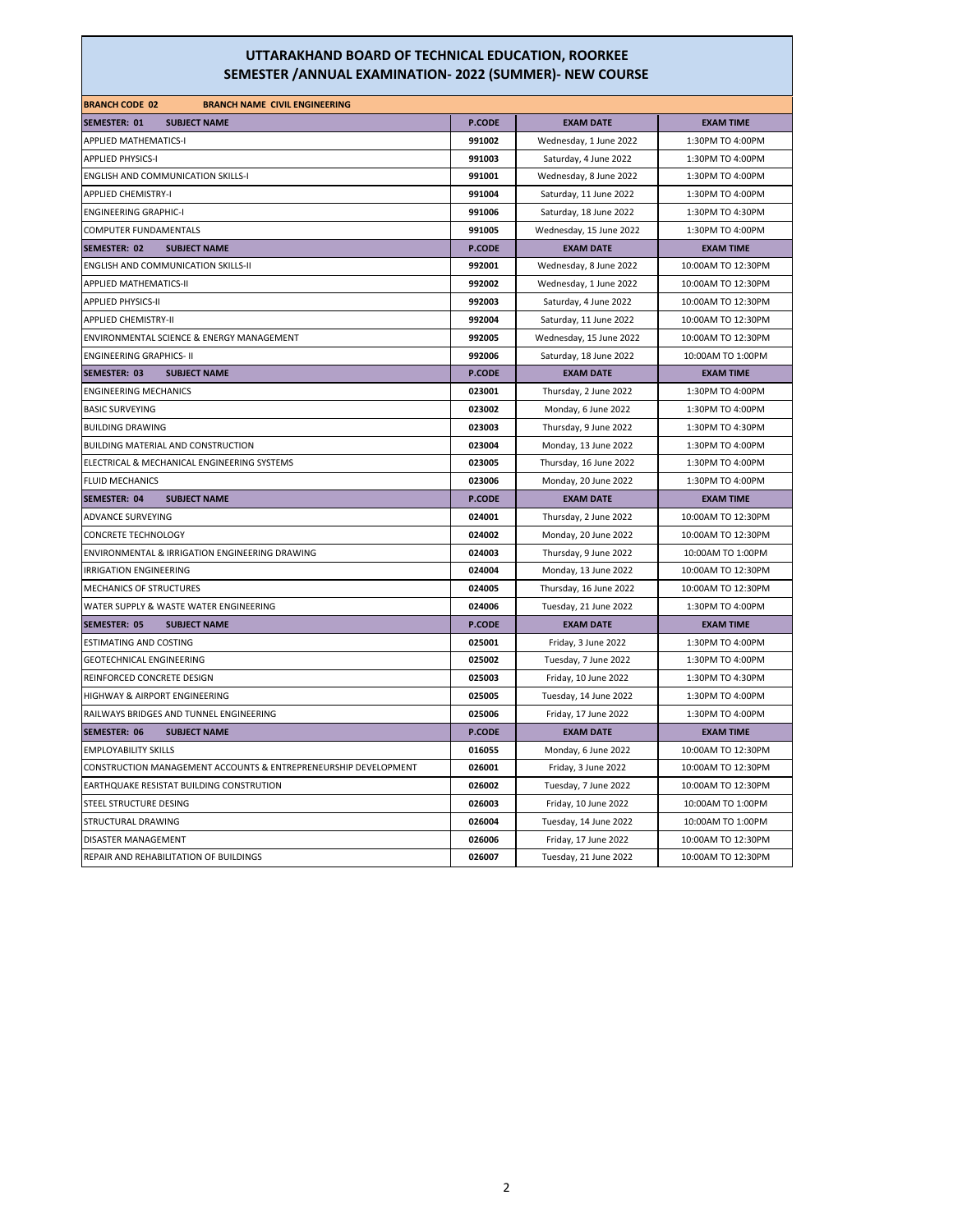| <b>BRANCH CODE 05</b><br><b>BRANCH NAME COMPUTER SCIENCE &amp; ENGINEERING</b> |               |                         |                    |
|--------------------------------------------------------------------------------|---------------|-------------------------|--------------------|
| SEMESTER: 01<br><b>SUBJECT NAME</b>                                            | <b>P.CODE</b> | <b>EXAM DATE</b>        | <b>EXAM TIME</b>   |
| <b>APPLIED MATHEMATICS-I</b>                                                   | 991002        | Wednesday, 1 June 2022  | 1:30PM TO 4:00PM   |
| <b>APPLIED PHYSICS-I</b>                                                       | 991003        | Saturday, 4 June 2022   | 1:30PM TO 4:00PM   |
| <b>ENGLISH AND COMMUNICATION SKILLS-I</b>                                      | 991001        | Wednesday, 8 June 2022  | 1:30PM TO 4:00PM   |
| <b>APPLIED CHEMISTRY-I</b>                                                     | 991004        | Saturday, 11 June 2022  | 1:30PM TO 4:00PM   |
| <b>ENGINEERING GRAPHIC-I</b>                                                   | 991006        | Saturday, 18 June 2022  | 1:30PM TO 4:30PM   |
| COMPUTER FUNDAMENTALS                                                          | 991005        | Wednesday, 15 June 2022 | 1:30PM TO 4:00PM   |
| SEMESTER: 02<br><b>SUBJECT NAME</b>                                            | <b>P.CODE</b> | <b>EXAM DATE</b>        | <b>EXAM TIME</b>   |
| ENGLISH AND COMMUNICATION SKILLS-II                                            | 992001        | Wednesday, 8 June 2022  | 10:00AM TO 12:30PM |
| <b>APPLIED MATHEMATICS-II</b>                                                  | 992002        | Wednesday, 1 June 2022  | 10:00AM TO 12:30PM |
| <b>APPLIED PHYSICS-II</b>                                                      | 992003        | Saturday, 4 June 2022   | 10:00AM TO 12:30PM |
| <b>APPLIED CHEMISTRY-II</b>                                                    | 992004        | Saturday, 11 June 2022  | 10:00AM TO 12:30PM |
| ENVIRONMENTAL SCIENCE & ENERGY MANAGEMENT                                      | 992005        | Wednesday, 15 June 2022 | 10:00AM TO 12:30PM |
| <b>ENGINEERING GRAPHICS- II</b>                                                | 992006        | Saturday, 18 June 2022  | 10:00AM TO 1:00PM  |
| SEMESTER: 03<br><b>SUBJECT NAME</b>                                            | <b>P.CODE</b> | <b>EXAM DATE</b>        | <b>EXAM TIME</b>   |
| <b>INTERNET OF THINGS</b>                                                      | 053001        | Thursday, 2 June 2022   | 1:30PM TO 4:00PM   |
| DATA COMMUNICATION                                                             | 053002        | Monday, 6 June 2022     | 1:30PM TO 4:00PM   |
| DIGITAL TECHNIQUES                                                             | 053003        | Thursday, 9 June 2022   | 1:30PM TO 4:00PM   |
| <b>OPERATING SYSTEM</b>                                                        | 053005        | Monday, 13 June 2022    | 1:30PM TO 4:00PM   |
| PROGRAMMING IN C                                                               | 053006        | Thursday, 16 June 2022  | 1:30PM TO 4:00PM   |
| <b>SEMESTER: 04</b><br><b>SUBJECT NAME</b>                                     | P.CODE        | <b>EXAM DATE</b>        | <b>EXAM TIME</b>   |
| COMPUTER NETWORK AND SECURITY                                                  | 054001        | Thursday, 2 June 2022   | 10:00AM TO 12:30PM |
| COMPUTER SYSTEM ORGANIZATION AND ARCHITECTURE                                  | 054002        | Monday, 20 June 2022    | 10:00AM TO 12:30PM |
| DATA STRUCTURE USING C                                                         | 054003        | Thursday, 9 June 2022   | 10:00AM TO 12:30PM |
| INTERNET AND WEB TECHNOLOGY                                                    | 054004        | Monday, 13 June 2022    | 10:00AM TO 12:30PM |
| RELATIONAL DATA BASE MANAGEMENT SYSTEM                                         | 054005        | Thursday, 16 June 2022  | 10:00AM TO 12:30PM |
| OBJECT ORIENTED CONCEPTS                                                       | 054006        | Friday, 17 June 2022    | 10:00AM TO 12:30PM |
| SEMESTER: 05<br><b>SUBJECT NAME</b>                                            | <b>P.CODE</b> | <b>EXAM DATE</b>        | <b>EXAM TIME</b>   |
| <b>JAVA PROGRAMMING</b>                                                        | 055001        | Friday, 3 June 2022     | 1:30PM TO 4:00PM   |
| SOFTWARE ENGINEERING                                                           | 055002        | Tuesday, 7 June 2022    | 1:30PM TO 4:00PM   |
| COMPUTER HARDWARE AND SERVICING                                                | 055003        | Friday, 10 June 2022    | 1:30PM TO 4:00PM   |
| ANDROID APPLICATION DEVELOPMENT                                                | 055004        | Tuesday, 14 June 2022   | 1:30PM TO 4:00PM   |
| SEMESTER: 06<br><b>SUBJECT NAME</b>                                            | <b>P.CODE</b> | <b>EXAM DATE</b>        | <b>EXAM TIME</b>   |
| <b>EMPLOYABILITY SKILLS</b>                                                    | 016055        | Monday, 6 June 2022     | 10:00AM TO 12:30PM |
| CONCEPT OF .NET TECHNOLOGY                                                     | 056001        | Friday, 3 June 2022     | 10:00AM TO 12:30PM |
| DATA MINING & WAREHOUSING                                                      | 056002        | Tuesday, 7 June 2022    | 10:00AM TO 12:30PM |
| MULTIMEDIA SYSTEM                                                              | 056003        | Friday, 10 June 2022    | 10:00AM TO 12:30PM |
| OPEN SOURCE TECHNOLOGY                                                         | 056004        | Tuesday, 14 June 2022   | 10:00AM TO 12:30PM |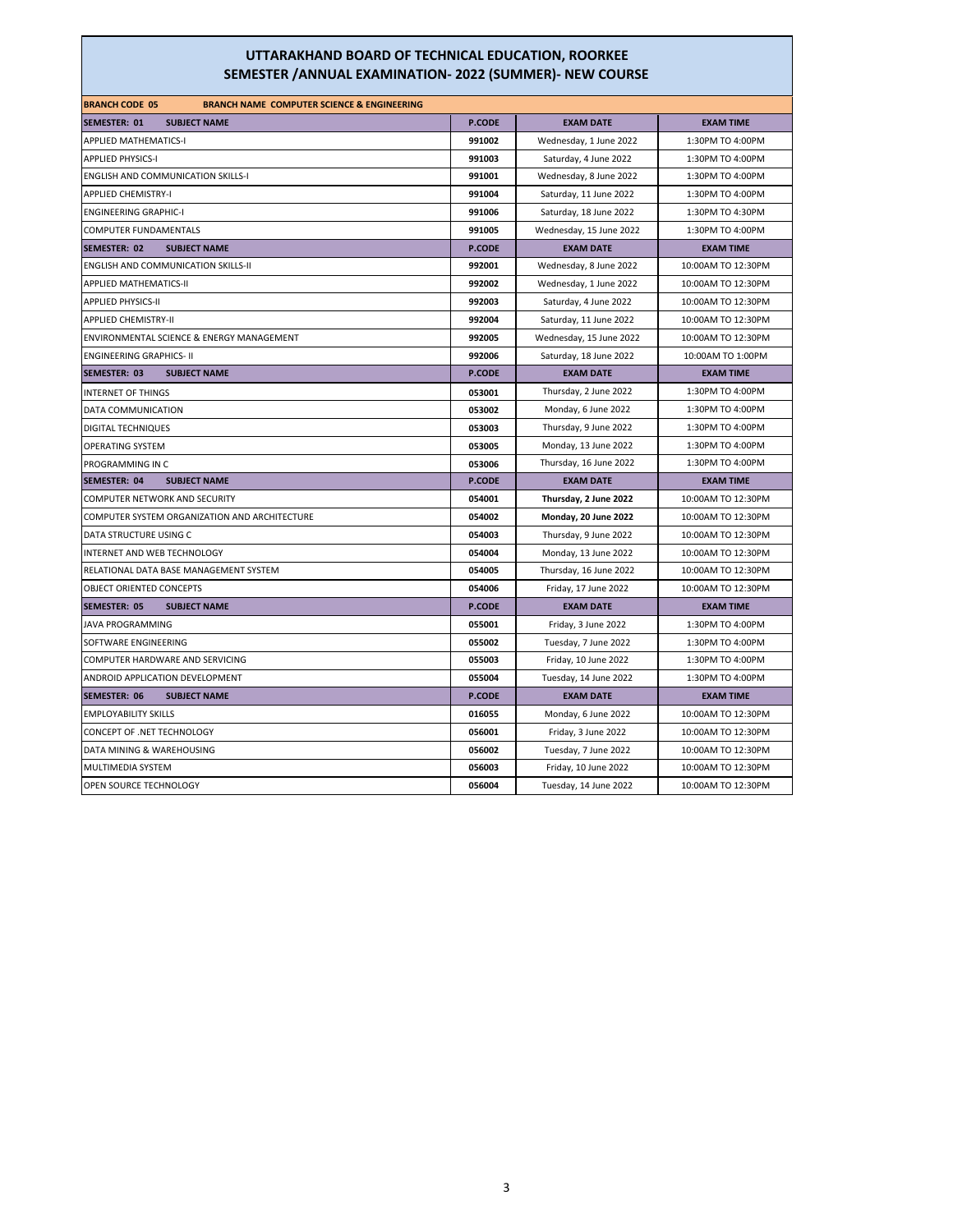| <b>BRANCH CODE 08</b><br><b>BRANCH NAME ELECTRICAL ENGINEERING</b> |               |                         |                    |
|--------------------------------------------------------------------|---------------|-------------------------|--------------------|
| <b>SEMESTER: 01</b><br><b>SUBJECT NAME</b>                         | P.CODE        | <b>EXAM DATE</b>        | <b>EXAM TIME</b>   |
| <b>APPLIED MATHEMATICS-I</b>                                       | 991002        | Wednesday, 1 June 2022  | 1:30PM TO 4:00PM   |
| <b>APPLIED PHYSICS-I</b>                                           | 991003        | Saturday, 4 June 2022   | 1:30PM TO 4:00PM   |
| <b>ENGLISH AND COMMUNICATION SKILLS-I</b>                          | 991001        | Wednesday, 8 June 2022  | 1:30PM TO 4:00PM   |
| <b>APPLIED CHEMISTRY-I</b>                                         | 991004        | Saturday, 11 June 2022  | 1:30PM TO 4:00PM   |
| <b>ENGINEERING GRAPHIC-I</b>                                       | 991006        | Saturday, 18 June 2022  | 1:30PM TO 4:30PM   |
| COMPUTER FUNDAMENTALS                                              | 991005        | Wednesday, 15 June 2022 | 1:30PM TO 4:00PM   |
| <b>SEMESTER: 02</b><br><b>SUBJECT NAME</b>                         | <b>P.CODE</b> | <b>EXAM DATE</b>        | <b>EXAM TIME</b>   |
| <b>ENGLISH AND COMMUNICATION SKILLS-II</b>                         | 992001        | Wednesday, 8 June 2022  | 10:00AM TO 12:30PM |
| APPLIED MATHEMATICS-II                                             | 992002        | Wednesday, 1 June 2022  | 10:00AM TO 12:30PM |
| <b>APPLIED PHYSICS-II</b>                                          | 992003        | Saturday, 4 June 2022   | 10:00AM TO 12:30PM |
| <b>APPLIED CHEMISTRY-II</b>                                        | 992004        | Saturday, 11 June 2022  | 10:00AM TO 12:30PM |
| ENVIRONMENTAL SCIENCE & ENERGY MANAGEMENT                          | 992005        | Wednesday, 15 June 2022 | 10:00AM TO 12:30PM |
| <b>ENGINEERING GRAPHICS- II</b>                                    | 992006        | Saturday, 18 June 2022  | 10:00AM TO 1:00PM  |
| SEMESTER: 03<br><b>SUBJECT NAME</b>                                | <b>P.CODE</b> | <b>EXAM DATE</b>        | <b>EXAM TIME</b>   |
| ELECTRICAL AND ELECTRONICS ENGINEERING MATERIALS                   | 083001        | Monday, 6 June 2022     | 1:30PM TO 4:00PM   |
| ELECTRICAL MEASUREMENTS AND MEASURING INSTRUMENTS                  | 083003        | Thursday, 2 June 2022   | 1:30PM TO 4:00PM   |
| ELECTRONIC DEVICES AND CIRCUITS                                    | 083004        | Thursday, 9 June 2022   | 1:30PM TO 4:00PM   |
| FUNDAMENTALS OF ELECTRICAL ENGINEERING                             | 083005        | Monday, 13 June 2022    | 1:30PM TO 4:00PM   |
| FUNDAMENTALS OF MECHANICAL AND CIVIL ENGINEERING                   | 083006        | Thursday, 16 June 2022  | 1:30PM TO 4:00PM   |
| SEMESTER: 04<br><b>SUBJECT NAME</b>                                | <b>P.CODE</b> | <b>EXAM DATE</b>        | <b>EXAM TIME</b>   |
| ELECTRICAL ENGINEERING DESIGN AND DRAWING                          | 084001        | Thursday, 2 June 2022   | 10:00AM TO 1:00PM  |
| D.C MACHINES AND TRANSFORMERS                                      | 084002        | Monday, 20 June 2022    | 10:00AM TO 12:30PM |
| DIGITAL ELECTRONICS AND MICROPROCESSORS                            | 084003        | Thursday, 9 June 2022   | 10:00AM TO 12:30PM |
| ELECTRICAL CIRCUITS AND ANALYSIS                                   | 084004        | Monday, 13 June 2022    | 10:00AM TO 12:30PM |
| ESTIMATING AND COSTING IN ELECTRICAL ENGINEERING                   | 084005        | Thursday, 16 June 2022  | 10:00AM TO 1:00PM  |
| GENERATION, TRANSMISSION AND DISTRIBUTION OF ELECTRICAL POWER      | 084006        | Friday, 17 June 2022    | 10:00AM TO 12:30PM |
| <b>SEMESTER: 05</b><br><b>SUBJECT NAME</b>                         | <b>P.CODE</b> | <b>EXAM DATE</b>        | <b>EXAM TIME</b>   |
| A.C MACHINES                                                       | 085001        | Friday, 3 June 2022     | 1:30PM TO 4:00PM   |
| <b>ENERGY MANAGEMENT</b>                                           | 085002        | Tuesday, 7 June 2022    | 1:30PM TO 4:00PM   |
| INSTALLATION AND MAINTENANCE OF ELECTRICAL EQUIPMENTS              | 085003        | Friday, 10 June 2022    | 1:30PM TO 4:00PM   |
| INDUSTRIAL ELECTRONICS AND CONTROL OF DRIVES                       | 085004        | Tuesday, 14 June 2022   | 1:30PM TO 4:00PM   |
| SUB-STATION SWITCHGEAR AND PROTECTION                              | 085005        | Friday, 17 June 2022    | 1:30PM TO 4:00PM   |
| ENTREPRENEURSHIP DEVELOPMENT & MANAGEMENT                          | 085006        | Monday, 20 June 2022    | 1:30PM TO 4:00PM   |
| <b>SEMESTER: 06</b><br><b>SUBJECT NAME</b>                         | <b>P.CODE</b> | <b>EXAM DATE</b>        | <b>EXAM TIME</b>   |
| <b>EMPLOYABILITY SKILLS</b>                                        | 016055        | Monday, 6 June 2022     | 10:00AM TO 12:30PM |
| NON-CONVENTIONAL ENERGY SOURCES                                    | 086001        | Tuesday, 7 June 2022    | 10:00AM TO 12:30PM |
| APPLICATION OF COMPUTER SOFTWARE IN ELECTRICAL ENGINEERING         | 086002        | Friday, 3 June 2022     | 10:00AM TO 12:30PM |
| SCADA, PLC & MICROCONTROLLERS                                      | 086003        | Friday, 10 June 2022    | 10:00AM TO 12:30PM |
| UTILIZATION OF ELECTRICAL ENERGY                                   | 086004        | Tuesday, 14 June 2022   | 10:00AM TO 12:30PM |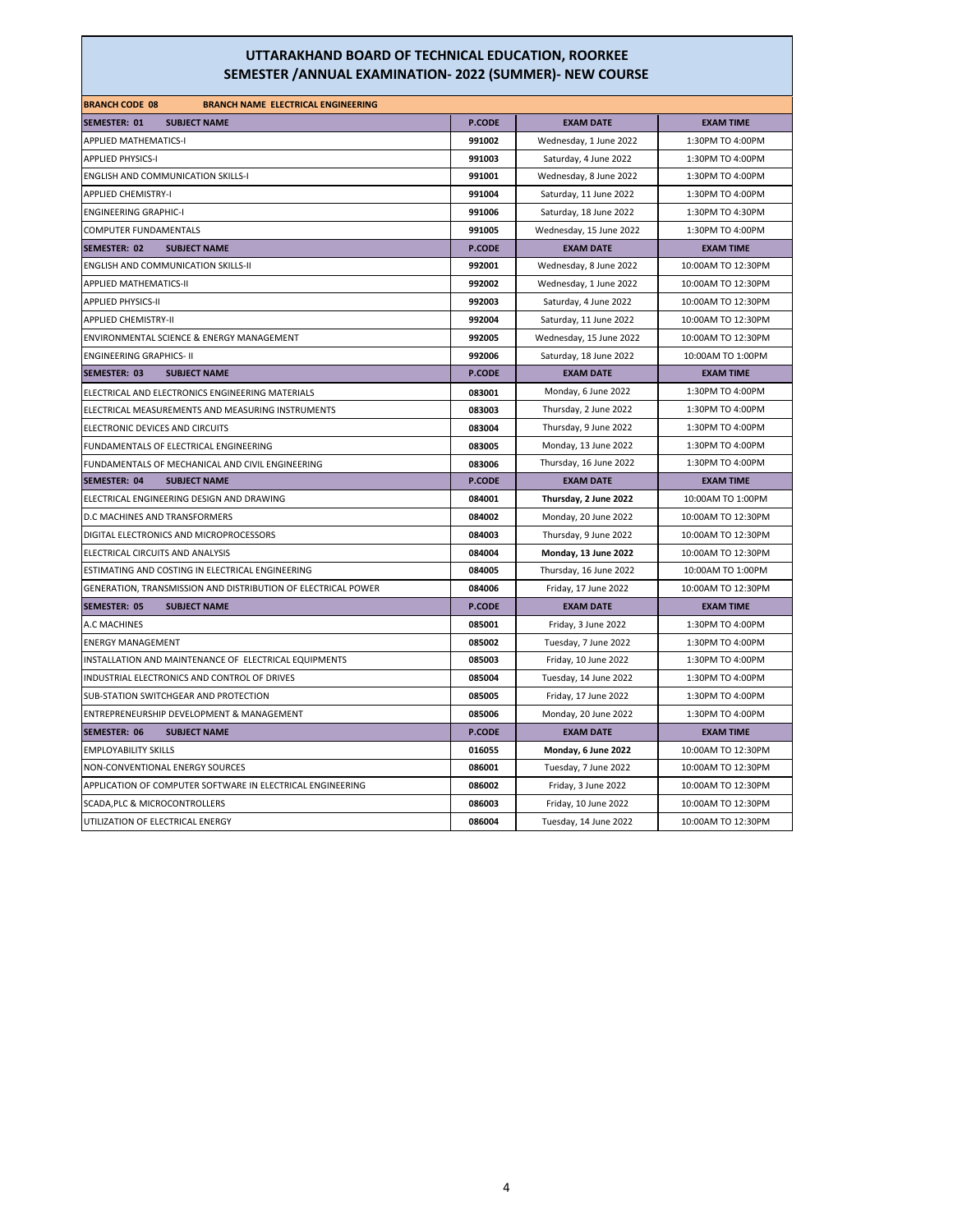| <b>BRANCH CODE 09</b><br><b>BRANCH NAME ELECTRONICS ENGINEERING</b> |               |                         |                    |
|---------------------------------------------------------------------|---------------|-------------------------|--------------------|
| <b>SEMESTER: 01</b><br><b>SUBJECT NAME</b>                          | P.CODE        | <b>EXAM DATE</b>        | <b>EXAM TIME</b>   |
| <b>APPLIED MATHEMATICS-I</b>                                        | 991002        | Wednesday, 1 June 2022  | 1:30PM TO 4:00PM   |
| <b>APPLIED PHYSICS-I</b>                                            | 991003        | Saturday, 4 June 2022   | 1:30PM TO 4:00PM   |
| <b>ENGLISH AND COMMUNICATION SKILLS-I</b>                           | 991001        | Wednesday, 8 June 2022  | 1:30PM TO 4:00PM   |
| <b>APPLIED CHEMISTRY-I</b>                                          | 991004        | Saturday, 11 June 2022  | 1:30PM TO 4:00PM   |
| <b>ENGINEERING GRAPHIC-I</b>                                        | 991006        | Saturday, 18 June 2022  | 1:30PM TO 4:30PM   |
| <b>COMPUTER FUNDAMENTALS</b>                                        | 991005        | Wednesday, 15 June 2022 | 1:30PM TO 4:00PM   |
| SEMESTER: 02<br><b>SUBJECT NAME</b>                                 | <b>P.CODE</b> | <b>EXAM DATE</b>        | <b>EXAM TIME</b>   |
| ENGLISH AND COMMUNICATION SKILLS-II                                 | 992001        | Wednesday, 8 June 2022  | 10:00AM TO 12:30PM |
| <b>APPLIED MATHEMATICS-II</b>                                       | 992002        | Wednesday, 1 June 2022  | 10:00AM TO 12:30PM |
| <b>APPLIED PHYSICS-II</b>                                           | 992003        | Saturday, 4 June 2022   | 10:00AM TO 12:30PM |
| <b>APPLIED CHEMISTRY-II</b>                                         | 992004        | Saturday, 11 June 2022  | 10:00AM TO 12:30PM |
| ENVIRONMENTAL SCIENCE & ENERGY MANAGEMENT                           | 992005        | Wednesday, 15 June 2022 | 10:00AM TO 12:30PM |
| <b>ENGINEERING GRAPHICS- II</b>                                     | 992006        | Saturday, 18 June 2022  | 10:00AM TO 1:00PM  |
| <b>SEMESTER: 03</b><br><b>SUBJECT NAME</b>                          | <b>P.CODE</b> | <b>EXAM DATE</b>        | <b>EXAM TIME</b>   |
| <b>ANALOG ELECTRONICS</b>                                           | 093001        | Thursday, 2 June 2022   | 1:30PM TO 4:00PM   |
| <b>DIGITAL ELECTRONICS</b>                                          | 093002        | Monday, 6 June 2022     | 1:30PM TO 4:00PM   |
| <b>BASICS OF C PROGRAMMING</b>                                      | 093003        | Thursday, 9 June 2022   | 1:30PM TO 4:00PM   |
| BASICS OF ELECTRICAL ENGINEERING AND MACHINERY                      | 093004        | Monday, 13 June 2022    | 1:30PM TO 4:00PM   |
| <b>COMMUNICATION ENGINEERING</b>                                    | 093005        | Thursday, 16 June 2022  | 1:30PM TO 4:00PM   |
| <b>SEMESTER: 04</b><br><b>SUBJECT NAME</b>                          | <b>P.CODE</b> | <b>EXAM DATE</b>        | <b>EXAM TIME</b>   |
| ELECTRONIC MEASURING INSTRUMENTS                                    | 094001        | Thursday, 2 June 2022   | 10:00AM TO 12:30PM |
| <b>ELECTRONICS CIRCUITS</b>                                         | 094002        | Monday, 20 June 2022    | 10:00AM TO 12:30PM |
| NETWORK FILTERS AND TRANSMISSION LINES                              | 094003        | Thursday, 9 June 2022   | 10:00AM TO 12:30PM |
| SIGNAL SENSING AND CONDITIONING                                     | 094004        | Monday, 13 June 2022    | 10:00AM TO 12:30PM |
| MICROPROCESSOR AND ITS APPLICATIONS                                 | 094005        | Thursday, 16 June 2022  | 10:00AM TO 12:30PM |
| SEMESTER: 05<br><b>SUBJECT NAME</b>                                 | <b>P.CODE</b> | <b>EXAM DATE</b>        | <b>EXAM TIME</b>   |
| ENTREPRENEURSHIP MANAGEMENT                                         | 095001        | Friday, 3 June 2022     | 1:30PM TO 4:00PM   |
| CONTROL AND INSTRUMENTATION                                         | 095002        | Tuesday, 7 June 2022    | 1:30PM TO 4:00PM   |
| ELECTRONICS APPLICATIONS IN INDUSTRY                                | 095003        | Friday, 10 June 2022    | 1:30PM TO 4:00PM   |
| RF COMMUNICATION                                                    | 095004        | Tuesday, 14 June 2022   | 1:30PM TO 4:00PM   |
| SEMESTER: 06<br><b>SUBJECT NAME</b>                                 | <b>P.CODE</b> | <b>EXAM DATE</b>        | <b>EXAM TIME</b>   |
| <b>EMPLOYABILITY SKILLS</b>                                         | 016055        | Monday, 6 June 2022     | 10:00AM TO 12:30PM |
| MICROCONTROLLERS AND EMBEDDED SYSTEM                                | 096001        | Friday, 3 June 2022     | 10:00AM TO 12:30PM |
| MOBILE COMMUNICATION                                                | 096002        | Tuesday, 7 June 2022    | 10:00AM TO 12:30PM |
| OPTICAL FIBER COMMUNICATION                                         | 096003        | Friday, 10 June 2022    | 10:00AM TO 12:30PM |
| PLC & ITS APPLICATION                                               | 096004        | Tuesday, 14 June 2022   | 10:00AM TO 12:30PM |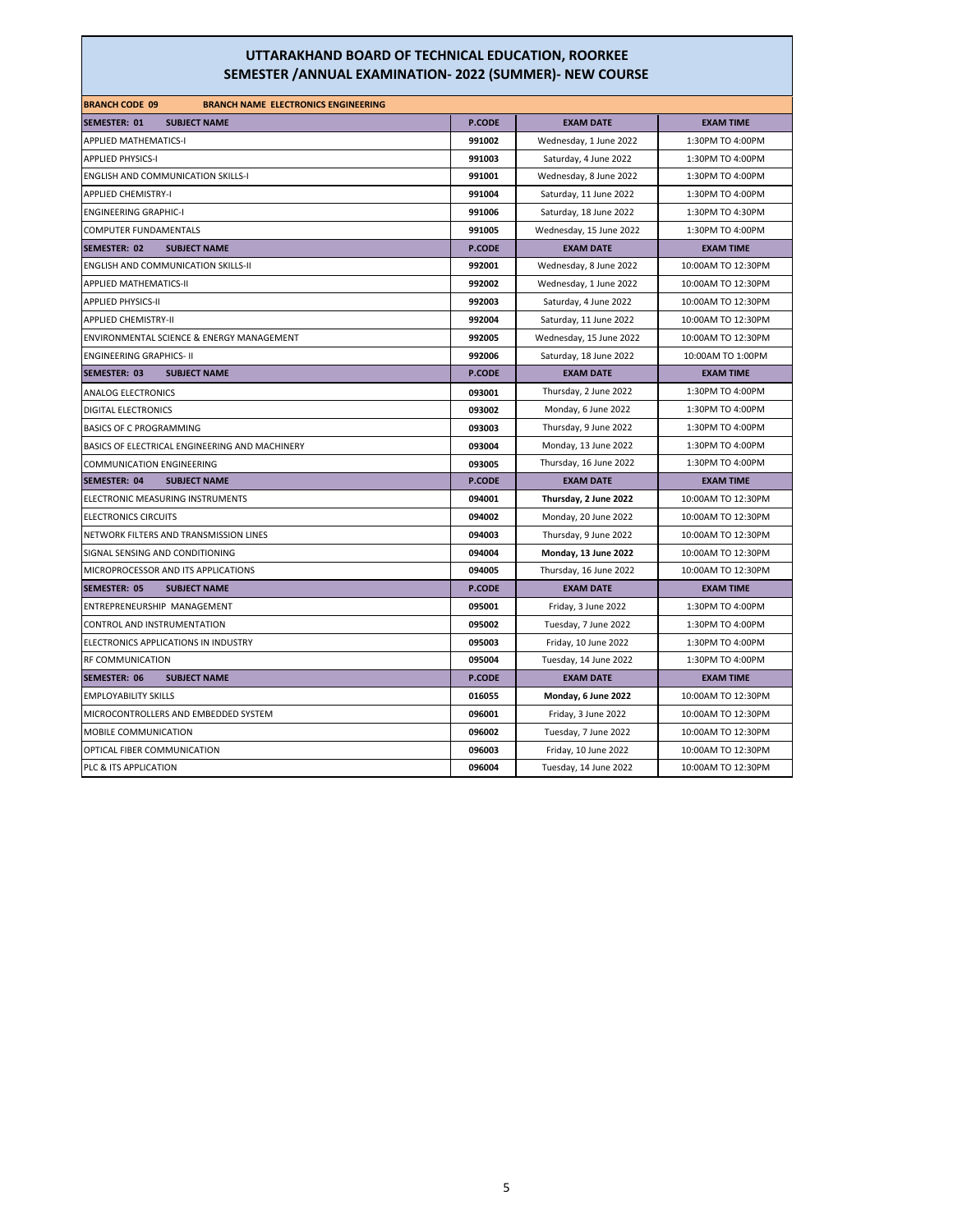| <b>BRANCH CODE 10</b><br><b>BRANCH NAME FASHION DESIGN</b>     |               |                        |                    |
|----------------------------------------------------------------|---------------|------------------------|--------------------|
| <b>SEMESTER: 01</b><br><b>SUBJECT NAME</b>                     | <b>P.CODE</b> | <b>EXAM DATE</b>       | <b>EXAM TIME</b>   |
| <b>ENGLISH COMMUNICATION-I</b>                                 | 101001        | Wednesday, 1 June 2022 | 1:30PM TO 4:00PM   |
| <b>FABRIC STUDY</b>                                            | 101002        | Friday, 3 June 2022    | 1:30PM TO 4:00PM   |
| <b>SEMESTER: 02</b><br><b>SUBJECT NAME</b>                     | <b>P.CODE</b> | <b>EXAM DATE</b>       | <b>EXAM TIME</b>   |
| <b>ENGLISH COMMUNICATION-II</b>                                | 102001        | Wednesday, 1 June 2022 | 10:00AM TO 12:30PM |
| <b>HISTORY OF COSTUME</b>                                      | 102002        | Thursday, 2 June 2022  | 10:00AM TO 12:30PM |
| <b>ELEMENTS OF DESIGN</b>                                      | 102008        | Friday, 3 June 2022    | 10:00AM TO 12:30PM |
| <b>SEMESTER: 03</b><br><b>SUBJECT NAME</b>                     | <b>P.CODE</b> | <b>EXAM DATE</b>       | <b>EXAM TIME</b>   |
| <b>GARMENT CONSTRUCTION-III</b>                                | 103003        | Thursday, 2 June 2022  | 1:30PM TO 4:00PM   |
| <b>TRADITIONAL INDIAN TEXTILE</b>                              | 103006        | Saturday, 4 June 2022  | 1:30PM TO 4:00PM   |
| <b>BRANCH CODE 11</b><br><b>BRANCH NAME GARMENT TECHNOLOGY</b> |               |                        |                    |
| <b>SUBJECT NAME</b><br><b>SEMESTER: 01</b>                     | P.CODE        | <b>EXAM DATE</b>       | <b>EXAM TIME</b>   |
| <b>ENGLISH COMMUNICATION-I</b>                                 | 101001        | Wednesday, 1 June 2022 | 1:30PM TO 4:00PM   |
| <b>TEXTILE SCIENCE-I</b>                                       | 111002        | Friday, 3 June 2022    | 1:30PM TO 4:00PM   |
| <b>BASIC PATTERN MAKING -I</b>                                 | 111006        | Monday, 6 June 2022    | 1:30PM TO 4:00PM   |
| <b>SEMESTER: 02</b><br><b>SUBJECT NAME</b>                     | <b>P.CODE</b> | <b>EXAM DATE</b>       | <b>EXAM TIME</b>   |
| <b>ENGLISH COMMUNICATION-II</b>                                | 102001        | Wednesday, 1 June 2022 | 10:00AM TO 12:30PM |
| <b>TEXTILE SCIENCE-II</b>                                      | 112002        | Friday, 3 June 2022    | 10:00AM TO 12:30PM |
| <b>BASIC PATTERN MAKING - II</b>                               | 112006        | Monday, 6 June 2022    | 10:00AM TO 12:30PM |
| <b>SEMESTER: 03</b><br><b>SUBJECT NAME</b>                     | <b>P.CODE</b> | <b>EXAM DATE</b>       | <b>EXAM TIME</b>   |
| HISTORY OF COSTUME-I                                           | 113004        | Thursday, 2 June 2022  | 1:30PM TO 4:00PM   |
| <b>INDUSTRIAL GARMENT TECHNIQUES</b>                           | 113005        | Saturday, 4 June 2022  | 1:30PM TO 4:00PM   |
| <b>PATTERN MAKING-I</b>                                        | 113006        | Tuesday, 7 June 2022   | 1:30PM TO 4:00PM   |
| <b>TEXTILE SCIENCE-III</b>                                     | 113007        | Wednesday, 8 June 2022 | 1:30PM TO 4:00PM   |
| SEMESTER: 04<br><b>SUBJECT NAME</b>                            | P.CODE        | <b>EXAM DATE</b>       | <b>EXAM TIME</b>   |
| HISTORY OF COSTUME-II                                          | 114004        | Thursday, 2 June 2022  | 10:00AM TO 12:30PM |
| <b>PRODUCTION MACHINERY &amp; MANAGEMENT</b>                   | 114006        | Saturday, 4 June 2022  | 10:00AM TO 12:30PM |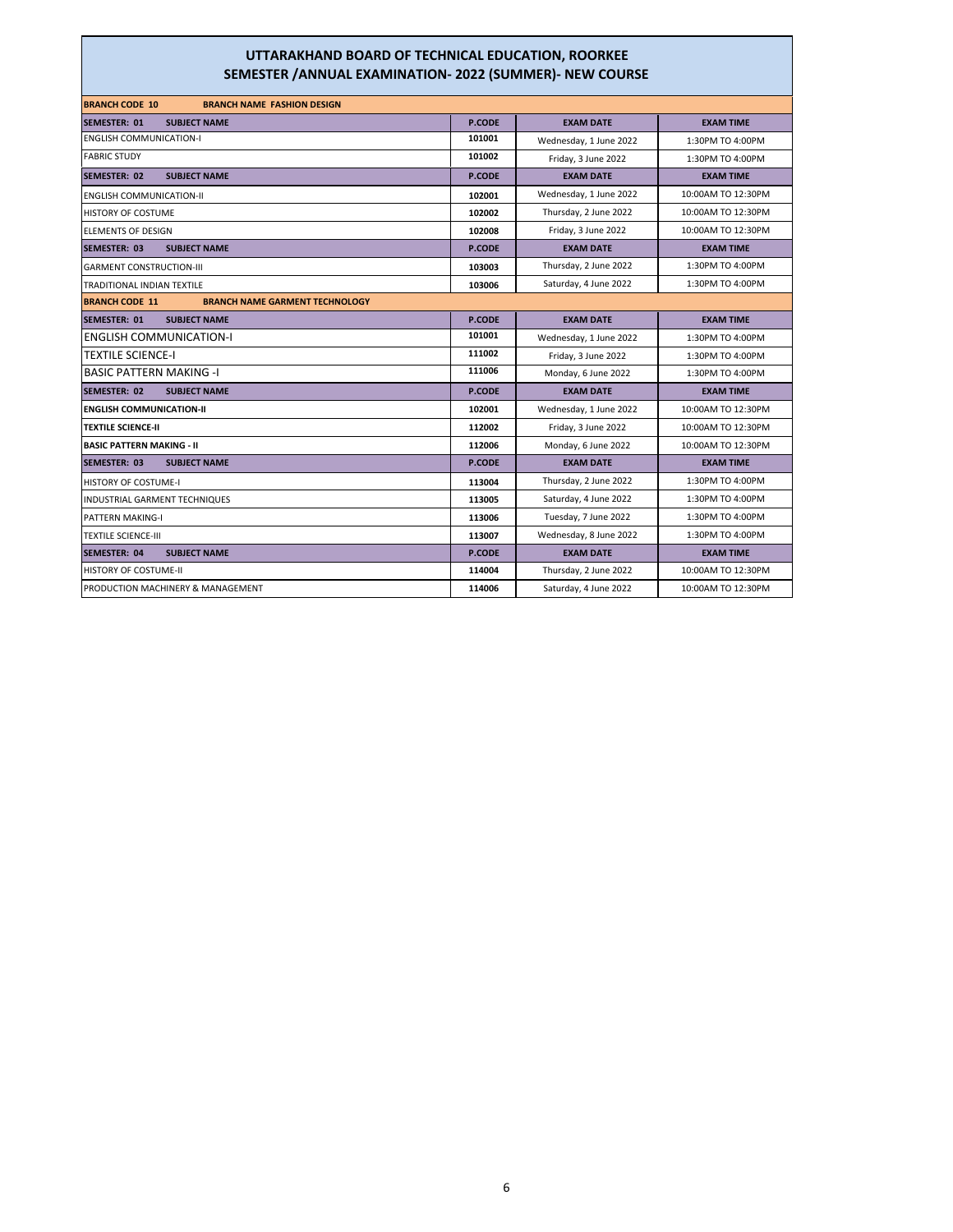| <b>BRANCH CODE 12</b><br><b>BRANCH NAME INFORMATION TECHNOLOGY</b> |               |                         |                    |
|--------------------------------------------------------------------|---------------|-------------------------|--------------------|
| SEMESTER: 01<br><b>SUBJECT NAME</b>                                | <b>P.CODE</b> | <b>EXAM DATE</b>        | <b>EXAM TIME</b>   |
| APPLIED MATHEMATICS-I                                              | 991002        | Wednesday, 1 June 2022  | 1:30PM TO 4:00PM   |
| <b>APPLIED PHYSICS-I</b>                                           | 991003        | Saturday, 4 June 2022   | 1:30PM TO 4:00PM   |
| <b>ENGLISH AND COMMUNICATION SKILLS-I</b>                          | 991001        | Wednesday, 8 June 2022  | 1:30PM TO 4:00PM   |
| <b>APPLIED CHEMISTRY-I</b>                                         | 991004        | Saturday, 11 June 2022  | 1:30PM TO 4:00PM   |
| <b>ENGINEERING GRAPHIC-I</b>                                       | 991006        | Saturday, 18 June 2022  | 1:30PM TO 4:30PM   |
| COMPUTER FUNDAMENTALS                                              | 991005        | Wednesday, 15 June 2022 | 1:30PM TO 4:00PM   |
| SEMESTER: 02<br><b>SUBJECT NAME</b>                                | <b>P.CODE</b> | <b>EXAM DATE</b>        | <b>EXAM TIME</b>   |
| ENGLISH AND COMMUNICATION SKILLS-II                                | 992001        | Wednesday, 8 June 2022  | 10:00AM TO 12:30PM |
| APPLIED MATHEMATICS-II                                             | 992002        | Wednesday, 1 June 2022  | 10:00AM TO 12:30PM |
| APPLIED PHYSICS-II                                                 | 992003        | Saturday, 4 June 2022   | 10:00AM TO 12:30PM |
| <b>APPLIED CHEMISTRY-II</b>                                        | 992004        | Saturday, 11 June 2022  | 10:00AM TO 12:30PM |
| ENVIRONMENTAL SCIENCE & ENERGY MANAGEMENT                          | 992005        | Wednesday, 15 June 2022 | 10:00AM TO 12:30PM |
| <b>ENGINEERING GRAPHICS- II</b>                                    | 992006        | Saturday, 18 June 2022  | 10:00AM TO 1:00PM  |
| SEMESTER: 03<br><b>SUBJECT NAME</b>                                | <b>P.CODE</b> | <b>EXAM DATE</b>        | <b>EXAM TIME</b>   |
| <b>INTERNET OF THINGS</b>                                          | 053001        | Thursday, 2 June 2022   | 1:30PM TO 4:00PM   |
| DATA COMMUNICATION                                                 | 053002        | Monday, 6 June 2022     | 1:30PM TO 4:00PM   |
| <b>DIGITAL TECHNIQUES</b>                                          | 053003        | Thursday, 9 June 2022   | 1:30PM TO 4:00PM   |
| OPERATING SYSTEM                                                   | 053005        | Monday, 13 June 2022    | 1:30PM TO 4:00PM   |
| PROGRAMMING IN C                                                   | 053006        | Thursday, 16 June 2022  | 1:30PM TO 4:00PM   |
| SEMESTER: 04<br><b>SUBJECT NAME</b>                                | <b>P.CODE</b> | <b>EXAM DATE</b>        | <b>EXAM TIME</b>   |
| COMPUTER NETWORK AND SECURITY                                      | 054001        | Thursday, 2 June 2022   | 10:00AM TO 12:30PM |
| COMPUTER SYSTEM ORGANIZATION & ARCHITECTURE                        | 054002        | Monday, 20 June 2022    | 10:00AM TO 12:30PM |
| DATA STRUCTURE USING C                                             | 054003        | Thursday, 9 June 2022   | 10:00AM TO 12:30PM |
| INTERNET AND WEB TECHNOLOGY                                        | 054004        | Monday, 13 June 2022    | 10:00AM TO 12:30PM |
| RELATIONAL DATA BASE MANAGEMENT SYSTEM                             | 054005        | Thursday, 16 June 2022  | 10:00AM TO 12:30PM |
| OBJECT ORIENTED CONCEPTS                                           | 054006        | Friday, 17 June 2022    | 10:00AM TO 12:30PM |
| <b>SUBJECT NAME</b><br>SEMESTER: 05                                | <b>P.CODE</b> | <b>EXAM DATE</b>        | <b>EXAM TIME</b>   |
| JAVA PROGRAMMING                                                   | 055001        | Friday, 3 June 2022     | 1:30PM TO 4:00PM   |
| SOFTWARE ENGINEERING                                               | 055002        | Tuesday, 7 June 2022    | 1:30PM TO 4:00PM   |
| ANDROID APPLICATION DEVELOPMENT                                    | 055004        | Tuesday, 14 June 2022   | 1:30PM TO 4:00PM   |
| E-COMMERCE                                                         | 125001        | Friday, 10 June 2022    | 1:30PM TO 4:00PM   |
| SEMESTER: 06<br><b>SUBJECT NAME</b>                                | <b>P.CODE</b> | <b>EXAM DATE</b>        | <b>EXAM TIME</b>   |
| <b>EMPLOYABILITY SKILLS</b>                                        | 016055        | Monday, 6 June 2022     | 10:00AM TO 12:30PM |
| DATA MINING & WAREHOUSING                                          | 056002        | Tuesday, 7 June 2022    | 10:00AM TO 12:30PM |
| .NET PROGRAMMING                                                   | 126001        | Friday, 3 June 2022     | 10:00AM TO 12:30PM |
| ADVANCED WEB PROGRAMMING                                           | 126002        | Friday, 10 June 2022    | 10:00AM TO 12:30PM |
| MULTIMEDIA APPLICATIONS                                            | 126003        | Tuesday, 14 June 2022   | 10:00AM TO 12:30PM |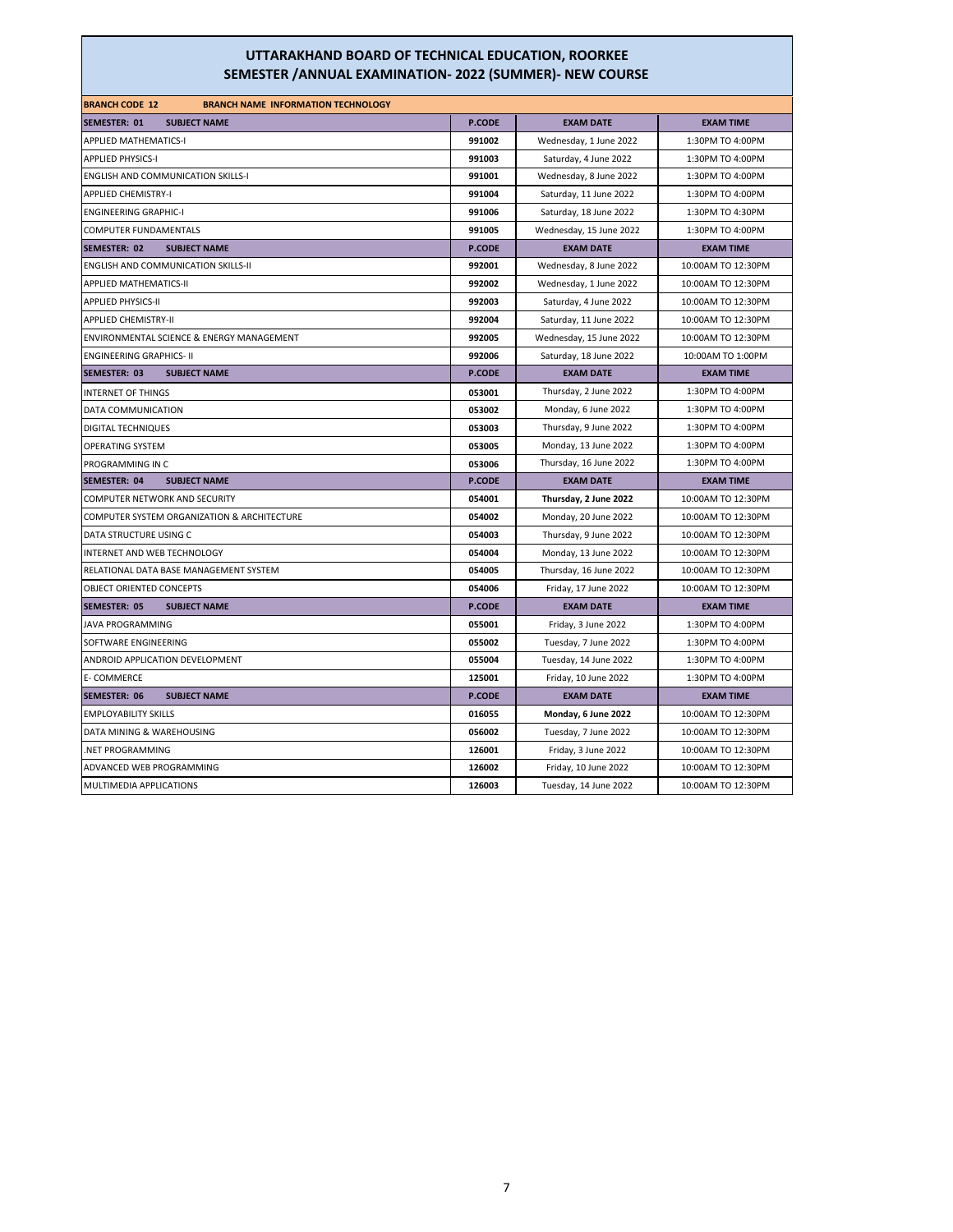| <b>BRANCH CODE 13</b><br><b>BRANCH NAME INTERIOR DECORATION &amp; DESIGN</b> |               |                         |                    |
|------------------------------------------------------------------------------|---------------|-------------------------|--------------------|
| <b>SEMESTER: 01</b><br><b>SUBJECT NAME</b>                                   | P.CODE        | <b>EXAM DATE</b>        | <b>EXAM TIME</b>   |
| BASIC DESIGN AND MODELLING                                                   | 131001        | Wednesday, 1 June 2022  | 1:30PM TO 4:30PM   |
| <b>ARTS &amp; GRAPHICS</b>                                                   | 131002        | Saturday, 4 June 2022   | 1:30PM TO 4:30PM   |
| <b>MATERIALS FOR INTERIOR DESIGN</b>                                         | 131003        | Saturday, 11 June 2022  | 1:30PM TO 4:00PM   |
| <b>ENGLISH AND COMMUNICATION SKILLS-I</b>                                    | 991001        | Wednesday, 8 June 2022  | 1:30PM TO 4:00PM   |
| <b>COMPUTER FUNDAMENTALS</b>                                                 | 991005        | Wednesday, 15 June 2022 | 1:30PM TO 4:00PM   |
| SEMESTER: 02<br><b>SUBJECT NAME</b>                                          | P.CODE        | <b>EXAM DATE</b>        | <b>EXAM TIME</b>   |
| APPERECIATION OF DECORATIVE DESIGN                                           | 132002        | Wednesday, 1 June 2022  | 10:00AM TO 12:30PM |
| <b>INTERIOR DESIGN - I</b>                                                   | 132003        | Saturday, 4 June 2022   | 10:00AM TO 4:00PM  |
| <b>BUILDING CONSTRUCTION-I</b>                                               | 132004        | Saturday, 11 June 2022  | 10:00AM TO 1:00PM  |
| <b>ENGLISH AND COMMUNICATION SKILLS-II</b>                                   | 992001        | Wednesday, 8 June 2022  | 10:00AM TO 12:30PM |
| ENVIRONMENTAL SCIENCE & ENERGY MANAGEMENT                                    | 992005        | Wednesday, 15 June 2022 | 10:00AM TO 12:30PM |
| <b>SEMESTER: 03</b><br><b>SUBJECT NAME</b>                                   | <b>P.CODE</b> | <b>EXAM DATE</b>        | <b>EXAM TIME</b>   |
| <b>BUILDING CONSTRUCTION-II</b>                                              | 133001        | Thursday, 2 June 2022   | 1:30PM TO 4:30PM   |
| HISTORY OF INTERIOR DESIGN                                                   | 133003        | Monday, 6 June 2022     | 1:30PM TO 4:00PM   |
| <b>INTERIOR DESIGN-II</b>                                                    | 133004        | Thursday, 9 June 2022   | 10:00AM TO 4:00PM  |
| <b>INTERIOR DESIGN-II</b>                                                    | 133004        | Friday, 10 June 2022    | 10:00AM TO 4:00PM  |
| PERIOD FURNITURE                                                             | 133005        | Monday, 20 June 2022    | 1:30PM TO 4:30PM   |
| <b>SEMESTER: 04</b><br><b>SUBJECT NAME</b>                                   | P.CODE        | <b>EXAM DATE</b>        | <b>EXAM TIME</b>   |
| <b>BUILDING SERVICES</b>                                                     | 134001        | Thursday, 2 June 2022   | 10:00AM TO 12:30PM |
| DISPLAY AND LIGHTING SYSTEM                                                  | 134003        | Monday, 20 June 2022    | 10:00AM TO 12:30PM |
| <b>FURNITURE DESING</b>                                                      | 134004        | Tuesday, 7 June 2022    | 10:00AM TO 1:00PM  |
| <b>INTERIOR DESING III</b>                                                   | 134005        | Friday, 17 June 2022    | 10:00AM TO 4:00PM  |
| <b>INTERIOR DESING III</b>                                                   | 134005        | Saturday, 18 June 2022  | 10:00AM TO 4:00PM  |
| <b>SEMESTER: 05</b><br><b>SUBJECT NAME</b>                                   | <b>P.CODE</b> | <b>EXAM DATE</b>        | <b>EXAM TIME</b>   |
| BASICS OF LANDSCAPE DESING                                                   | 135002        | Friday, 3 June 2022     | 1:30PM TO 4:30PM   |
| ESTIMATING AND COSTING SPECIFICATION                                         | 135004        | Tuesday, 7 June 2022    | 1:30PM TO 4:00PM   |
| <b>INTERIOR DESING IV</b>                                                    | 135005        | Monday, 13 June 2022    | 10:00AM TO 4:00PM  |
| <b>INTERIOR DESING IV</b>                                                    | 135005        | Tuesday, 14 June 2022   | 10:00AM TO 4:00PM  |
| <b>SEMESTER: 06</b><br><b>SUBJECT NAME</b>                                   | <b>P.CODE</b> | <b>EXAM DATE</b>        | <b>EXAM TIME</b>   |
| ENTREPRENEURSHIP DEVELOPMENT & MANAGEMENT                                    | 136001        | Thursday, 16 June 2022  | 10:00AM TO 12:30PM |
| <b>TEXTILE FOR INTERIORS</b>                                                 | 136003        | Friday, 3 June 2022     | 10:00AM TO 12:30PM |
| <b>EMPLOYABILITY SKILLS</b>                                                  | 016055        | Monday, 6 June 2022     | 10:00AM TO 12:30PM |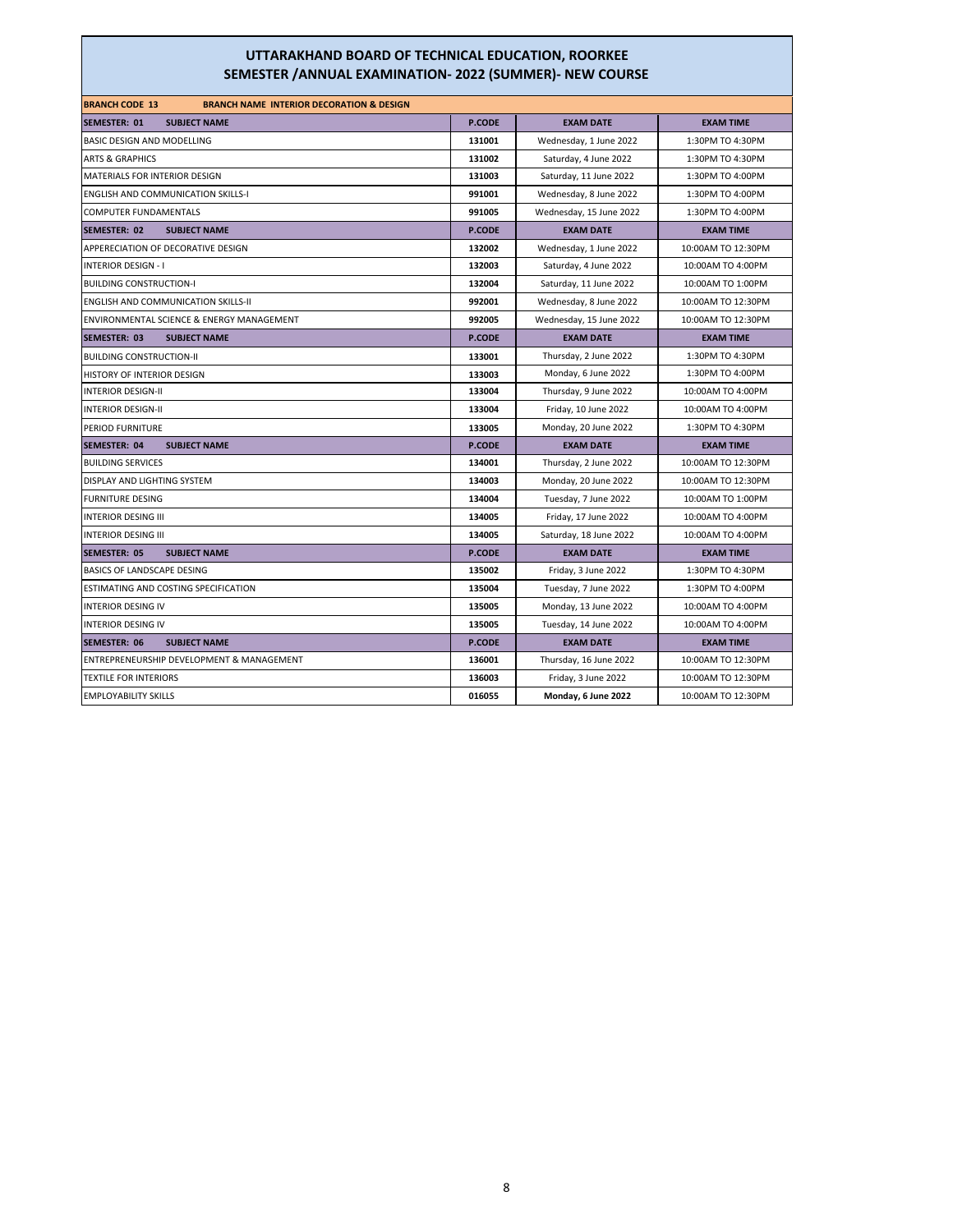| <b>BRANCH CODE 14</b><br><b>BRANCH NAME MECHANICAL ENGINEERING</b> |               |                         |                    |
|--------------------------------------------------------------------|---------------|-------------------------|--------------------|
| SEMESTER: 01<br><b>SUBJECT NAME</b>                                | <b>P.CODE</b> | <b>EXAM DATE</b>        | <b>EXAM TIME</b>   |
| <b>APPLIED MATHEMATICS-I</b>                                       | 991002        | Wednesday, 1 June 2022  | 1:30PM TO 4:00PM   |
| <b>APPLIED PHYSICS-I</b>                                           | 991003        | Saturday, 4 June 2022   | 1:30PM TO 4:00PM   |
| <b>ENGLISH AND COMMUNICATION SKILLS-I</b>                          | 991001        | Wednesday, 8 June 2022  | 1:30PM TO 4:00PM   |
| <b>APPLIED CHEMISTRY-I</b>                                         | 991004        | Saturday, 11 June 2022  | 1:30PM TO 4:00PM   |
| <b>ENGINEERING GRAPHIC-I</b>                                       | 991006        | Saturday, 18 June 2022  | 1:30PM TO 4:30PM   |
| COMPUTER FUNDAMENTALS                                              | 991005        | Wednesday, 15 June 2022 | 1:30PM TO 4:00PM   |
| SEMESTER: 02<br><b>SUBJECT NAME</b>                                | <b>P.CODE</b> | <b>EXAM DATE</b>        | <b>EXAM TIME</b>   |
| <b>ENGLISH AND COMMUNICATION SKILLS-II</b>                         | 992001        | Wednesday, 8 June 2022  | 10:00AM TO 12:30PM |
| APPLIED MATHEMATICS-II                                             | 992002        | Wednesday, 1 June 2022  | 10:00AM TO 12:30PM |
| <b>APPLIED PHYSICS-II</b>                                          | 992003        | Saturday, 4 June 2022   | 10:00AM TO 12:30PM |
| <b>APPLIED CHEMISTRY-II</b>                                        | 992004        | Saturday, 11 June 2022  | 10:00AM TO 12:30PM |
| ENVIRONMENTAL SCIENCE & ENERGY MANAGEMENT                          | 992005        | Wednesday, 15 June 2022 | 10:00AM TO 12:30PM |
| <b>ENGINEERING GRAPHICS- II</b>                                    | 992006        | Saturday, 18 June 2022  | 10:00AM TO 1:00PM  |
| SEMESTER: 03<br><b>SUBJECT NAME</b>                                | <b>P.CODE</b> | <b>EXAM DATE</b>        | <b>EXAM TIME</b>   |
| BASIC ELECTRICAL & ELECTRONICS TECHNOLOGY                          | 143001        | Thursday, 2 June 2022   | 1:30PM TO 4:00PM   |
| MATERIAL SCIENCE & METALLURGY                                      | 143002        | Monday, 6 June 2022     | 1:30PM TO 4:00PM   |
| MACHINE DRAWING                                                    | 143003        | Thursday, 9 June 2022   | 1:30PM TO 4:00PM   |
| THERMODYNAMICS                                                     | 143004        | Monday, 13 June 2022    | 1:30PM TO 4:00PM   |
| <b>WORKSHOP TECHNOLOGY</b>                                         | 143005        | Thursday, 16 June 2022  | 1:30PM TO 4:00PM   |
| <b>APPLIED MECHANICS</b>                                           | 143006        | Monday, 20 June 2022    | 1:30PM TO 4:00PM   |
| SEMESTER: 04<br><b>SUBJECT NAME</b>                                | <b>P.CODE</b> | <b>EXAM DATE</b>        | <b>EXAM TIME</b>   |
| APPLIED THERMAL ENGINEERING                                        | 144001        | Thursday, 2 June 2022   | 10:00AM TO 12:30PM |
| AUTOMOBILE ENGINEERING                                             | 144002        | Friday, 3 June 2022     | 10:00AM TO 12:30PM |
| HYDRAULICS & HYDRAULIC MACHINES                                    | 144003        | Tuesday, 7 June 2022    | 10:00AM TO 12:30PM |
| METROLOGY, INSTRUMENTATION & CONTROL                               | 144004        | Friday, 10 June 2022    | 10:00AM TO 12:30PM |
| PRODUCTION TECHNOLOGY                                              | 144005        | Tuesday, 14 June 2022   | 10:00AM TO 12:30PM |
| STRENGTH OF MATERIALS                                              | 144006        | Friday, 17 June 2022    | 10:00AM TO 12:30PM |
| <b>SEMESTER: 05</b><br><b>SUBJECT NAME</b>                         | <b>P.CODE</b> | <b>EXAM DATE</b>        | <b>EXAM TIME</b>   |
| CNC MACHINES & AUTOMATION                                          | 145001        | Friday, 3 June 2022     | 1:30PM TO 4:00PM   |
| PRODUCTION MANAGEMENT                                              | 145002        | Tuesday, 7 June 2022    | 1:30PM TO 4:00PM   |
| DYNAMICS OF MACHINE                                                | 145003        | Friday, 10 June 2022    | 1:30PM TO 4:00PM   |
| MACHINE DESIGN                                                     | 145004        | Tuesday, 14 June 2022   | 1:30PM TO 4:00PM   |
| MAINTENANCE ENGINEERING                                            | 145005        | Friday, 17 June 2022    | 1:30PM TO 4:00PM   |
| <b>SUBJECT NAME</b><br>SEMESTER: 06                                | <b>P.CODE</b> | <b>EXAM DATE</b>        | <b>EXAM TIME</b>   |
| <b>EMPLOYABILITY SKILLS</b>                                        | 016055        | Monday, 6 June 2022     | 10:00AM TO 12:30PM |
| ENTREPRENEURSHIP DEVELOPMENT & MANAGEMENT                          | 136001        | Thursday, 16 June 2022  | 10:00AM TO 12:30PM |
| POWER PLANT ENGINEERING                                            | 146002        | Monday, 20 June 2022    | 10:00AM TO 12:30PM |
| REFRIGERATION AND AIR CONDITIONING                                 | 146003        | Thursday, 9 June 2022   | 10:00AM TO 12:30PM |
| NON CONVENTIONAL ENERGY RESOURCES                                  | 146004        | Monday, 13 June 2022    | 10:00AM TO 12:30PM |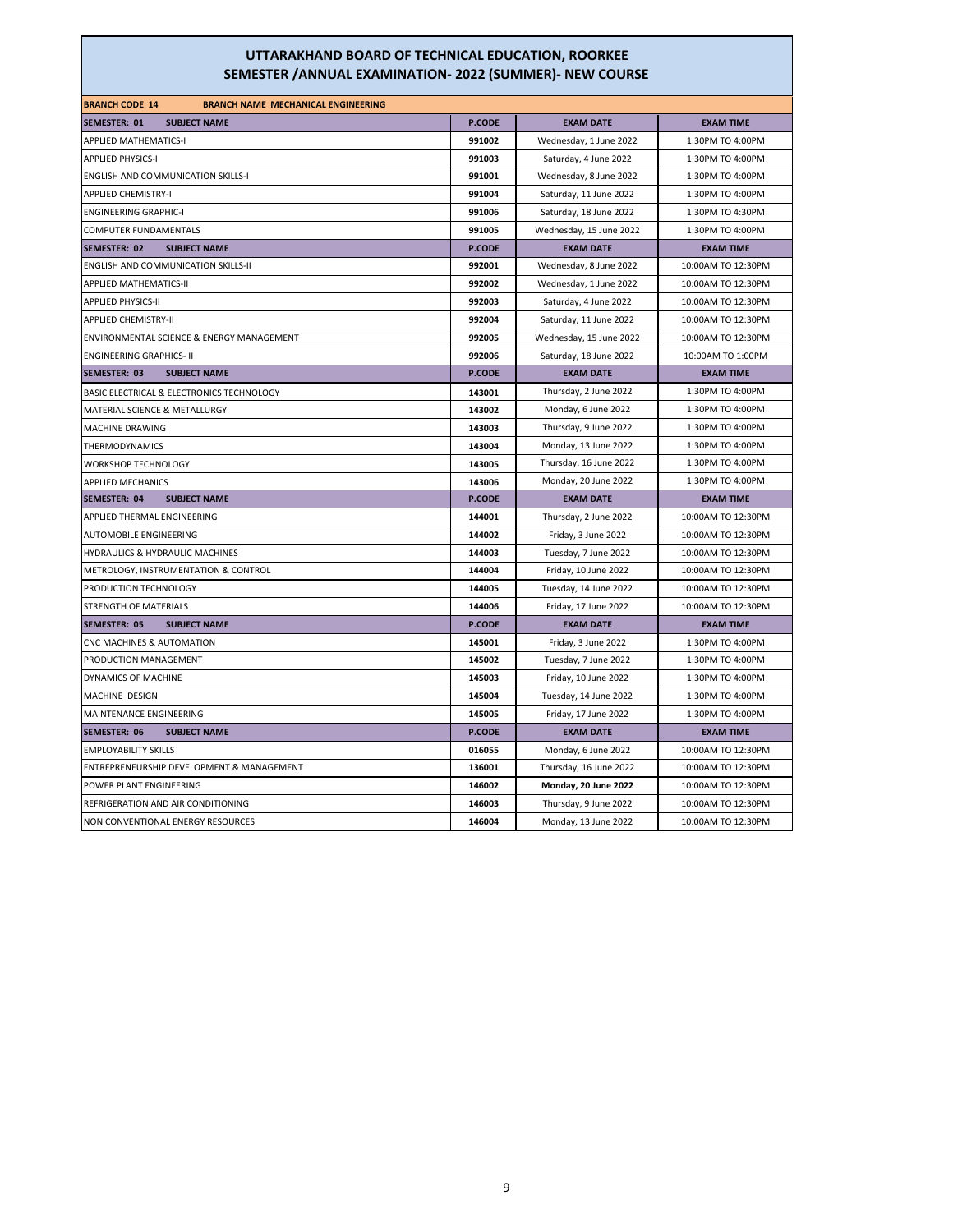| <b>BRANCH CODE 15</b><br><b>BRANCH NAME MODERN OFFICE MANAGEMENT &amp; SECRETARIAL PRACTICE</b> |               |                         |                    |
|-------------------------------------------------------------------------------------------------|---------------|-------------------------|--------------------|
| <b>SEMESTER: 01</b><br><b>SUBJECT NAME</b>                                                      | P.CODE        | <b>EXAM DATE</b>        | <b>EXAM TIME</b>   |
| SHORT HAND (HINDI-I)                                                                            | 151002        | Wednesday, 1 June 2022  | 1:30PM TO 4:00PM   |
| SHORT HAND (ENGLISH-I)                                                                          | 151003        | Friday, 3 June 2022     | 1:30PM TO 4:00PM   |
| OFFICE MANAGEMENT                                                                               | 151006        | Monday, 6 June 2022     | 1:30PM TO 4:00PM   |
| <b>ENGLISH AND COMMUNICATION SKILLS-I</b>                                                       | 991001        | Wednesday, 8 June 2022  | 1:30PM TO 4:00PM   |
| COMPUTER FUNDAMENTALS                                                                           | 991005        | Wednesday, 15 June 2022 | 1:30PM TO 4:00PM   |
| <b>SEMESTER: 02</b><br><b>SUBJECT NAME</b>                                                      | <b>P.CODE</b> | <b>EXAM DATE</b>        | <b>EXAM TIME</b>   |
| SHORTHAND (HINDI)-II                                                                            | 152002        | Wednesday, 1 June 2022  | 10:00AM TO 12:30PM |
| SHORTHAND (ENGLISH)-II                                                                          | 152003        | Friday, 3 June 2022     | 10:00AM TO 12:30PM |
| PRINCIPLE OF MANAGEMENT                                                                         | 152006        | Thursday, 9 June 2022   | 10:00AM TO 12:30PM |
| PATRA LEKHAN (HINDI)                                                                            | 152007        | Saturday, 11 June 2022  | 10:00AM TO 12:30PM |
| <b>ENGLISH AND COMMUNICATION SKILLS-II</b>                                                      | 992001        | Wednesday, 8 June 2022  | 10:00AM TO 12:30PM |
| <b>SEMESTER: 03</b><br><b>SUBJECT NAME</b>                                                      | <b>P.CODE</b> | <b>EXAM DATE</b>        | <b>EXAM TIME</b>   |
| ELEMENTARY OF BOOK KEEPING & ACCOUNTANCY                                                        | 153003        | Thursday, 2 June 2022   | 1:30PM TO 4:00PM   |
| OFFICE & BUSSINESS CORRESPONDENCE (ENGLISH)                                                     | 153004        | Saturday, 4 June 2022   | 1:30PM TO 4:00PM   |
| SECRETARIAL PRACTICE & OFFICE AUTOMATION                                                        | 153005        | Tuesday, 7 June 2022    | 1:30PM TO 4:00PM   |
| SHORTHAND (ENGLISH)-III                                                                         | 153006        | Thursday, 9 June 2022   | 1:30PM TO 4:00PM   |
| SHORTHAND (HINDI)-III                                                                           | 153007        | Friday, 10 June 2022    | 1:30PM TO 4:00PM   |
| <b>SEMESTER: 04</b><br><b>SUBJECT NAME</b>                                                      | P.CODE        | <b>EXAM DATE</b>        | <b>EXAM TIME</b>   |
| <b>EMPLOYABILITY SKILLS</b>                                                                     | 016055        | Monday, 6 June 2022     | 10:00AM TO 12:30PM |
| <b>GENERAL APTITUTE</b>                                                                         | 154002        | Thursday, 2 June 2022   | 10:00AM TO 12:30PM |
| PERSONALITY DEVELOPMENT                                                                         | 154003        | Saturday, 4 June 2022   | 10:00AM TO 12:30PM |
| PROFESSIONAL TERMINOLOGY (HINDI & ENGLISH)                                                      | 154004        | Tuesday, 7 June 2022    | 10:00AM TO 12:30PM |
| <b>TALLY ACCOUNTING</b>                                                                         | 154007        | Friday, 10 June 2022    | 10:00AM TO 12:30PM |
| <b>BRANCH CODE 16</b><br><b>BRANCH NAME PHARMACY</b>                                            |               |                         |                    |
| <b>YEAR: 01</b><br><b>SUBJECT NAME</b>                                                          | <b>P.CODE</b> | <b>EXAM DATE</b>        | <b>EXAM TIME</b>   |
| PHARMACEUTICS                                                                                   | 162011        | Wednesday, 1 June 2022  | 10:00AM TO 1:00PM  |
| PHARMACEUTICAL CHEMISTRY                                                                        | 162012        | Thursday, 2 June 2022   | 10:00AM TO 1:00PM  |
| PHARMACOGNOSY                                                                                   | 162013        | Friday, 3 June 2022     | 10:00AM TO 1:00PM  |
| HUMAN ANATOMY & PHYSIOLOGY                                                                      | 162014        | Saturday, 4 June 2022   | 10:00AM TO 1:00PM  |
| <b>SOCIAL PHARMACY</b>                                                                          | 162015        | Monday, 6 June 2022     | 10:00AM TO 1:00PM  |
|                                                                                                 |               |                         |                    |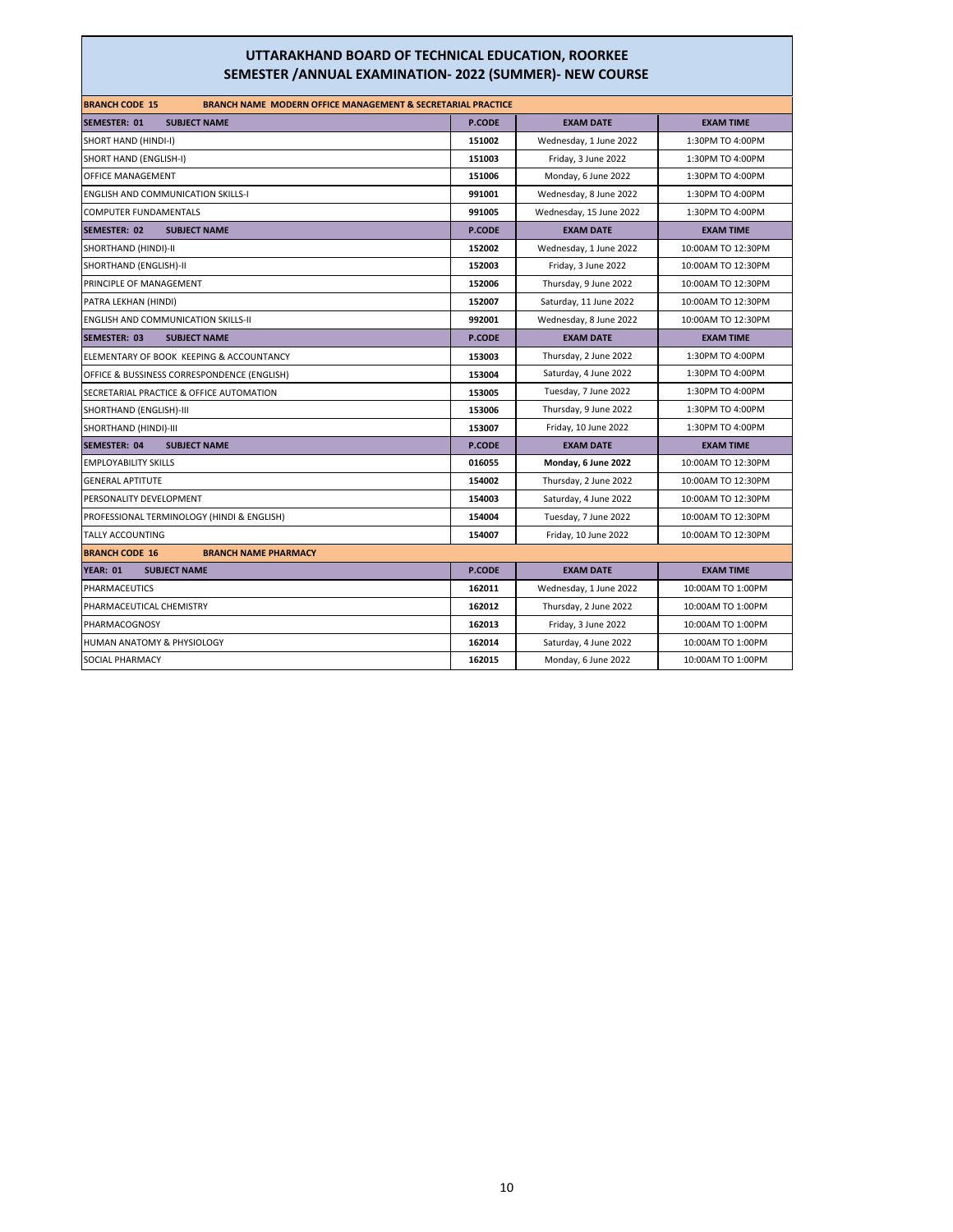| <b>BRANCH CODE 17</b><br><b>BRANCH NAME PG DIPLOMA IN COMPUTER APPLICATION</b> |               |                        |                    |
|--------------------------------------------------------------------------------|---------------|------------------------|--------------------|
| <b>SEMESTER: 01</b><br><b>SUBJECT NAME</b>                                     | P.CODE        | <b>EXAM DATE</b>       | <b>EXAM TIME</b>   |
| COMMUNICATION SKILLS & BUSINESS CORRESPONDENCE                                 | 171001        | Wednesday, 1 June 2022 | 1:30PM TO 4:00PM   |
| FUNDAMENTALS OF COMPUTER                                                       | 171002        | Friday, 3 June 2022    | 1:30PM TO 4:00PM   |
| PROGRAMMING FUNDAMENTALS WITH C                                                | 171004        | Monday, 6 June 2022    | 1:30PM TO 4:00PM   |
| INTERNET & WEB DESIGNING                                                       | 171005        | Wednesday, 8 June 2022 | 1:30PM TO 4:00PM   |
| OPERATING SYSTEMS                                                              | 171006        | Friday, 10 June 2022   | 1:30PM TO 4:00PM   |
| <b>SEMESTER: 02</b><br><b>SUBJECT NAME</b>                                     | <b>P.CODE</b> | <b>EXAM DATE</b>       | <b>EXAM TIME</b>   |
| IMPLEMENTATION OF DATA STRUCTURE USING C                                       | 172001        | Wednesday, 1 June 2022 | 10:00AM TO 12:30PM |
| <b>DESK TOP PUBLISHING-II</b>                                                  | 172002        | Friday, 3 June 2022    | 10:00AM TO 12:30PM |
| DATABASE MANAGEMENT SYSTEM WITH SQL                                            | 172003        | Tuesday, 7 June 2022   | 10:00AM TO 12:30PM |
| MULTIMEDIA SYSTEMS                                                             | 172004        | Thursday, 9 June 2022  | 10:00AM TO 12:30PM |
| OBJECT ORIENTED CONCEPTS USING C++                                             | 172005        | Saturday, 11 June 2022 | 10:00AM TO 12:30PM |
| SOFTWARE ENGINEERING                                                           | 172006        | Tuesday, 14 June 2022  | 10:00AM TO 12:30PM |
| <b>SUBJECT NAME</b><br>SEMESTER: 03                                            | <b>P.CODE</b> | <b>EXAM DATE</b>       | <b>EXAM TIME</b>   |
| .NET USING C#                                                                  | 173001        | Thursday, 2 June 2022  | 1:30PM TO 4:00PM   |
| COMPUTER COMMUNICATION NETWORK                                                 | 173002        | Saturday, 4 June 2022  | 1:30PM TO 4:00PM   |
| <b>ENVIRONMENTAL SCIENCE</b>                                                   | 173003        | Tuesday, 7 June 2022   | 1:30PM TO 4:00PM   |
| MANAGEMENT INFORMATION SYSTEM                                                  | 173004        | Thursday, 9 June 2022  | 1:30PM TO 4:00PM   |
| PROGRAMMING USING C#                                                           | 173005        | Saturday, 11 June 2022 | 1:30PM TO 4:00PM   |
| SEMESTER: 04<br><b>SUBJECT NAME</b>                                            | <b>P.CODE</b> | <b>EXAM DATE</b>       | <b>EXAM TIME</b>   |
| <b>EMPLOYABILITY SKILLS</b>                                                    | 016055        | Monday, 6 June 2022    | 10:00AM TO 12:30PM |
| OPEN SOURCE SOFTWARE                                                           | 174001        | Thursday, 2 June 2022  | 10:00AM TO 12:30PM |
| APPLICATION OF E-COMMERCE                                                      | 174002        | Saturday, 4 June 2022  | 10:00AM TO 12:30PM |
| INFORMATION SECURITY & CYBER LAWS                                              | 174003        | Wednesday, 8 June 2022 | 10:00AM TO 12:30PM |
| OBJECT ORIENTED PROGRAMMING WITH JAVA                                          | 174004        | Friday, 10 June 2022   | 10:00AM TO 12:30PM |
| TALLY ACCOUNTING                                                               | 174005        | Monday, 13 June 2022   | 10:00AM TO 12:30PM |
| <b>BRANCH CODE 19</b><br><b>BRANCH NAME TEXTILE DESIGN</b>                     |               |                        |                    |
| <b>SUBJECT NAME</b><br><b>SEMESTER: 01</b>                                     | <b>P.CODE</b> | <b>EXAM DATE</b>       | <b>EXAM TIME</b>   |
| <b>ENGLISH COMMUNICATION-I</b>                                                 | 101001        | Wednesday, 1 June 2022 | 1:30PM TO 4:00PM   |
| <b>TEXTILE RAW MATERIAL</b>                                                    | 191004        | Friday, 3 June 2022    | 1:30PM TO 4:00PM   |
| <b>WOVEN FABRIC DESIGN-I</b>                                                   | 191005        | Monday, 6 June 2022    | 1:30PM TO 4:00PM   |
| INDIAN TRADITIONAL TEXTILE DESIGN -I                                           | 191006        | Wednesday, 8 June 2022 | 1:30PM TO 4:00PM   |
| SEMESTER: 02<br><b>SUBJECT NAME</b>                                            | P.CODE        | <b>EXAM DATE</b>       | <b>EXAM TIME</b>   |
| <b>ENGLISH COMMUNICATION-II</b>                                                | 102001        | Wednesday, 1 June 2022 | 10:00AM TO 12:30PM |
| YARN MANUFACTURING                                                             | 192004        | Friday, 3 June 2022    | 10:00AM TO 12:30PM |
| INDIAN TRADITIONAL TEXTILE DESIGN-II                                           | 192005        | Monday, 6 June 2022    | 10:00AM TO 12:30PM |
| <b>WOVEN FABRIC DESIGN-II</b>                                                  | 192006        | Wednesday, 8 June 2022 | 10:00AM TO 12:30PM |
| SEMESTER: 03<br><b>SUBJECT NAME</b>                                            | <b>P.CODE</b> | <b>EXAM DATE</b>       | <b>EXAM TIME</b>   |
| PRINCIPLE OF LOOM                                                              | 193003        | Thursday, 2 June 2022  | 1:30PM TO 4:00PM   |
| <b>TEXTILE CALCULATION</b>                                                     | 193004        | Saturday, 4 June 2022  | 1:30PM TO 4:00PM   |
| <b>TEXTILE COLORATION-I</b>                                                    | 193005        | Tuesday, 7 June 2022   | 1:30PM TO 4:00PM   |
| <b>WOVEN FABRIC DESIGN-III</b>                                                 | 193006        | Thursday, 9 June 2022  | 1:30PM TO 4:00PM   |
| <b>SEMESTER: 04</b><br><b>SUBJECT NAME</b>                                     | P.CODE        | <b>EXAM DATE</b>       | <b>EXAM TIME</b>   |
| <b>FABRIC MANUFACTURING</b>                                                    | 194003        | Thursday, 2 June 2022  | 10:00AM TO 12:30PM |
| <b>TEXTILE COLORATION-II</b>                                                   | 194004        | Saturday, 4 June 2022  | 10:00AM TO 12:30PM |
| <b>WOVEN FABRIC DESIGN-IV</b>                                                  | 194005        | Tuesday, 7 June 2022   | 10:00AM TO 12:30PM |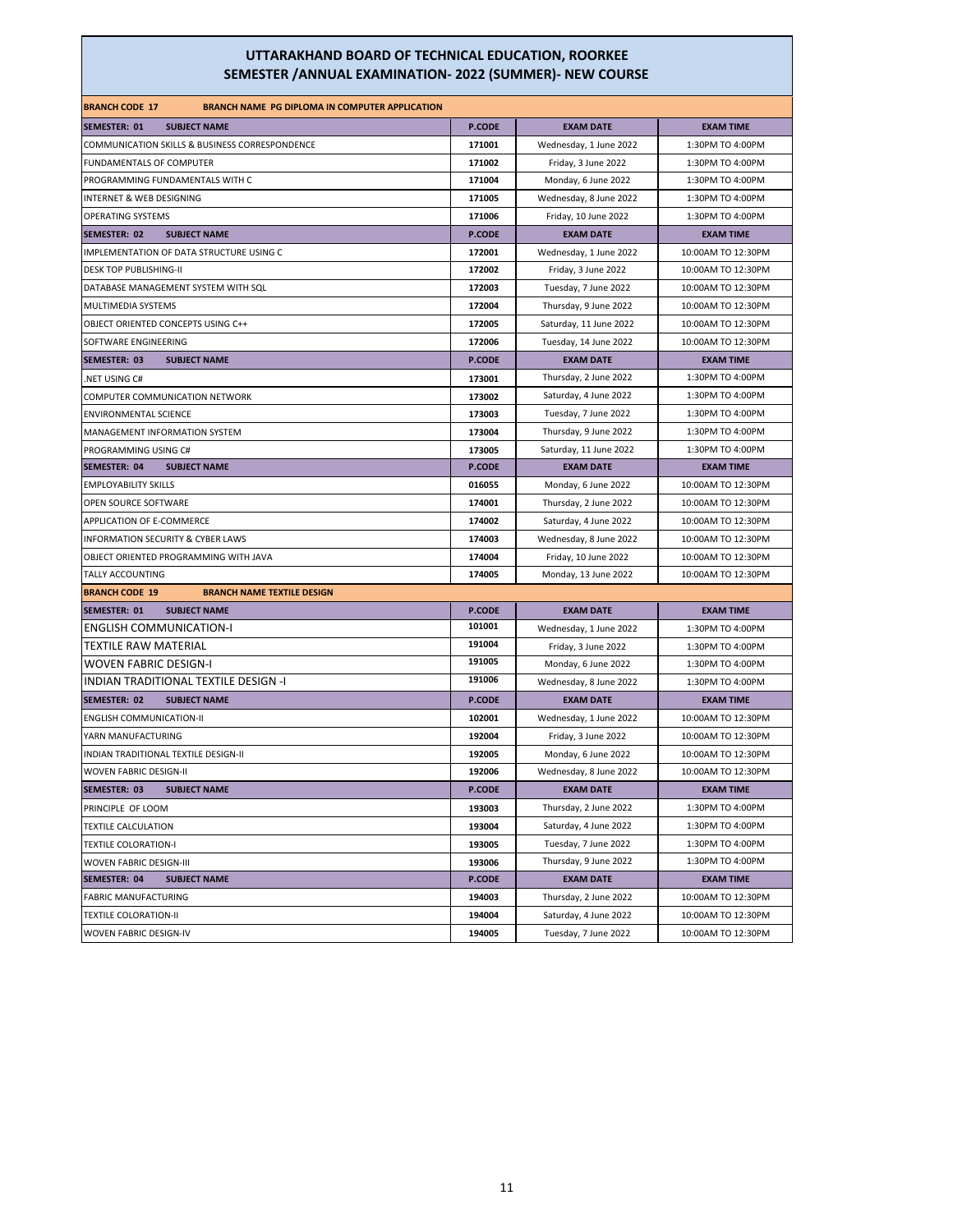| <b>BRANCH CODE 25</b><br><b>BRANCH NAME AGRICULTURE ENGINEERING</b> |               |                         |                    |
|---------------------------------------------------------------------|---------------|-------------------------|--------------------|
| SEMESTER: 01<br><b>SUBJECT NAME</b>                                 | <b>P.CODE</b> | <b>EXAM DATE</b>        | <b>EXAM TIME</b>   |
| <b>APPLIED MATHEMATICS-I</b>                                        | 991002        | Wednesday, 1 June 2022  | 1:30PM TO 4:00PM   |
| <b>APPLIED PHYSICS-I</b>                                            | 991003        | Saturday, 4 June 2022   | 1:30PM TO 4:00PM   |
| <b>ENGLISH AND COMMUNICATION SKILLS-I</b>                           | 991001        | Wednesday, 8 June 2022  | 1:30PM TO 4:00PM   |
| <b>APPLIED CHEMISTRY-I</b>                                          | 991004        | Saturday, 11 June 2022  | 1:30PM TO 4:00PM   |
| <b>ENGINEERING GRAPHIC-I</b>                                        | 991006        | Saturday, 18 June 2022  | 1:30PM TO 4:30PM   |
| COMPUTER FUNDAMENTALS                                               | 991005        | Wednesday, 15 June 2022 | 1:30PM TO 4:00PM   |
| SEMESTER: 02<br><b>SUBJECT NAME</b>                                 | <b>P.CODE</b> | <b>EXAM DATE</b>        | <b>EXAM TIME</b>   |
| <b>ENGLISH AND COMMUNICATION SKILLS-II</b>                          | 992001        | Wednesday, 8 June 2022  | 10:00AM TO 12:30PM |
| APPLIED MATHEMATICS-II                                              | 992002        | Wednesday, 1 June 2022  | 10:00AM TO 12:30PM |
| <b>APPLIED PHYSICS-II</b>                                           | 992003        | Saturday, 4 June 2022   | 10:00AM TO 12:30PM |
| <b>APPLIED CHEMISTRY-II</b>                                         | 992004        | Saturday, 11 June 2022  | 10:00AM TO 12:30PM |
| ENVIRONMENTAL SCIENCE & ENERGY MANAGEMENT                           | 992005        | Wednesday, 15 June 2022 | 10:00AM TO 12:30PM |
| <b>ENGINEERING GRAPHICS- II</b>                                     | 992006        | Saturday, 18 June 2022  | 10:00AM TO 1:00PM  |
| SEMESTER: 03<br><b>SUBJECT NAME</b>                                 | <b>P.CODE</b> | <b>EXAM DATE</b>        | <b>EXAM TIME</b>   |
| <b>APPLIED MECHANICS</b>                                            | 143006        | Monday, 20 June 2022    | 1:30PM TO 4:00PM   |
| CROP PRODUCTION TECHNOLOGY                                          | 253001        | Thursday, 2 June 2022   | 1:30PM TO 4:00PM   |
| FARM & LAND DEVELOPMENT MACHINERY                                   | 253002        | Monday, 6 June 2022     | 1:30PM TO 4:00PM   |
| MINOR IRRIGATION & TUBEWELL ENGG.                                   | 253003        | Thursday, 9 June 2022   | 1:30PM TO 4:00PM   |
| SERVEYING & LEVELLING                                               | 253004        | Monday, 13 June 2022    | 1:30PM TO 4:00PM   |
| CONSTRUCTION TECHNOLOGY & MATERIALS                                 | 253005        | Thursday, 16 June 2022  | 1:30PM TO 4:00PM   |
| SEMESTER: 04<br><b>SUBJECT NAME</b>                                 | <b>P.CODE</b> | <b>EXAM DATE</b>        | <b>EXAM TIME</b>   |
| BASIC ELECTRICAL AND ELECTRONICS ENGINEERING                        | 254001        | Thursday, 2 June 2022   | 10:00AM TO 12:30PM |
| <b>SOLID MECHANICS</b>                                              | 254002        | Tuesday, 7 June 2022    | 10:00AM TO 12:30PM |
| FARM MACHINERY DRAWING                                              | 254003        | Friday, 10 June 2022    | 10:00AM TO 12:30PM |
| WATERSHED AND FOREST MANAGEMENT                                     | 254005        | Tuesday, 14 June 2022   | 10:00AM TO 12:30PM |
| MANUFACTURING TECHNOLOGY & METROLOGY                                | 254006        | Monday, 20 June 2022    | 10:00AM TO 12:30PM |
| SEMESTER: 05<br><b>SUBJECT NAME</b>                                 | <b>P.CODE</b> | <b>EXAM DATE</b>        | <b>EXAM TIME</b>   |
| DAIRY & FOOD TECHNOLOGY                                             | 255002        | Friday, 3 June 2022     | 1:30PM TO 4:00PM   |
| IRRIGATION AND DRAINAGE ENGINEERING                                 | 255003        | Tuesday, 7 June 2022    | 1:30PM TO 4:00PM   |
| SOIL SCIENCE & SOIL MECHANICS                                       | 255004        | Friday, 10 June 2022    | 1:30PM TO 4:00PM   |
| REINFORCED CEMENT CONCRETE DESIGN FOR RURAL CONSTRUCTION            | 255005        | Tuesday, 14 June 2022   | 1:30PM TO 4:00PM   |
| RURAL WORK ESTIMATION & COSTING                                     | 255006        | Friday, 17 June 2022    | 1:30PM TO 4:00PM   |
| SEMESTER: 06<br><b>SUBJECT NAME</b>                                 | <b>P.CODE</b> | <b>EXAM DATE</b>        | <b>EXAM TIME</b>   |
| <b>EMPLOYABILITY SKILLS</b>                                         | 016055        | Monday, 6 June 2022     | 10:00AM TO 12:30PM |
| ENTREPRENEURSHIP DEVELOPMENT & MANAGEMENT                           | 136001        | Thursday, 16 June 2022  | 10:00AM TO 12:30PM |
| FARM POWER AND NON-CONVENTIONAL ENERGY                              | 256001        | Friday, 3 June 2022     | 10:00AM TO 12:30PM |
| <b>FARM STRUCTURES</b>                                              | 256002        | Thursday, 9 June 2022   | 10:00AM TO 12:30PM |
| POST HARVEST TECHNNOLOGY AND AGRO BASED INDUSTRIES                  | 256003        | Monday, 13 June 2022    | 10:00AM TO 12:30PM |
| SOIL AND WATER CONSERVATION                                         | 256004        | Friday, 17 June 2022    | 10:00AM TO 12:30PM |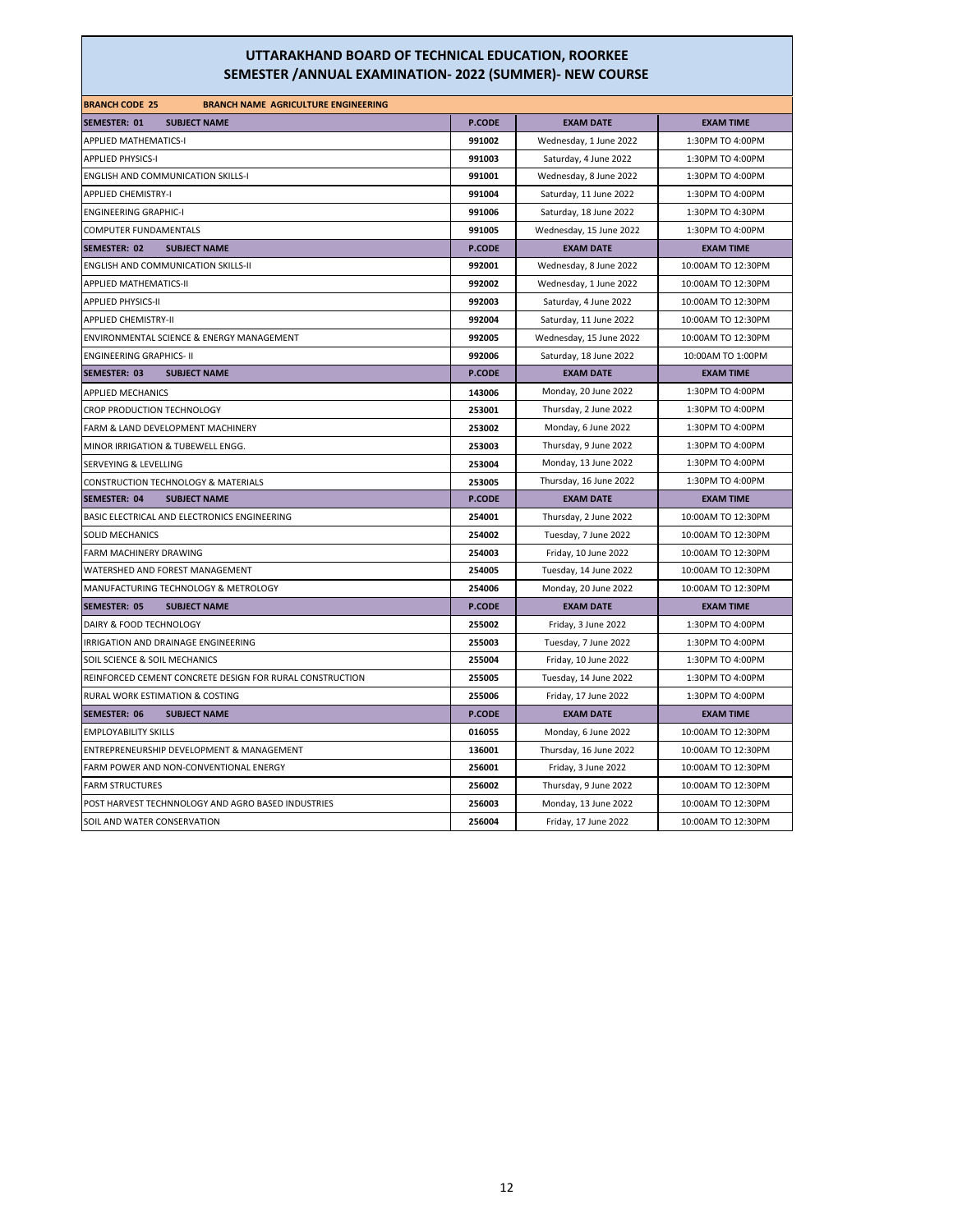| <b>BRANCH CODE 26</b><br><b>BRANCH NAME MECHANICAL ENGINEERING (AUTOMOBILE)</b> |               |                         |                    |
|---------------------------------------------------------------------------------|---------------|-------------------------|--------------------|
| <b>SEMESTER: 01</b><br><b>SUBJECT NAME</b>                                      | <b>P.CODE</b> | <b>EXAM DATE</b>        | <b>EXAM TIME</b>   |
| <b>APPLIED MATHEMATICS-I</b>                                                    | 991002        | Wednesday, 1 June 2022  | 1:30PM TO 4:00PM   |
| <b>APPLIED PHYSICS-I</b>                                                        | 991003        | Saturday, 4 June 2022   | 1:30PM TO 4:00PM   |
| <b>ENGLISH AND COMMUNICATION SKILLS-I</b>                                       | 991001        | Wednesday, 8 June 2022  | 1:30PM TO 4:00PM   |
| <b>APPLIED CHEMISTRY-I</b>                                                      | 991004        | Saturday, 11 June 2022  | 1:30PM TO 4:00PM   |
| <b>ENGINEERING GRAPHIC-I</b>                                                    | 991006        | Saturday, 18 June 2022  | 1:30PM TO 4:30PM   |
| <b>COMPUTER FUNDAMENTALS</b>                                                    | 991005        | Wednesday, 15 June 2022 | 1:30PM TO 4:00PM   |
| <b>SEMESTER: 02</b><br><b>SUBJECT NAME</b>                                      | <b>P.CODE</b> | <b>EXAM DATE</b>        | <b>EXAM TIME</b>   |
| <b>ENGLISH AND COMMUNICATION SKILLS-II</b>                                      | 992001        | Wednesday, 8 June 2022  | 10:00AM TO 12:30PM |
| <b>APPLIED MATHEMATICS-II</b>                                                   | 992002        | Wednesday, 1 June 2022  | 10:00AM TO 12:30PM |
| <b>APPLIED PHYSICS-II</b>                                                       | 992003        | Saturday, 4 June 2022   | 10:00AM TO 12:30PM |
| <b>APPLIED CHEMISTRY-II</b>                                                     | 992004        | Saturday, 11 June 2022  | 10:00AM TO 12:30PM |
| ENVIRONMENTAL SCIENCE & ENERGY MANAGEMENT                                       | 992005        | Wednesday, 15 June 2022 | 10:00AM TO 12:30PM |
| <b>ENGINEERING GRAPHICS- II</b>                                                 | 992006        | Saturday, 18 June 2022  | 10:00AM TO 1:00PM  |
| <b>SEMESTER: 03</b><br><b>SUBJECT NAME</b>                                      | <b>P.CODE</b> | <b>EXAM DATE</b>        | <b>EXAM TIME</b>   |
| MATERIAL SCIENCE & METALLURGY                                                   | 143002        | Monday, 6 June 2022     | 1:30PM TO 4:00PM   |
| WORKSHOP TECHNOLOGY                                                             | 143005        | Thursday, 16 June 2022  | 1:30PM TO 4:00PM   |
| APPLIED MECHANICS                                                               | 143006        | Monday, 20 June 2022    | 1:30PM TO 4:00PM   |
| <b>AUTO CHASSIS-I</b>                                                           | 263001        | Thursday, 2 June 2022   | 1:30PM TO 4:00PM   |
| AUTO ENGINE-I (PETROL ENGINE)                                                   | 263002        | Thursday, 9 June 2022   | 1:30PM TO 4:00PM   |
| PRINCIPLE OF THERMAL ENGINEERING                                                | 263003        | Monday, 13 June 2022    | 1:30PM TO 4:00PM   |
| <b>SEMESTER: 04</b><br><b>SUBJECT NAME</b>                                      | <b>P.CODE</b> | <b>EXAM DATE</b>        | <b>EXAM TIME</b>   |
| METROLOGY, INSTRUMENTATION & CONTROL                                            | 144004        | Friday, 10 June 2022    | 10:00AM TO 12:30PM |
| PRODUCTION TECHNOLOGY                                                           | 144005        | Tuesday, 14 June 2022   | 10:00AM TO 12:30PM |
| STRENGTH OF MATERIALS                                                           | 144006        | Friday, 17 June 2022    | 10:00AM TO 12:30PM |
| <b>AUTO CHASSIS-II</b>                                                          | 264001        | Thursday, 2 June 2022   | 10:00AM TO 12:30PM |
| AUTO ELECTRICAL AND ELECTRONICS                                                 | 264002        | Friday, 3 June 2022     | 10:00AM TO 12:30PM |
| AUTO ENGINE-II (DIESEL ENGINES)                                                 | 264003        | Tuesday, 7 June 2022    | 10:00AM TO 12:30PM |
| <b>SEMESTER: 05</b><br><b>SUBJECT NAME</b>                                      | <b>P.CODE</b> | <b>EXAM DATE</b>        | <b>EXAM TIME</b>   |
| AUTO ENGINEERING DRAWING                                                        | 265001        | Friday, 3 June 2022     | 1:30PM TO 4:00PM   |
| DESIGN OF AUTOMOTIVE PARTS                                                      | 265003        | Tuesday, 7 June 2022    | 1:30PM TO 4:00PM   |
| <b>EARTH MOVING EQUIPMENTS</b>                                                  | 265005        | Friday, 10 June 2022    | 1:30PM TO 4:00PM   |
| HYDRAULIC & PNEUMATIC CONTROL SYSTEMS                                           | 265006        | Tuesday, 14 June 2022   | 1:30PM TO 4:00PM   |
| <b>SEMESTER: 06</b><br><b>SUBJECT NAME</b>                                      | <b>P.CODE</b> | <b>EXAM DATE</b>        | <b>EXAM TIME</b>   |
| <b>EMPLOYABILITY SKILLS</b>                                                     | 016055        | Monday, 6 June 2022     | 10:00AM TO 12:30PM |
| ENTREPRENEURSHIP DEVELOPMENT & MANAGEMENT                                       | 136001        | Thursday, 16 June 2022  | 10:00AM TO 12:30PM |
| MECHANICS OF VEHICLE                                                            | 266001        | Thursday, 9 June 2022   | 10:00AM TO 12:30PM |
| AUTOMOTIVE POLLUTION & CONTROL                                                  | 266003        | Monday, 13 June 2022    | 10:00AM TO 12:30PM |
| VEHICLE AIR CONDITIONING                                                        | 266004        | Monday, 20 June 2022    | 10:00AM TO 12:30PM |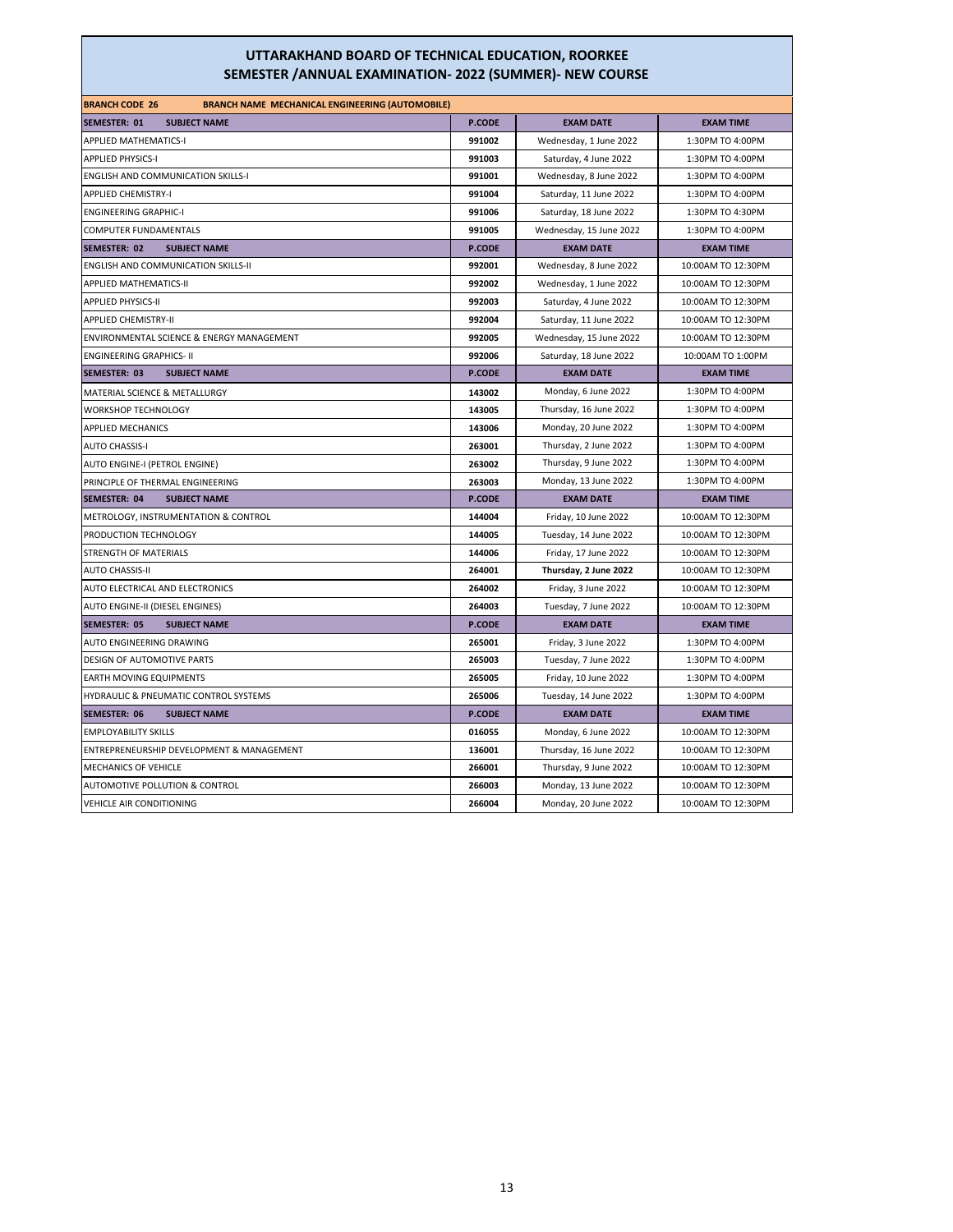| <b>BRANCH CODE 27</b><br><b>BRANCH NAME CHEMICAL TECHNOLOGY (PAINT)</b> |               |                         |                    |
|-------------------------------------------------------------------------|---------------|-------------------------|--------------------|
| <b>SEMESTER: 01</b><br><b>SUBJECT NAME</b>                              | <b>P.CODE</b> | <b>EXAM DATE</b>        | <b>EXAM TIME</b>   |
| <b>APPLIED MATHEMATICS-I</b>                                            | 991002        | Wednesday, 1 June 2022  | 1:30PM TO 4:00PM   |
| <b>APPLIED PHYSICS-I</b>                                                | 991003        | Saturday, 4 June 2022   | 1:30PM TO 4:00PM   |
| <b>ENGLISH AND COMMUNICATION SKILLS-I</b>                               | 991001        | Wednesday, 8 June 2022  | 1:30PM TO 4:00PM   |
| <b>APPLIED CHEMISTRY-I</b>                                              | 991004        | Saturday, 11 June 2022  | 1:30PM TO 4:00PM   |
| <b>ENGINEERING GRAPHIC-I</b>                                            | 991006        | Saturday, 18 June 2022  | 1:30PM TO 4:30PM   |
| <b>COMPUTER FUNDAMENTALS</b>                                            | 991005        | Wednesday, 15 June 2022 | 1:30PM TO 4:00PM   |
| <b>SEMESTER: 02</b><br><b>SUBJECT NAME</b>                              | P.CODE        | <b>EXAM DATE</b>        | <b>EXAM TIME</b>   |
| <b>ENGLISH AND COMMUNICATION SKILLS-II</b>                              | 992001        | Wednesday, 8 June 2022  | 10:00AM TO 12:30PM |
| <b>APPLIED MATHEMATICS-II</b>                                           | 992002        | Wednesday, 1 June 2022  | 10:00AM TO 12:30PM |
| <b>APPLIED PHYSICS-II</b>                                               | 992003        | Saturday, 4 June 2022   | 10:00AM TO 12:30PM |
| <b>APPLIED CHEMISTRY-II</b>                                             | 992004        | Saturday, 11 June 2022  | 10:00AM TO 12:30PM |
| ENVIRONMENTAL SCIENCE & ENERGY MANAGEMENT                               | 992005        | Wednesday, 15 June 2022 | 10:00AM TO 12:30PM |
| <b>ENGINEERING GRAPHICS- II</b>                                         | 992006        | Saturday, 18 June 2022  | 10:00AM TO 1:00PM  |
| <b>SEMESTER: 03</b><br><b>SUBJECT NAME</b>                              | <b>P.CODE</b> | <b>EXAM DATE</b>        | <b>EXAM TIME</b>   |
| <b>FLUID ENGINEERING</b>                                                | 013002        | Monday, 6 June 2022     | 1:30PM TO 4:00PM   |
| FUNDAMENTAL OF ELECTRICAL AND ELECTRONICS ENGG.                         | 013003        | Thursday, 9 June 2022   | 1:30PM TO 4:00PM   |
| <b>MECHANICAL OPERATIONS</b>                                            | 013004        | Monday, 13 June 2022    | 1:30PM TO 4:00PM   |
| PROCESS INSTRUMENTATION                                                 | 013006        | Friday, 17 June 2022    | 1:30PM TO 4:00PM   |
| <b>BASICS OF PAINT TECHNOLOGY</b>                                       | 273001        | Thursday, 2 June 2022   | 1:30PM TO 4:00PM   |
| ELEMENTS OF CHEMICAL TECHNOLOGY PAINT                                   | 273002        | Wednesday, 15 June 2022 | 1:30PM TO 4:00PM   |
| <b>SUBJECT NAME</b><br>SEMESTER: 04                                     | <b>P.CODE</b> | <b>EXAM DATE</b>        | <b>EXAM TIME</b>   |
| CHEMICAL ENGINEERING THERMODYNAMICS                                     | 014001        | Thursday, 2 June 2022   | 10:00AM TO 12:30PM |
| HEAT TRANSFER OPERATIONS                                                | 014002        | Monday, 20 June 2022    | 10:00AM TO 12:30PM |
| MATERIAL AND ENERGY BALANCE                                             | 014003        | Thursday, 9 June 2022   | 10:00AM TO 12:30PM |
| PROCESS CONTROL                                                         | 014004        | Monday, 13 June 2022    | 10:00AM TO 12:30PM |
| PAINT TECHNOLOGY-I                                                      | 274001        | Wednesday, 15 June 2022 | 10:00AM TO 12:30PM |
| PIGMENT TECHNOLOGY                                                      | 274002        | Friday, 17 June 2022    | 10:00AM TO 12:30PM |
| <b>SEMESTER: 05</b><br><b>SUBJECT NAME</b>                              | P.CODE        | <b>EXAM DATE</b>        | <b>EXAM TIME</b>   |
| <b>MASS TRANSFER OPERATIONS</b>                                         | 015001        | Friday, 3 June 2022     | 1:30PM TO 4:00PM   |
| <b>REACTION ENGINEERING</b>                                             | 015002        | Tuesday, 7 June 2022    | 1:30PM TO 4:00PM   |
| <b>NATURAL RESINS</b>                                                   | 275001        | Friday, 10 June 2022    | 1:30PM TO 4:00PM   |
| PAINT TECHNOLOGY - II                                                   | 275002        | Tuesday, 14 June 2022   | 1:30PM TO 4:00PM   |
| SPECIAL PURPOSE COATINGS                                                | 275003        | Thursday, 16 June 2022  | 1:30PM TO 4:00PM   |
| <b>SYNTHETIC RESINS</b>                                                 | 275004        | Monday, 20 June 2022    | 1:30PM TO 4:00PM   |
| <b>SEMESTER: 06</b><br><b>SUBJECT NAME</b>                              | <b>P.CODE</b> | <b>EXAM DATE</b>        | <b>EXAM TIME</b>   |
| POLLUTION CONTROL & INDUSTRIAL SAFETY                                   | 016001        | Friday, 3 June 2022     | 10:00AM TO 12:30PM |
| PROCESS EQUIPMENT DESIGN                                                | 016002        | Tuesday, 7 June 2022    | 10:00AM TO 12:30PM |
| <b>EMPLOYABILITY SKILLS</b>                                             | 016055        | Monday, 6 June 2022     | 10:00AM TO 12:30PM |
| ENTREPRENEURSHIP DEVELOPMENT & MANAGEMENT                               | 136001        | Thursday, 16 June 2022  | 10:00AM TO 12:30PM |
| <b>CORROSION ENGINEERING</b>                                            | 276001        | Friday, 10 June 2022    | 10:00AM TO 12:30PM |
| QUALITY CONTROL AND TESTING OF COATINGS                                 | 276002        | Tuesday, 14 June 2022   | 10:00AM TO 12:30PM |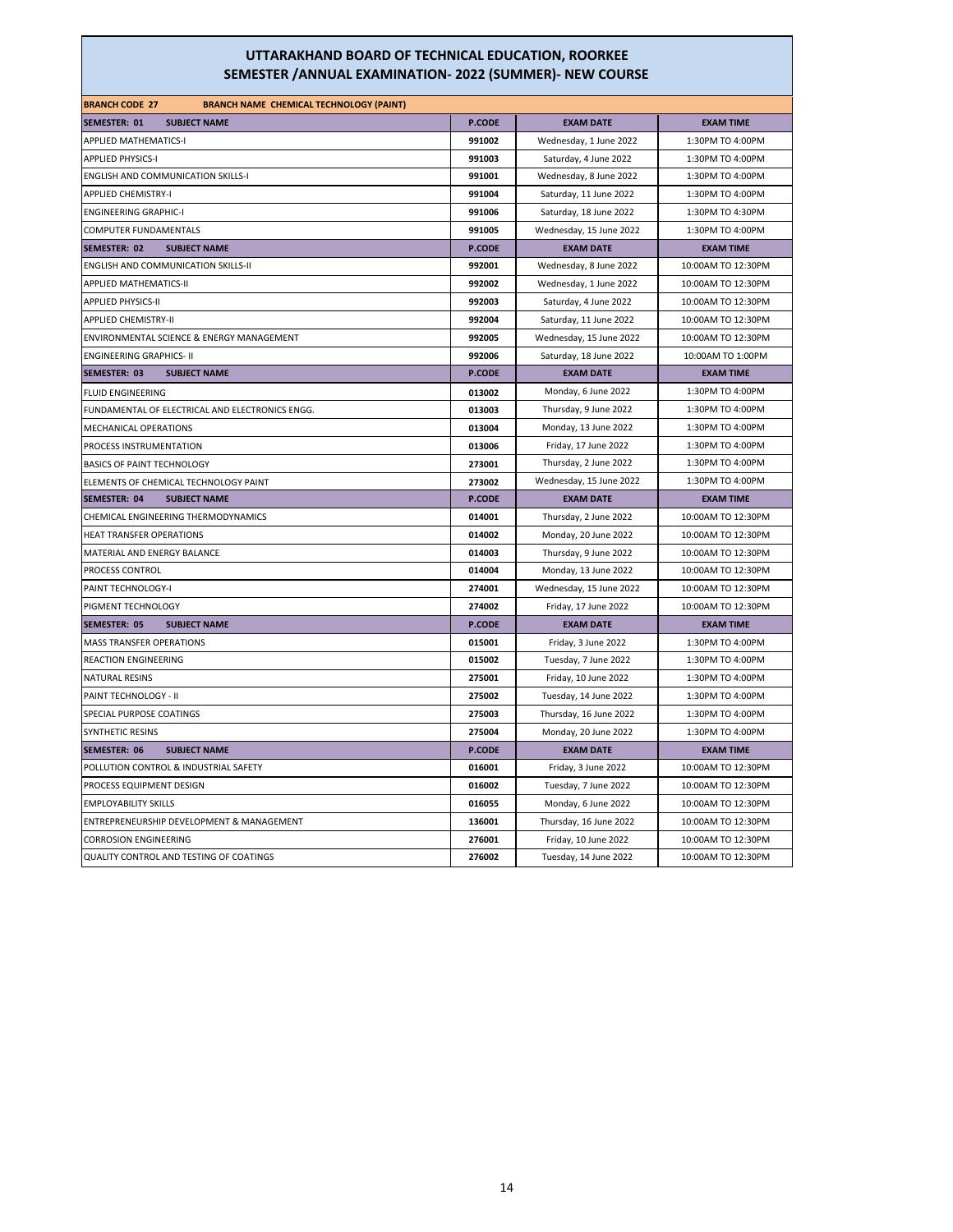| <b>BRANCH CODE 29</b><br><b>BRANCH NAME AUTOMOBILE ENGINEERING</b> |               |                         |                    |
|--------------------------------------------------------------------|---------------|-------------------------|--------------------|
| <b>SUBJECT NAME</b><br>SEMESTER: 01                                | <b>P.CODE</b> | <b>EXAM DATE</b>        | <b>EXAM TIME</b>   |
| <b>APPLIED MATHEMATICS-I</b>                                       | 991002        | Wednesday, 1 June 2022  | 1:30PM TO 4:00PM   |
| <b>APPLIED PHYSICS-I</b>                                           | 991003        | Saturday, 4 June 2022   | 1:30PM TO 4:00PM   |
| <b>ENGLISH AND COMMUNICATION SKILLS-I</b>                          | 991001        | Wednesday, 8 June 2022  | 1:30PM TO 4:00PM   |
| <b>APPLIED CHEMISTRY-I</b>                                         | 991004        | Saturday, 11 June 2022  | 1:30PM TO 4:00PM   |
| <b>ENGINEERING GRAPHIC-I</b>                                       | 991006        | Saturday, 18 June 2022  | 1:30PM TO 4:30PM   |
| COMPUTER FUNDAMENTALS                                              | 991005        | Wednesday, 15 June 2022 | 1:30PM TO 4:00PM   |
| SEMESTER: 02<br><b>SUBJECT NAME</b>                                | <b>P.CODE</b> | <b>EXAM DATE</b>        | <b>EXAM TIME</b>   |
| <b>ENGLISH AND COMMUNICATION SKILLS-II</b>                         | 992001        | Wednesday, 8 June 2022  | 10:00AM TO 12:30PM |
| APPLIED MATHEMATICS-II                                             | 992002        | Wednesday, 1 June 2022  | 10:00AM TO 12:30PM |
| <b>APPLIED PHYSICS-II</b>                                          | 992003        | Saturday, 4 June 2022   | 10:00AM TO 12:30PM |
| <b>APPLIED CHEMISTRY-II</b>                                        | 992004        | Saturday, 11 June 2022  | 10:00AM TO 12:30PM |
| ENVIRONMENTAL SCIENCE & ENERGY MANAGEMENT                          | 992005        | Wednesday, 15 June 2022 | 10:00AM TO 12:30PM |
| <b>ENGINEERING GRAPHICS- II</b>                                    | 992006        | Saturday, 18 June 2022  | 10:00AM TO 1:00PM  |
| SEMESTER: 03<br><b>SUBJECT NAME</b>                                | <b>P.CODE</b> | <b>EXAM DATE</b>        | <b>EXAM TIME</b>   |
| MATERIAL SCIENCE & METALLURGY                                      | 143002        | Monday, 6 June 2022     | 1:30PM TO 4:00PM   |
| <b>WORKSHOP TECHNOLOGY</b>                                         | 143005        | Thursday, 16 June 2022  | 1:30PM TO 4:00PM   |
| <b>APPLIED MECHANICS</b>                                           | 143006        | Monday, 20 June 2022    | 1:30PM TO 4:00PM   |
| <b>AUTO CHASSIS-I</b>                                              | 263001        | Thursday, 2 June 2022   | 1:30PM TO 4:00PM   |
| AUTO ENGINE-I (PETROL ENGINES)                                     | 263002        | Thursday, 9 June 2022   | 1:30PM TO 4:00PM   |
| PRINCIPLE OF THERMAL ENGINEERING                                   | 263003        | Monday, 13 June 2022    | 1:30PM TO 4:00PM   |
| SEMESTER: 04<br><b>SUBJECT NAME</b>                                | <b>P.CODE</b> | <b>EXAM DATE</b>        | <b>EXAM TIME</b>   |
| METROLOGY, INSTRUMENTATION & CONTROL                               | 144004        | Friday, 10 June 2022    | 10:00AM TO 12:30PM |
| PRODUCTION TECHNOLOGY                                              | 144005        | Tuesday, 14 June 2022   | 10:00AM TO 12:30PM |
| STRENGTH OF MATERIALS                                              | 144006        | Friday, 17 June 2022    | 10:00AM TO 12:30PM |
| <b>AUTO CHASSIS-II</b>                                             | 264001        | Thursday, 2 June 2022   | 10:00AM TO 12:30PM |
| AUTO ELECTRICAL AND ELECTRONICS                                    | 264002        | Friday, 3 June 2022     | 10:00AM TO 12:30PM |
| AUTO ENGINE-II (DIESEL ENGINES)                                    | 264003        | Tuesday, 7 June 2022    | 10:00AM TO 12:30PM |
| <b>SEMESTER: 05</b><br><b>SUBJECT NAME</b>                         | <b>P.CODE</b> | <b>EXAM DATE</b>        | <b>EXAM TIME</b>   |
| AUTO ENGINEERING DRAWING                                           | 265001        | Friday, 3 June 2022     | 1:30PM TO 4:00PM   |
| <b>DESIGN OF AUTOMOTIVE PARTS</b>                                  | 265003        | Tuesday, 7 June 2022    | 1:30PM TO 4:00PM   |
| <b>FUELS &amp; LUBRICANTS</b>                                      | 295001        | Friday, 10 June 2022    | 1:30PM TO 4:00PM   |
| <b>GARAGE EQUIPMENTS</b>                                           | 295002        | Tuesday, 14 June 2022   | 1:30PM TO 4:00PM   |
| SEMESTER: 06<br><b>SUBJECT NAME</b>                                | <b>P.CODE</b> | <b>EXAM DATE</b>        | <b>EXAM TIME</b>   |
| <b>EMPLOYABILITY SKILLS</b>                                        | 016055        | Monday, 6 June 2022     | 10:00AM TO 12:30PM |
| ENTREPRENEURSHIP DEVELOPMENT & MANAGEMENT                          | 136001        | Thursday, 16 June 2022  | 10:00AM TO 12:30PM |
| MECHANICS OF VEHICLE                                               | 266001        | Thursday, 9 June 2022   | 10:00AM TO 12:30PM |
| MOTOR VEHICLE ACT AND TRANSPORT MANAGEMENT                         | 296001        | Monday, 13 June 2022    | 10:00AM TO 12:30PM |
| <b>VEHICLE BODY ENGINEERING</b>                                    | 296002        | Monday, 20 June 2022    | 10:00AM TO 12:30PM |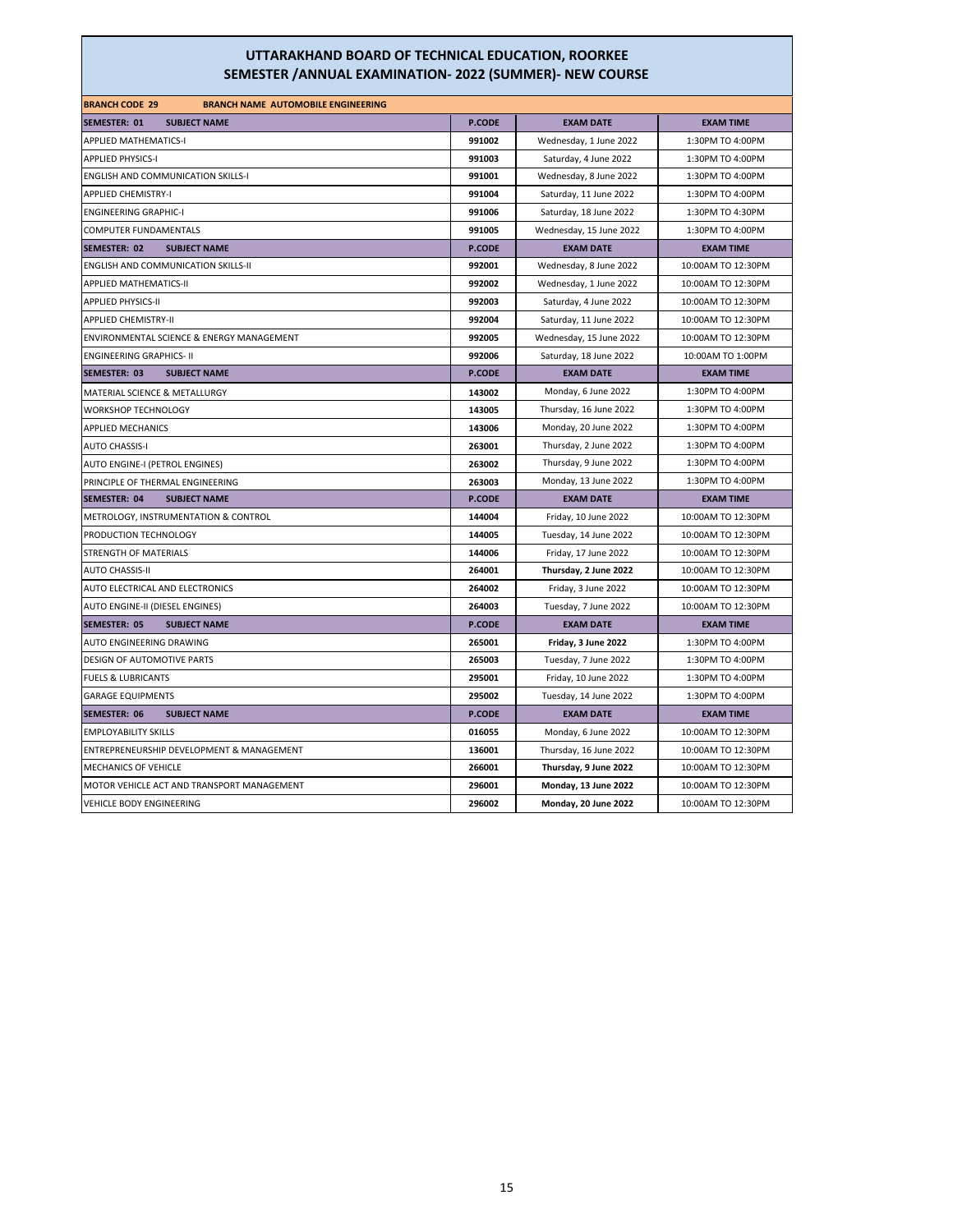| <b>BRANCH CODE 30</b><br><b>BRANCH NAME ELECTRONICS AND COMMUNICATION ENGINEERING</b> |               |                         |                    |
|---------------------------------------------------------------------------------------|---------------|-------------------------|--------------------|
| <b>SEMESTER: 01</b><br><b>SUBJECT NAME</b>                                            | P.CODE        | <b>EXAM DATE</b>        | <b>EXAM TIME</b>   |
| <b>APPLIED MATHEMATICS-I</b>                                                          | 991002        | Wednesday, 1 June 2022  | 1:30PM TO 4:00PM   |
| <b>APPLIED PHYSICS-I</b>                                                              | 991003        | Saturday, 4 June 2022   | 1:30PM TO 4:00PM   |
| <b>ENGLISH AND COMMUNICATION SKILLS-I</b>                                             | 991001        | Wednesday, 8 June 2022  | 1:30PM TO 4:00PM   |
| <b>APPLIED CHEMISTRY-I</b>                                                            | 991004        | Saturday, 11 June 2022  | 1:30PM TO 4:00PM   |
| <b>ENGINEERING GRAPHIC-I</b>                                                          | 991006        | Saturday, 18 June 2022  | 1:30PM TO 4:30PM   |
| COMPUTER FUNDAMENTALS                                                                 | 991005        | Wednesday, 15 June 2022 | 1:30PM TO 4:00PM   |
| <b>SEMESTER: 02</b><br><b>SUBJECT NAME</b>                                            | P.CODE        | <b>EXAM DATE</b>        | <b>EXAM TIME</b>   |
| <b>ENGLISH AND COMMUNICATION SKILLS-II</b>                                            | 992001        | Wednesday, 8 June 2022  | 10:00AM TO 12:30PM |
| <b>APPLIED MATHEMATICS-II</b>                                                         | 992002        | Wednesday, 1 June 2022  | 10:00AM TO 12:30PM |
| <b>APPLIED PHYSICS-II</b>                                                             | 992003        | Saturday, 4 June 2022   | 10:00AM TO 12:30PM |
| <b>APPLIED CHEMISTRY-II</b>                                                           | 992004        | Saturday, 11 June 2022  | 10:00AM TO 12:30PM |
| ENVIRONMENTAL SCIENCE & ENERGY MANAGEMENT                                             | 992005        | Wednesday, 15 June 2022 | 10:00AM TO 12:30PM |
| <b>ENGINEERING GRAPHICS- II</b>                                                       | 992006        | Saturday, 18 June 2022  | 10:00AM TO 1:00PM  |
| <b>SEMESTER: 03</b><br><b>SUBJECT NAME</b>                                            | P.CODE        | <b>EXAM DATE</b>        | <b>EXAM TIME</b>   |
| ANALOG ELECTRONICS                                                                    | 093001        | Thursday, 2 June 2022   | 1:30PM TO 4:00PM   |
| <b>DIGITAL ELECTRONICS</b>                                                            | 093002        | Monday, 6 June 2022     | 1:30PM TO 4:00PM   |
| BASICS OF C PROGRAMMING                                                               | 093003        | Thursday, 9 June 2022   | 1:30PM TO 4:00PM   |
| BASICS OF ELECTRICAL ENGINEERING AND MACHINERY                                        | 093004        | Monday, 13 June 2022    | 1:30PM TO 4:00PM   |
| <b>COMMUNICATION ENGINEERING</b>                                                      | 093005        | Thursday, 16 June 2022  | 1:30PM TO 4:00PM   |
| SEMESTER: 04<br><b>SUBJECT NAME</b>                                                   | <b>P.CODE</b> | <b>EXAM DATE</b>        | <b>EXAM TIME</b>   |
| ELECTRONIC MEASURING INSTRUMENTS                                                      | 094001        | Thursday, 2 June 2022   | 10:00AM TO 12:30PM |
| <b>ELECTRONICS CIRCUITS</b>                                                           | 094002        | Monday, 20 June 2022    | 10:00AM TO 12:30PM |
| NETWORK FILTERS AND TRANSMISSION LINES                                                | 094003        | Thursday, 9 June 2022   | 10:00AM TO 12:30PM |
| SIGNAL SENSING AND CONDITIONING                                                       | 094004        | Monday, 13 June 2022    | 10:00AM TO 12:30PM |
| MICROPROCESSOR AND ITS APPLICATIONS                                                   | 094005        | Thursday, 16 June 2022  | 10:00AM TO 12:30PM |
| SEMESTER: 05<br><b>SUBJECT NAME</b>                                                   | <b>P.CODE</b> | <b>EXAM DATE</b>        | <b>EXAM TIME</b>   |
| ENTREPRENEURSHIP MANAGEMENT                                                           | 095001        | Friday, 3 June 2022     | 1:30PM TO 4:00PM   |
| ELECTRONICS APPLICATIONS IN INDUSTRY                                                  | 095003        | Friday, 10 June 2022    | 1:30PM TO 4:00PM   |
| RF COMMUNICATION                                                                      | 095004        | Tuesday, 14 June 2022   | 1:30PM TO 4:00PM   |
| DIGITAL DATA COMMUNICATION                                                            | 305001        | Tuesday, 7 June 2022    | 1:30PM TO 4:00PM   |
| SEMESTER: 06<br><b>SUBJECT NAME</b>                                                   | <b>P.CODE</b> | <b>EXAM DATE</b>        | <b>EXAM TIME</b>   |
| <b>EMPLOYABILITY SKILLS</b>                                                           | 016055        | Monday, 6 June 2022     | 10:00AM TO 12:30PM |
| MICROCONTROLLERS AND EMBEDDED SYSTEM                                                  | 096001        | Friday, 3 June 2022     | 10:00AM TO 12:30PM |
| OPTICAL FIBER COMMUNICATION                                                           | 096003        | Friday, 10 June 2022    | 10:00AM TO 12:30PM |
| <b>MOBILE COMMUNICATION &amp; WIRELESS NETWORKS</b>                                   | 306001        | Tuesday, 7 June 2022    | 10:00AM TO 12:30PM |
| SATELLITE COMMUNICATION                                                               | 306002        | Tuesday, 14 June 2022   | 10:00AM TO 12:30PM |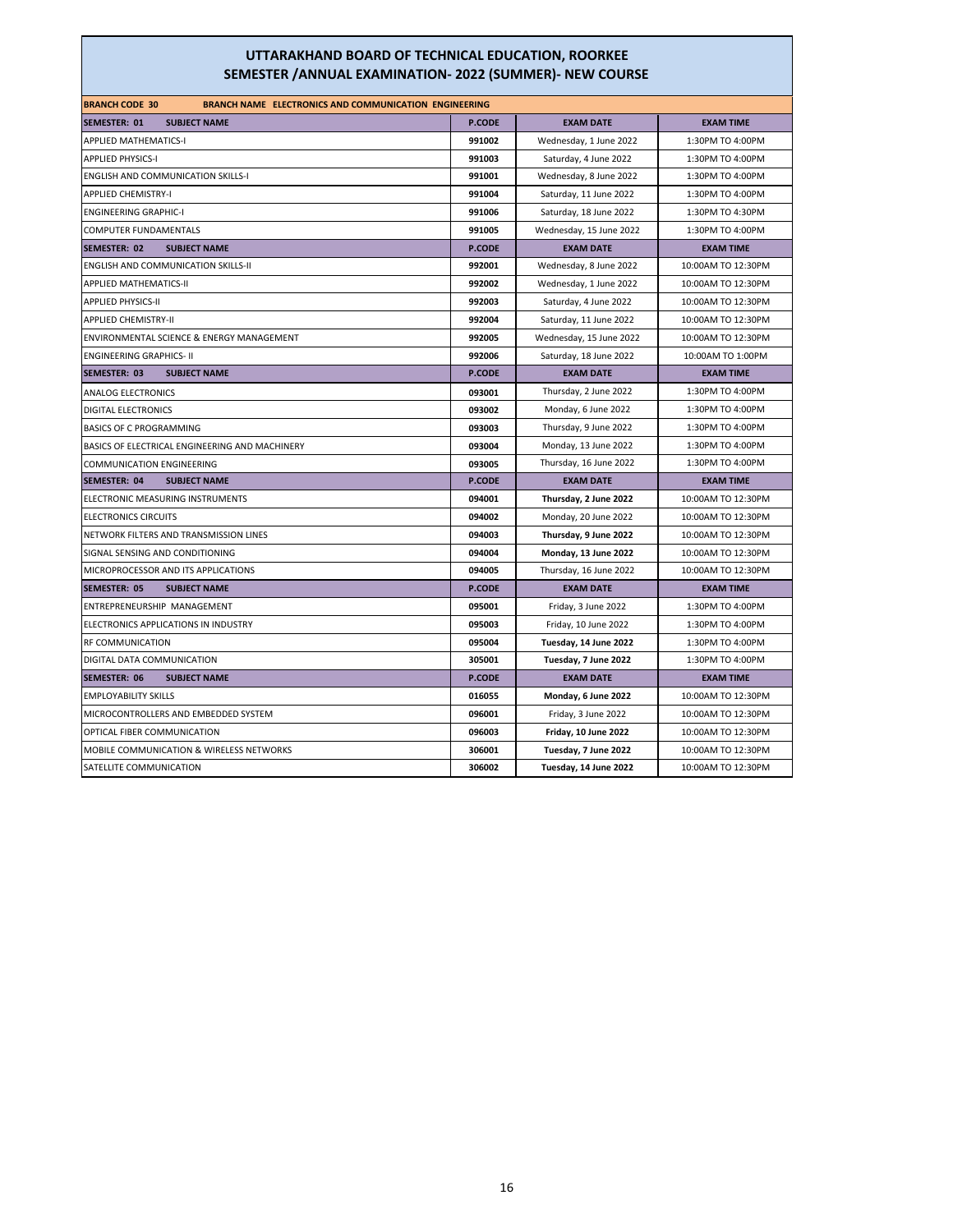| <b>BRANCH CODE 31</b><br><b>BRANCH NAME ELECTRICAL &amp; ELECTRONICS ENGINEERING</b> |               |                         |                    |
|--------------------------------------------------------------------------------------|---------------|-------------------------|--------------------|
| <b>SEMESTER: 01</b><br><b>SUBJECT NAME</b>                                           | <b>P.CODE</b> | <b>EXAM DATE</b>        | <b>EXAM TIME</b>   |
| <b>APPLIED MATHEMATICS-I</b>                                                         | 991002        | Wednesday, 1 June 2022  | 1:30PM TO 4:00PM   |
| <b>APPLIED PHYSICS-I</b>                                                             | 991003        | Saturday, 4 June 2022   | 1:30PM TO 4:00PM   |
| <b>ENGLISH AND COMMUNICATION SKILLS-I</b>                                            | 991001        | Wednesday, 8 June 2022  | 1:30PM TO 4:00PM   |
| <b>APPLIED CHEMISTRY-I</b>                                                           | 991004        | Saturday, 11 June 2022  | 1:30PM TO 4:00PM   |
| <b>ENGINEERING GRAPHIC-I</b>                                                         | 991006        | Saturday, 18 June 2022  | 1:30PM TO 4:30PM   |
| <b>COMPUTER FUNDAMENTALS</b>                                                         | 991005        | Wednesday, 15 June 2022 | 1:30PM TO 4:00PM   |
| SEMESTER: 02<br><b>SUBJECT NAME</b>                                                  | <b>P.CODE</b> | <b>EXAM DATE</b>        | <b>EXAM TIME</b>   |
| <b>ENGLISH AND COMMUNICATION SKILLS-II</b>                                           | 992001        | Wednesday, 8 June 2022  | 10:00AM TO 12:30PM |
| <b>APPLIED MATHEMATICS-II</b>                                                        | 992002        | Wednesday, 1 June 2022  | 10:00AM TO 12:30PM |
| <b>APPLIED PHYSICS-II</b>                                                            | 992003        | Saturday, 4 June 2022   | 10:00AM TO 12:30PM |
| <b>APPLIED CHEMISTRY-II</b>                                                          | 992004        | Saturday, 11 June 2022  | 10:00AM TO 12:30PM |
| ENVIRONMENTAL SCIENCE & ENERGY MANAGEMENT                                            | 992005        | Wednesday, 15 June 2022 | 10:00AM TO 12:30PM |
| <b>ENGINEERING GRAPHICS- II</b>                                                      | 992006        | Saturday, 18 June 2022  | 10:00AM TO 1:00PM  |
| <b>SEMESTER: 03</b><br><b>SUBJECT NAME</b>                                           | <b>P.CODE</b> | <b>EXAM DATE</b>        | <b>EXAM TIME</b>   |
| ELECTRICAL AND ELECTRONICS ENGINEERING MATERIALS                                     | 083001        | Monday, 6 June 2022     | 1:30PM TO 4:00PM   |
| ELECTRONIC DEVICES AND CIRCUIT                                                       | 083004        | Thursday, 9 June 2022   | 1:30PM TO 4:00PM   |
| MICROPROCESSOR AND ITS APPLICATION                                                   | 313001        | Thursday, 2 June 2022   | 1:30PM TO 4:00PM   |
| BASICS OF ELECTRICAL AND ELECTRONICS ENGINEERING                                     | 313002        | Monday, 13 June 2022    | 1:30PM TO 4:00PM   |
| ELECTRICAL AND ELECTRONICS MEASURING INSTRUMENTS                                     | 313003        | Thursday, 16 June 2022  | 1:30PM TO 4:00PM   |
| <b>SEMESTER: 04</b><br><b>SUBJECT NAME</b>                                           | <b>P.CODE</b> | <b>EXAM DATE</b>        | <b>EXAM TIME</b>   |
| ELECTRICAL ENGINEERING DESIGN AND DRAWING                                            | 084001        | Thursday, 2 June 2022   | 10:00AM TO 1:00PM  |
| TRANSFORMERS AND BATTERIES                                                           | 314001        | Monday, 20 June 2022    | 10:00AM TO 12:30PM |
| D.C. MACHINES                                                                        | 314002        | Thursday, 9 June 2022   | 10:00AM TO 12:30PM |
| DIGITAL ELECTRONICS CONCEPT                                                          | 314003        | Monday, 13 June 2022    | 10:00AM TO 12:30PM |
| <b>INDUSTRIAL ELECTRONICS</b>                                                        | 314004        | Thursday, 16 June 2022  | 10:00AM TO 12:30PM |
| PROGRAMMABLE LOGIC CONTROLLER (PLC)                                                  | 314005        | Friday, 17 June 2022    | 10:00AM TO 12:30PM |
| <b>SEMESTER: 05</b><br><b>SUBJECT NAME</b>                                           | P.CODE        | <b>EXAM DATE</b>        | <b>EXAM TIME</b>   |
| A.C. MACHINES                                                                        | 085001        | Friday, 3 June 2022     | 1:30PM TO 4:00PM   |
| CONSUMER ELECTRONICS AND TROUBLESHOOTING                                             | 315001        | Tuesday, 7 June 2022    | 1:30PM TO 4:00PM   |
| ELECTRICAL INSTALLATION AND ESTIMATION                                               | 315002        | Friday, 10 June 2022    | 1:30PM TO 4:00PM   |
| POWER SYSTEM-I (GENERATION TRANSMISSION AND DISTRIBUTION)                            | 315003        | Tuesday, 14 June 2022   | 1:30PM TO 4:00PM   |
| PROCESS CONTROL AND INSTRUMENTATION                                                  | 315004        | Friday, 17 June 2022    | 1:30PM TO 4:00PM   |
| <b>SEMESTER: 06</b><br><b>SUBJECT NAME</b>                                           | <b>P.CODE</b> | <b>EXAM DATE</b>        | <b>EXAM TIME</b>   |
| <b>EMPLOYABILITY SKILLS</b>                                                          | 016055        | Monday, 6 June 2022     | 10:00AM TO 12:30PM |
| MICROCONTROLLERS AND EMBEDDED SYSTEM                                                 | 096001        | Friday, 3 June 2022     | 10:00AM TO 12:30PM |
| <b>COMPUTER NETWORK</b>                                                              | 316001        | Tuesday, 7 June 2022    | 10:00AM TO 12:30PM |
| ELECTRICAL POWER UTILIZATION AND AUTOMATION                                          | 316002        | Friday, 10 June 2022    | 10:00AM TO 12:30PM |
| <b>POWER SYSTEM -II</b>                                                              | 316003        | Tuesday, 14 June 2022   | 10:00AM TO 12:30PM |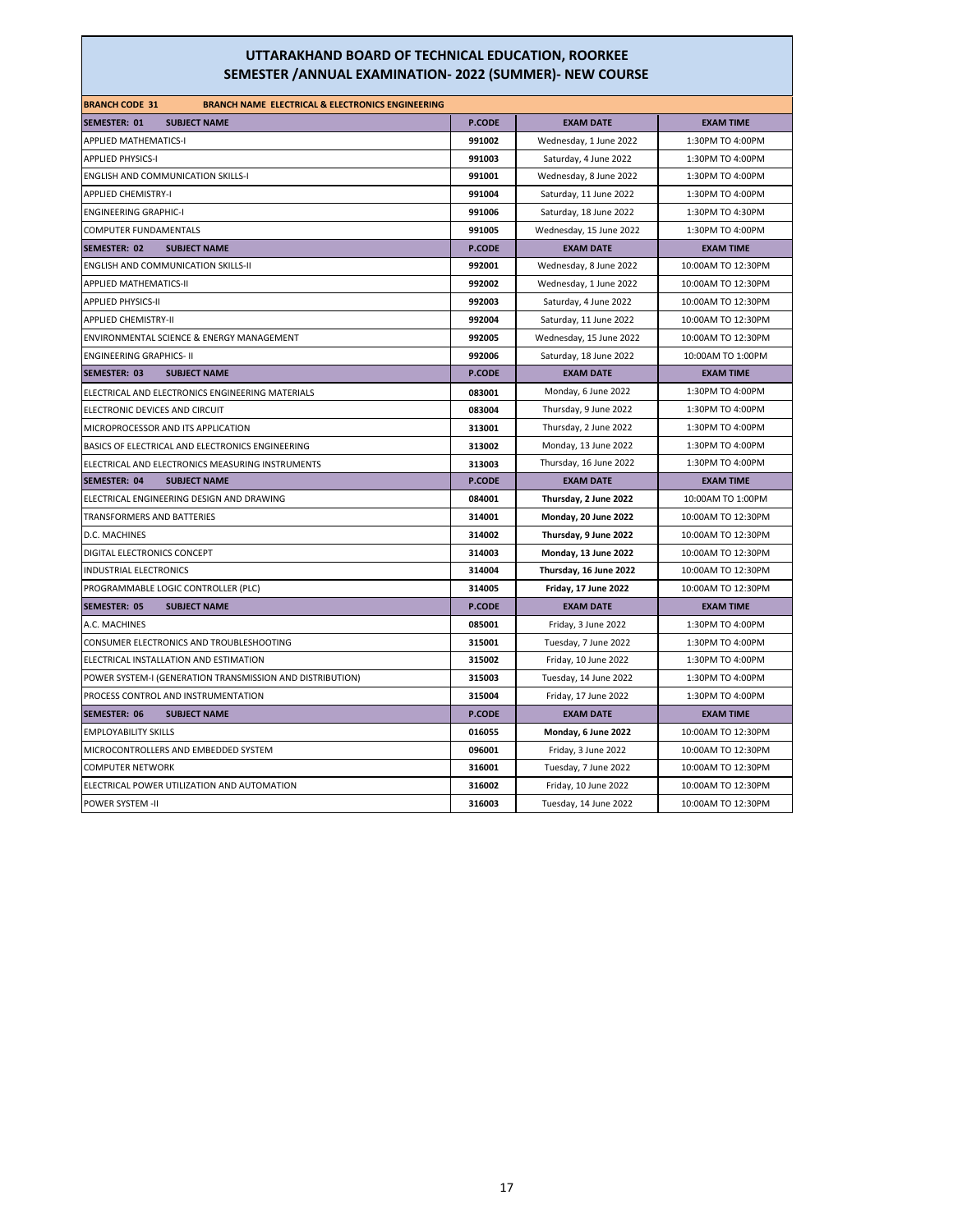| <b>BRANCH CODE 32</b><br><b>BRANCH NAME INSTRUMENTATION &amp; CONTROL ENGINEERING</b> |               |                         |                    |
|---------------------------------------------------------------------------------------|---------------|-------------------------|--------------------|
| SEMESTER: 01<br><b>SUBJECT NAME</b>                                                   | <b>P.CODE</b> | <b>EXAM DATE</b>        | <b>EXAM TIME</b>   |
| <b>APPLIED MATHEMATICS-I</b>                                                          | 991002        | Wednesday, 1 June 2022  | 1:30PM TO 4:00PM   |
| <b>APPLIED PHYSICS-I</b>                                                              | 991003        | Saturday, 4 June 2022   | 1:30PM TO 4:00PM   |
| <b>ENGLISH AND COMMUNICATION SKILLS-I</b>                                             | 991001        | Wednesday, 8 June 2022  | 1:30PM TO 4:00PM   |
| <b>APPLIED CHEMISTRY-I</b>                                                            | 991004        | Saturday, 11 June 2022  | 1:30PM TO 4:00PM   |
| <b>ENGINEERING GRAPHIC-I</b>                                                          | 991006        | Saturday, 18 June 2022  | 1:30PM TO 4:30PM   |
| COMPUTER FUNDAMENTALS                                                                 | 991005        | Wednesday, 15 June 2022 | 1:30PM TO 4:00PM   |
| SEMESTER: 02<br><b>SUBJECT NAME</b>                                                   | <b>P.CODE</b> | <b>EXAM DATE</b>        | <b>EXAM TIME</b>   |
| ENGLISH AND COMMUNICATION SKILLS-II                                                   | 992001        | Wednesday, 8 June 2022  | 10:00AM TO 12:30PM |
| <b>APPLIED MATHEMATICS-II</b>                                                         | 992002        | Wednesday, 1 June 2022  | 10:00AM TO 12:30PM |
| <b>APPLIED PHYSICS-II</b>                                                             | 992003        | Saturday, 4 June 2022   | 10:00AM TO 12:30PM |
| <b>APPLIED CHEMISTRY-II</b>                                                           | 992004        | Saturday, 11 June 2022  | 10:00AM TO 12:30PM |
| ENVIRONMENTAL SCIENCE & ENERGY MANAGEMENT                                             | 992005        | Wednesday, 15 June 2022 | 10:00AM TO 12:30PM |
| <b>ENGINEERING GRAPHICS- II</b>                                                       | 992006        | Saturday, 18 June 2022  | 10:00AM TO 1:00PM  |
| SEMESTER: 03<br><b>SUBJECT NAME</b>                                                   | <b>P.CODE</b> | <b>EXAM DATE</b>        | <b>EXAM TIME</b>   |
| ELECTRICAL AND ELECTRONICS ENGINEERING MATERIALS                                      | 083001        | Monday, 6 June 2022     | 1:30PM TO 4:00PM   |
| <b>ANALOG ELECTRONICS</b>                                                             | 093001        | Thursday, 2 June 2022   | 1:30PM TO 4:00PM   |
| <b>BASICS OF C PROGRAMMING</b>                                                        | 093003        | Thursday, 9 June 2022   | 1:30PM TO 4:00PM   |
| BESICS OF ELECTRICAL ENGINEERING AND MACHINERY                                        | 093004        | Monday, 13 June 2022    | 1:30PM TO 4:00PM   |
| TRANDUCER AND APPLICATION                                                             | 323001        | Thursday, 16 June 2022  | 1:30PM TO 4:00PM   |
| <b>SEMESTER: 04</b><br><b>SUBJECT NAME</b>                                            | P.CODE        | <b>EXAM DATE</b>        | <b>EXAM TIME</b>   |
| ELECTRONIC MEASURING INSTRUMENTS                                                      | 094001        | Thursday, 2 June 2022   | 10:00AM TO 12:30PM |
| <b>ELECTRONICS CIRCUITS</b>                                                           | 094002        | Monday, 20 June 2022    | 10:00AM TO 12:30PM |
| NETWORK FILTERS AND TRANSMISSION LINES                                                | 094003        | Thursday, 9 June 2022   | 10:00AM TO 12:30PM |
| MICROPROCESSOR AND ITS APPLICATIONS                                                   | 094005        | Thursday, 16 June 2022  | 10:00AM TO 12:30PM |
| PROCESS INSTRUMENTATION                                                               | 324001        | Monday, 13 June 2022    | 10:00AM TO 12:30PM |
| <b>SEMESTER: 05</b><br><b>SUBJECT NAME</b>                                            | P.CODE        | <b>EXAM DATE</b>        | <b>EXAM TIME</b>   |
| ENTREPRENEURSHIP MANAGEMENT                                                           | 095001        | Friday, 3 June 2022     | 1:30PM TO 4:00PM   |
| CONSUMER ELECTRONICS AND TROUBLESHOOTING                                              | 325001        | Tuesday, 7 June 2022    | 1:30PM TO 4:00PM   |
| ELECTRONICS IN INDUSTRY                                                               | 325002        | Friday, 10 June 2022    | 1:30PM TO 4:00PM   |
| PROCESS CONTROL ENGINEERING                                                           | 325003        | Tuesday, 14 June 2022   | 1:30PM TO 4:00PM   |
| TRANSDUCERS AND ANALYZERS                                                             | 325004        | Friday, 17 June 2022    | 1:30PM TO 4:00PM   |
| SEMESTER: 06<br><b>SUBJECT NAME</b>                                                   | <b>P.CODE</b> | <b>EXAM DATE</b>        | <b>EXAM TIME</b>   |
| <b>EMPLOYABILITY SKILLS</b>                                                           | 016055        | Monday, 6 June 2022     | 10:00AM TO 12:30PM |
| NON-CONVENTIONAL ENERGY SOURCES                                                       | 086001        | Tuesday, 7 June 2022    | 10:00AM TO 12:30PM |
| MICROCONTROLLERS AND EMBEDDED SYSTEM                                                  | 096001        | Friday, 3 June 2022     | 10:00AM TO 12:30PM |
| <b>BIO-MEDICAL INSTRUMENTATION</b>                                                    | 326001        | Friday, 10 June 2022    | 10:00AM TO 12:30PM |
| PLC & BASICS OF SCADA                                                                 | 326002        | Tuesday, 14 June 2022   | 10:00AM TO 12:30PM |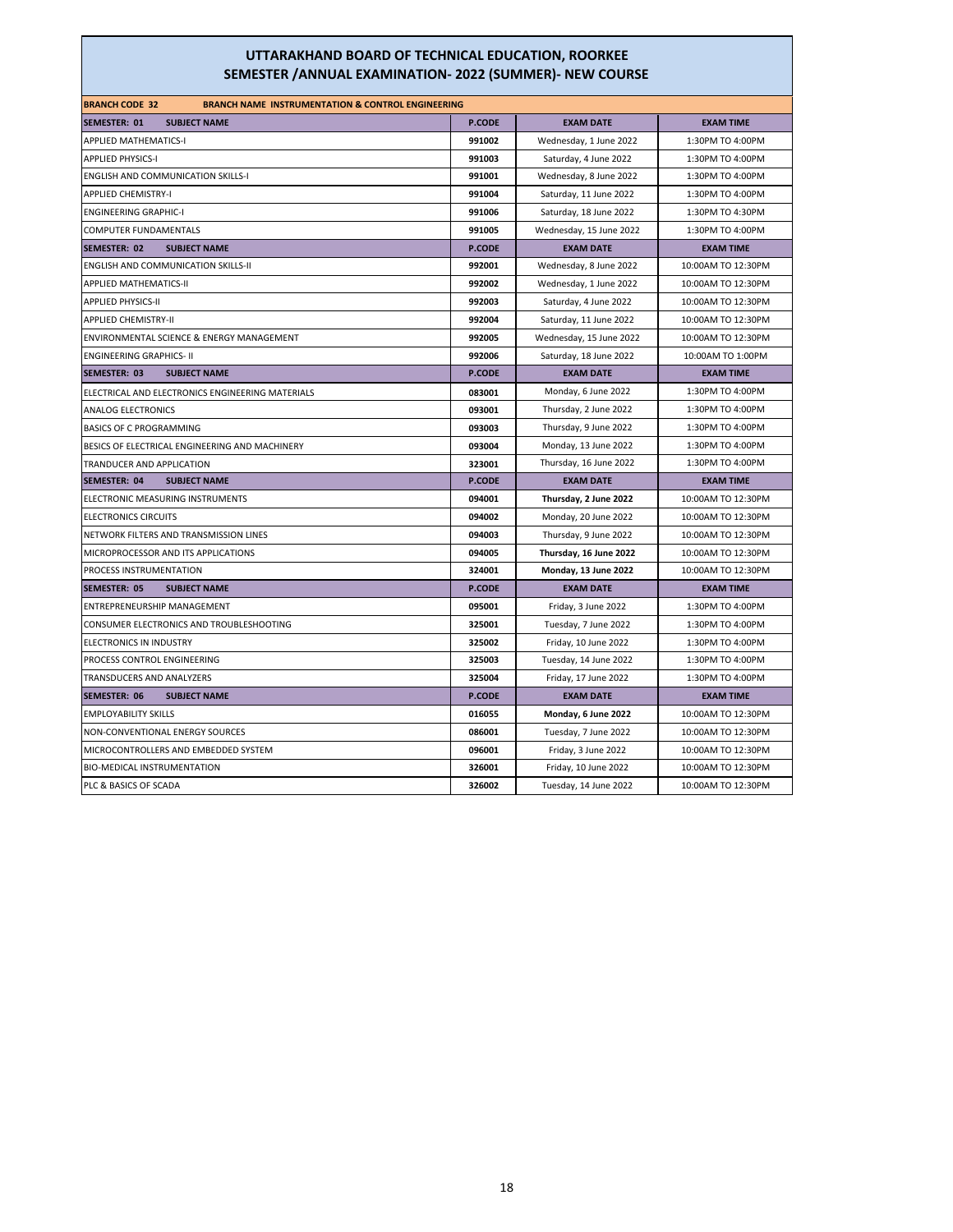| <b>BRANCH CODE 33</b><br><b>BRANCH NAME MECHANICAL ENGINEERING (PRODUCTION)</b> |               |                         |                    |
|---------------------------------------------------------------------------------|---------------|-------------------------|--------------------|
| <b>SEMESTER: 01</b><br><b>SUBJECT NAME</b>                                      | <b>P.CODE</b> | <b>EXAM DATE</b>        | <b>EXAM TIME</b>   |
| <b>APPLIED MATHEMATICS-I</b>                                                    | 991002        | Wednesday, 1 June 2022  | 1:30PM TO 4:00PM   |
| <b>APPLIED PHYSICS-I</b>                                                        | 991003        | Saturday, 4 June 2022   | 1:30PM TO 4:00PM   |
| <b>ENGLISH AND COMMUNICATION SKILLS-I</b>                                       | 991001        | Wednesday, 8 June 2022  | 1:30PM TO 4:00PM   |
| <b>APPLIED CHEMISTRY-I</b>                                                      | 991004        | Saturday, 11 June 2022  | 1:30PM TO 4:00PM   |
| <b>ENGINEERING GRAPHIC-I</b>                                                    | 991006        | Saturday, 18 June 2022  | 1:30PM TO 4:30PM   |
| COMPUTER FUNDAMENTALS                                                           | 991005        | Wednesday, 15 June 2022 | 1:30PM TO 4:00PM   |
| SEMESTER: 02<br><b>SUBJECT NAME</b>                                             | <b>P.CODE</b> | <b>EXAM DATE</b>        | <b>EXAM TIME</b>   |
| ENGLISH AND COMMUNICATION SKILLS-II                                             | 992001        | Wednesday, 8 June 2022  | 10:00AM TO 12:30PM |
| APPLIED MATHEMATICS-II                                                          | 992002        | Wednesday, 1 June 2022  | 10:00AM TO 12:30PM |
| <b>APPLIED PHYSICS-II</b>                                                       | 992003        | Saturday, 4 June 2022   | 10:00AM TO 12:30PM |
| <b>APPLIED CHEMISTRY-II</b>                                                     | 992004        | Saturday, 11 June 2022  | 10:00AM TO 12:30PM |
| ENVIRONMENTAL SCIENCE & ENERGY MANAGEMENT                                       | 992005        | Wednesday, 15 June 2022 | 10:00AM TO 12:30PM |
| <b>ENGINEERING GRAPHICS- II</b>                                                 | 992006        | Saturday, 18 June 2022  | 10:00AM TO 1:00PM  |
| SEMESTER: 03<br><b>SUBJECT NAME</b>                                             | <b>P.CODE</b> | <b>EXAM DATE</b>        | <b>EXAM TIME</b>   |
| BASIC ELECTRICAL & ELECTRONICS TECHNOLOGY                                       | 143001        | Thursday, 2 June 2022   | 1:30PM TO 4:00PM   |
| MATERIAL SCIENCE & METALLURGY                                                   | 143002        | Monday, 6 June 2022     | 1:30PM TO 4:00PM   |
| MACHINE DRAWING                                                                 | 143003        | Thursday, 9 June 2022   | 1:30PM TO 4:00PM   |
| <b>THERMODYNAMICS</b>                                                           | 143004        | Monday, 13 June 2022    | 1:30PM TO 4:00PM   |
| <b>WORKSHOP TECHNOLOGY</b>                                                      | 143005        | Thursday, 16 June 2022  | 1:30PM TO 4:00PM   |
| <b>APPLIED MECHANICS</b>                                                        | 143006        | Monday, 20 June 2022    | 1:30PM TO 4:00PM   |
| SEMESTER: 04<br><b>SUBJECT NAME</b>                                             | <b>P.CODE</b> | <b>EXAM DATE</b>        | <b>EXAM TIME</b>   |
| APPLIED THERMAL ENGINEERING                                                     | 144001        | Thursday, 2 June 2022   | 10:00AM TO 12:30PM |
| <b>AUTOMOBILE ENGINEERING</b>                                                   | 144002        | Friday, 3 June 2022     | 10:00AM TO 12:30PM |
| HYDRAULICS & HYDRAULIC MACHINES                                                 | 144003        | Tuesday, 7 June 2022    | 10:00AM TO 12:30PM |
| METROLOGY, INSTRUMENTATION & CONTROL                                            | 144004        | Friday, 10 June 2022    | 10:00AM TO 12:30PM |
| PRODUCTION TECHNOLOGY                                                           | 144005        | Tuesday, 14 June 2022   | 10:00AM TO 12:30PM |
| STRENGTH OF MATERIALS                                                           | 144006        | Friday, 17 June 2022    | 10:00AM TO 12:30PM |
| SEMESTER: 05<br><b>SUBJECT NAME</b>                                             | <b>P.CODE</b> | <b>EXAM DATE</b>        | <b>EXAM TIME</b>   |
| CNC MACHINES & AUTOMATION                                                       | 145001        | Friday, 3 June 2022     | 1:30PM TO 4:00PM   |
| PRODUCTION MANAGEMENT                                                           | 145002        | Tuesday, 7 June 2022    | 1:30PM TO 4:00PM   |
| DYNAMICS OF MACHINE                                                             | 145003        | Friday, 10 June 2022    | 1:30PM TO 4:00PM   |
| MAINTENANCE ENGINEERING                                                         | 145005        | Friday, 17 June 2022    | 1:30PM TO 4:00PM   |
| MACHINE ELEMENT DESIGN                                                          | 335001        | Tuesday, 14 June 2022   | 1:30PM TO 4:00PM   |
| SEMESTER: 06<br><b>SUBJECT NAME</b>                                             | <b>P.CODE</b> | <b>EXAM DATE</b>        | <b>EXAM TIME</b>   |
| <b>EMPLOYABILITY SKILLS</b>                                                     | 016055        | Monday, 6 June 2022     | 10:00AM TO 12:30PM |
| ENTREPRENEURSHIP DEVELOPMENT & MANAGEMENT                                       | 136001        | Thursday, 16 June 2022  | 10:00AM TO 12:30PM |
| POWER PLANT ENGINEERING                                                         | 146002        | Monday, 20 June 2022    | 10:00AM TO 12:30PM |
| <b>ADVANCE PRODUCTION PROCESS</b>                                               | 336001        | Monday, 13 June 2022    | 10:00AM TO 12:30PM |
| INSPECTION & QUALITY CONTROL                                                    | 336004        | Thursday, 9 June 2022   | 10:00AM TO 12:30PM |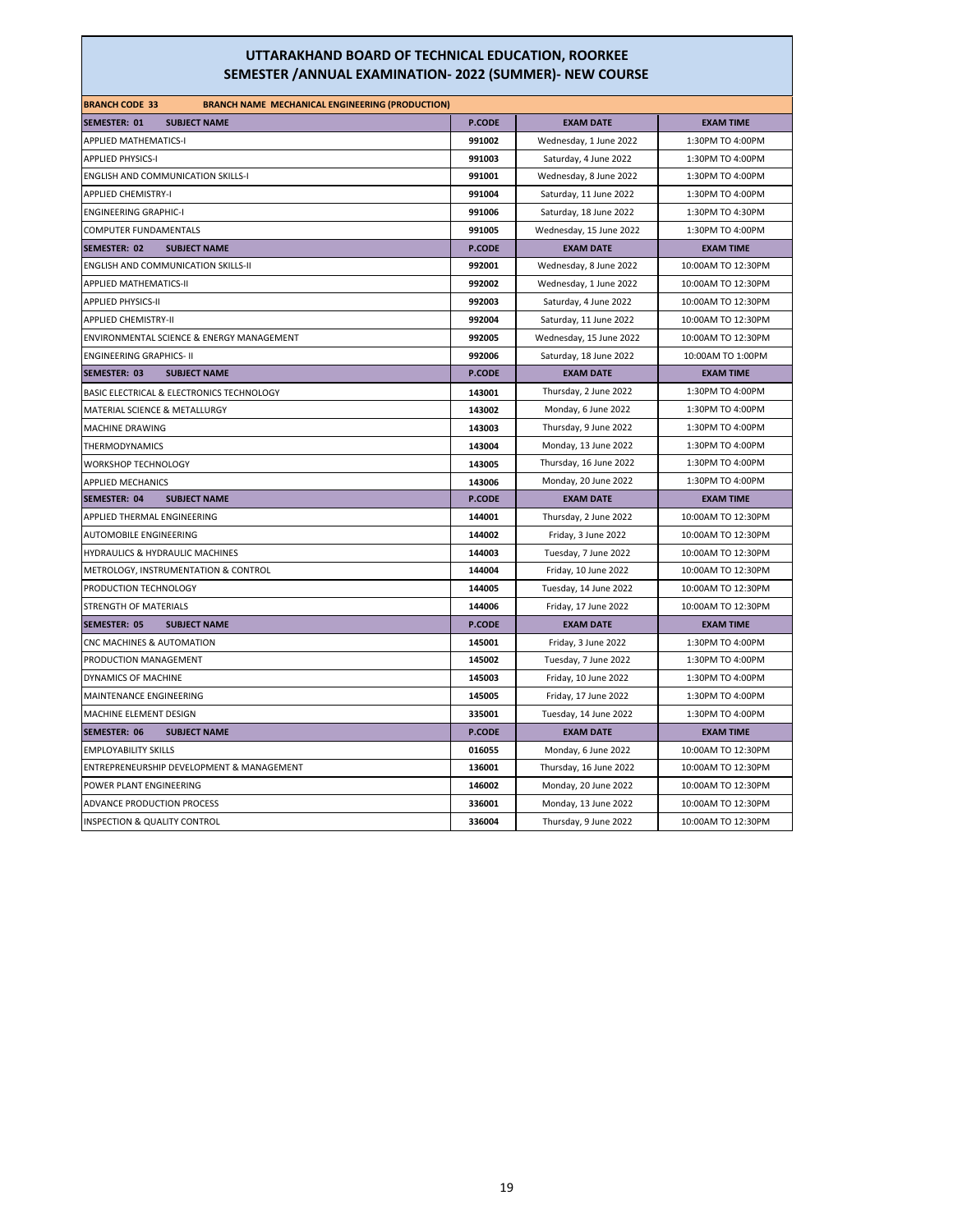| <b>BRANCH CODE 34</b><br><b>BRANCH NAME PRODUCTION ENGINEERING</b> |               |                         |                    |
|--------------------------------------------------------------------|---------------|-------------------------|--------------------|
| <b>SEMESTER: 01</b><br><b>SUBJECT NAME</b>                         | <b>P.CODE</b> | <b>EXAM DATE</b>        | <b>EXAM TIME</b>   |
| <b>APPLIED MATHEMATICS-I</b>                                       | 991002        | Wednesday, 1 June 2022  | 1:30PM TO 4:00PM   |
| <b>APPLIED PHYSICS-I</b>                                           | 991003        | Saturday, 4 June 2022   | 1:30PM TO 4:00PM   |
| <b>ENGLISH AND COMMUNICATION SKILLS-I</b>                          | 991001        | Wednesday, 8 June 2022  | 1:30PM TO 4:00PM   |
| <b>APPLIED CHEMISTRY-I</b>                                         | 991004        | Saturday, 11 June 2022  | 1:30PM TO 4:00PM   |
| <b>ENGINEERING GRAPHIC-I</b>                                       | 991006        | Saturday, 18 June 2022  | 1:30PM TO 4:30PM   |
| COMPUTER FUNDAMENTALS                                              | 991005        | Wednesday, 15 June 2022 | 1:30PM TO 4:00PM   |
| SEMESTER: 02<br><b>SUBJECT NAME</b>                                | <b>P.CODE</b> | <b>EXAM DATE</b>        | <b>EXAM TIME</b>   |
| <b>ENGLISH AND COMMUNICATION SKILLS-II</b>                         | 992001        | Wednesday, 8 June 2022  | 10:00AM TO 12:30PM |
| <b>APPLIED MATHEMATICS-II</b>                                      | 992002        | Wednesday, 1 June 2022  | 10:00AM TO 12:30PM |
| <b>APPLIED PHYSICS-II</b>                                          | 992003        | Saturday, 4 June 2022   | 10:00AM TO 12:30PM |
| <b>APPLIED CHEMISTRY-II</b>                                        | 992004        | Saturday, 11 June 2022  | 10:00AM TO 12:30PM |
| ENVIRONMENTAL SCIENCE & ENERGY MANAGEMENT                          | 992005        | Wednesday, 15 June 2022 | 10:00AM TO 12:30PM |
| <b>ENGINEERING GRAPHICS- II</b>                                    | 992006        | Saturday, 18 June 2022  | 10:00AM TO 1:00PM  |
| SEMESTER: 03<br><b>SUBJECT NAME</b>                                | <b>P.CODE</b> | <b>EXAM DATE</b>        | <b>EXAM TIME</b>   |
| BASIC ELECTRICAL & ELECTRONICS TECHNOLOGY                          | 143001        | Thursday, 2 June 2022   | 1:30PM TO 4:00PM   |
| MATERIAL SCIENCE & METALLURGY                                      | 143002        | Monday, 6 June 2022     | 1:30PM TO 4:00PM   |
| MACHINE DRAWING                                                    | 143003        | Thursday, 9 June 2022   | 1:30PM TO 4:00PM   |
| <b>THERMODYNAMICS</b>                                              | 143004        | Monday, 13 June 2022    | 1:30PM TO 4:00PM   |
| WORKSHOP TECHNOLOGY                                                | 143005        | Thursday, 16 June 2022  | 1:30PM TO 4:00PM   |
| <b>APPLIED MECHANICS</b>                                           | 143006        | Monday, 20 June 2022    | 1:30PM TO 4:00PM   |
| SEMESTER: 04<br><b>SUBJECT NAME</b>                                | <b>P.CODE</b> | <b>EXAM DATE</b>        | <b>EXAM TIME</b>   |
| APPLIED THERMAL ENGINEERING                                        | 144001        | Thursday, 2 June 2022   | 10:00AM TO 12:30PM |
| <b>AUTOMOBILE ENGINEERING</b>                                      | 144002        | Friday, 3 June 2022     | 10:00AM TO 12:30PM |
| HYDRAULICS & HYDRAULIC MACHINES                                    | 144003        | Tuesday, 7 June 2022    | 10:00AM TO 12:30PM |
| METROLOGY, INSTRUMENTATION & CONTROL                               | 144004        | Friday, 10 June 2022    | 10:00AM TO 12:30PM |
| PRODUCTION TECHNOLOGY                                              | 144005        | Tuesday, 14 June 2022   | 10:00AM TO 12:30PM |
| STRENGTH OF MATERIALS                                              | 144006        | Friday, 17 June 2022    | 10:00AM TO 12:30PM |
| <b>SEMESTER: 05</b><br><b>SUBJECT NAME</b>                         | P.CODE        | <b>EXAM DATE</b>        | <b>EXAM TIME</b>   |
| CNC MACHINES & AUTOMATION                                          | 145001        | Friday, 3 June 2022     | 1:30PM TO 4:00PM   |
| PRODUCTION MANAGEMENT                                              | 145002        | Tuesday, 7 June 2022    | 1:30PM TO 4:00PM   |
| DYNAMICS OF MACHINE                                                | 145003        | Friday, 10 June 2022    | 1:30PM TO 4:00PM   |
| MAINTENANCE ENGINEERING                                            | 145005        | Friday, 17 June 2022    | 1:30PM TO 4:00PM   |
| MACHINE ELEMENT DESIGN                                             | 335001        | Tuesday, 14 June 2022   | 1:30PM TO 4:00PM   |
| <b>SUBJECT NAME</b><br>SEMESTER: 06                                | <b>P.CODE</b> | <b>EXAM DATE</b>        | <b>EXAM TIME</b>   |
| <b>EMPLOYABILITY SKILLS</b>                                        | 016055        | Monday, 6 June 2022     | 10:00AM TO 12:30PM |
| ENTREPRENEURSHIP DEVELOPMENT & MANAGEMENT                          | 136001        | Thursday, 16 June 2022  | 10:00AM TO 12:30PM |
| POWER PLANT ENGINEERING                                            | 146002        | Monday, 20 June 2022    | 10:00AM TO 12:30PM |
| REFRIGERATION AND AIR CONDITIONING                                 | 146003        | Thursday, 9 June 2022   | 10:00AM TO 12:30PM |
| ADVANCE PRODUCTION PROCESS                                         | 336001        | Monday, 13 June 2022    | 10:00AM TO 12:30PM |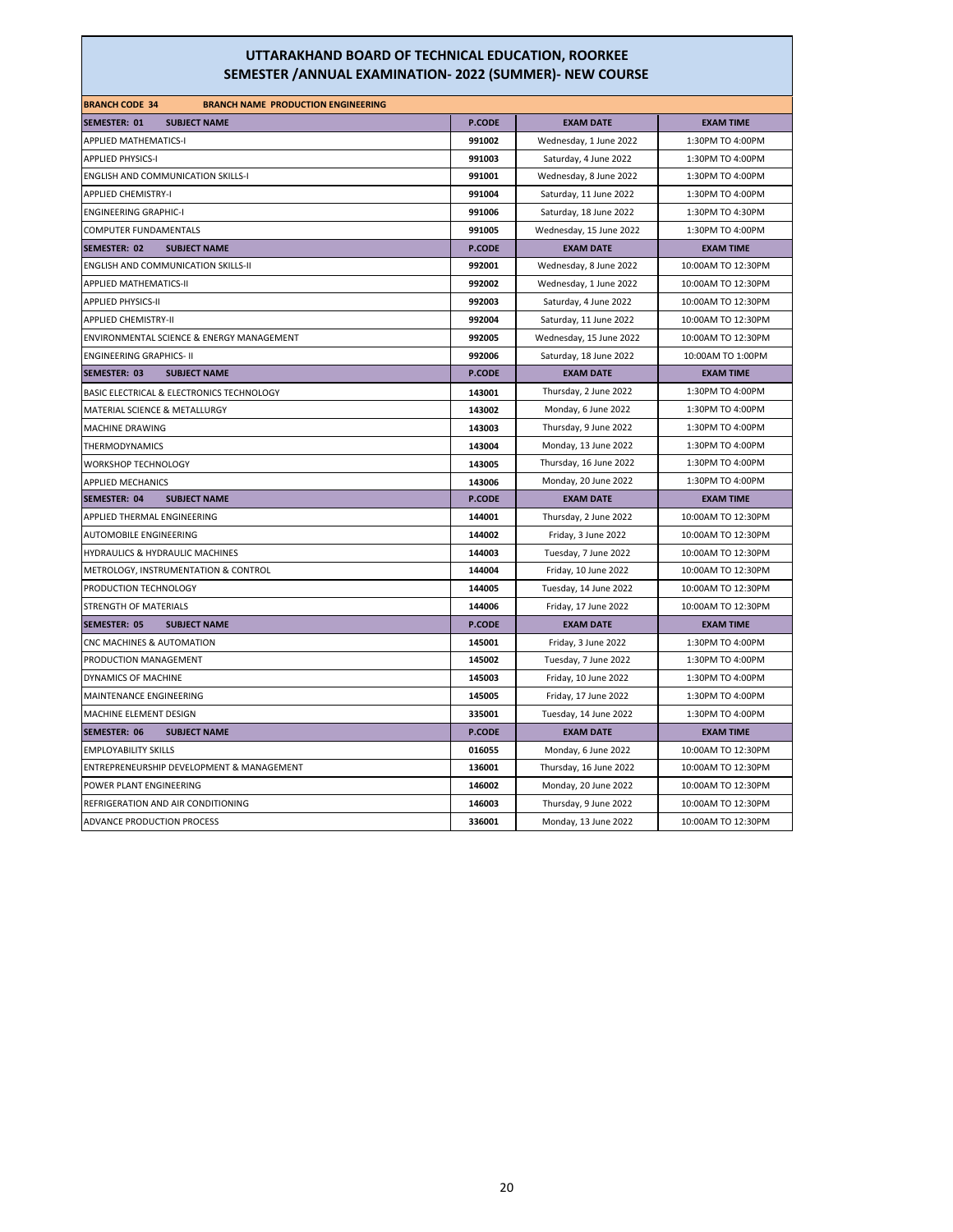| <b>BRANCH CODE 35</b><br><b>BRANCH NAME CIVIL ENGINEERING( CONSTRUCTION TECHNOLOGY)</b> |               |                         |                    |
|-----------------------------------------------------------------------------------------|---------------|-------------------------|--------------------|
| <b>SEMESTER: 01</b><br><b>SUBJECT NAME</b>                                              | <b>P.CODE</b> | <b>EXAM DATE</b>        | <b>EXAM TIME</b>   |
| <b>APPLIED MATHEMATICS-I</b>                                                            | 991002        | Wednesday, 1 June 2022  | 1:30PM TO 4:00PM   |
| <b>APPLIED PHYSICS-I</b>                                                                | 991003        | Saturday, 4 June 2022   | 1:30PM TO 4:00PM   |
| <b>ENGLISH AND COMMUNICATION SKILLS-I</b>                                               | 991001        | Wednesday, 8 June 2022  | 1:30PM TO 4:00PM   |
| <b>APPLIED CHEMISTRY-I</b>                                                              | 991004        | Saturday, 11 June 2022  | 1:30PM TO 4:00PM   |
| <b>ENGINEERING GRAPHIC-I</b>                                                            | 991006        | Saturday, 18 June 2022  | 1:30PM TO 4:30PM   |
| COMPUTER FUNDAMENTALS                                                                   | 991005        | Wednesday, 15 June 2022 | 1:30PM TO 4:00PM   |
| <b>SEMESTER: 02</b><br><b>SUBJECT NAME</b>                                              | P.CODE        | <b>EXAM DATE</b>        | <b>EXAM TIME</b>   |
| ENGLISH AND COMMUNICATION SKILLS-II                                                     | 992001        | Wednesday, 8 June 2022  | 10:00AM TO 12:30PM |
| <b>APPLIED MATHEMATICS-II</b>                                                           | 992002        | Wednesday, 1 June 2022  | 10:00AM TO 12:30PM |
| <b>APPLIED PHYSICS-II</b>                                                               | 992003        | Saturday, 4 June 2022   | 10:00AM TO 12:30PM |
| <b>APPLIED CHEMISTRY-II</b>                                                             | 992004        | Saturday, 11 June 2022  | 10:00AM TO 12:30PM |
| ENVIRONMENTAL SCIENCE & ENERGY MANAGEMENT                                               | 992005        | Wednesday, 15 June 2022 | 10:00AM TO 12:30PM |
| <b>ENGINEERING GRAPHICS- II</b>                                                         | 992006        | Saturday, 18 June 2022  | 10:00AM TO 1:00PM  |
| <b>SUBJECT NAME</b><br>SEMESTER: 03                                                     | <b>P.CODE</b> | <b>EXAM DATE</b>        | <b>EXAM TIME</b>   |
| <b>ENGINEERING MECHANICS</b>                                                            | 023001        | Thursday, 2 June 2022   | 1:30PM TO 4:00PM   |
| <b>BASIC SURVEYING</b>                                                                  | 023002        | Monday, 6 June 2022     | 1:30PM TO 4:00PM   |
| <b>BUILDING DRAWING</b>                                                                 | 023003        | Thursday, 9 June 2022   | 1:30PM TO 4:30PM   |
| BUILDING MATERIAL AND CONSTRUCTION                                                      | 023004        | Monday, 13 June 2022    | 1:30PM TO 4:00PM   |
| ELECTRICAL & MECHANICAL ENGINEERING SYSTEMS                                             | 023005        | Thursday, 16 June 2022  | 1:30PM TO 4:00PM   |
| <b>FLUID MECHANICS</b>                                                                  | 023006        | Monday, 20 June 2022    | 1:30PM TO 4:00PM   |
| <b>SEMESTER: 04</b><br><b>SUBJECT NAME</b>                                              | <b>P.CODE</b> | <b>EXAM DATE</b>        | <b>EXAM TIME</b>   |
| <b>ADVANCE SURVEYING</b>                                                                | 024001        | Thursday, 2 June 2022   | 10:00AM TO 12:30PM |
| <b>CONCRETE TECHNOLOGY</b>                                                              | 024002        | Monday, 20 June 2022    | 10:00AM TO 12:30PM |
| ENVIRONMENTAL & IRRIGATION ENGINEERING DRAWING                                          | 024003        | Thursday, 9 June 2022   | 10:00AM TO 1:00PM  |
| <b>IRRIGATION ENGINEERING</b>                                                           | 024004        | Monday, 13 June 2022    | 10:00AM TO 12:30PM |
| <b>MECHANICS OF STRUCTURES</b>                                                          | 024005        | Thursday, 16 June 2022  | 10:00AM TO 12:30PM |
| WATER SUPPLY & WASTE WATER ENGINEERING                                                  | 024006        | Tuesday, 21 June 2022   | 1:30PM TO 4:00PM   |
| <b>SEMESTER: 05</b><br><b>SUBJECT NAME</b>                                              | <b>P.CODE</b> | <b>EXAM DATE</b>        | <b>EXAM TIME</b>   |
| <b>ESTIMATING AND COSTING</b>                                                           | 025001        | Friday, 3 June 2022     | 1:30PM TO 4:00PM   |
| <b>GEOTECHNICAL ENGINEERING</b>                                                         | 025002        | Tuesday, 7 June 2022    | 1:30PM TO 4:00PM   |
| REINFORCED CONCRETE DESIGN                                                              | 025003        | Friday, 10 June 2022    | 1:30PM TO 4:30PM   |
| ADVANCE CONSTRUCTION TECHNOLOGY                                                         | 355001        | Tuesday, 14 June 2022   | 1:30PM TO 4:00PM   |
| HIGHWAY & AIRPORT ENGINEERING                                                           | 355002        | Friday, 17 June 2022    | 1:30PM TO 4:00PM   |
| <b>SEMESTER: 06</b><br><b>SUBJECT NAME</b>                                              | <b>P.CODE</b> | <b>EXAM DATE</b>        | <b>EXAM TIME</b>   |
| CONSTRUCTION MANAGEMENT ACCOUNTS & ENTREPRENEURSHIP DEVELOPMENT                         | 026001        | Friday, 3 June 2022     | 10:00AM TO 12:30PM |
| EARTHQUAKE RESISTAT BUILDING CONSTRUTION                                                | 026002        | Tuesday, 7 June 2022    | 10:00AM TO 12:30PM |
| STEEL STRUCTURE DESING                                                                  | 026003        | Friday, 10 June 2022    | 10:00AM TO 1:00PM  |
| STRUCTURAL DRAWING                                                                      | 026004        | Tuesday, 14 June 2022   | 10:00AM TO 1:00PM  |
| REPAIR AND REHABILITATION OF BUILDINGS                                                  | 026007        | Tuesday, 21 June 2022   | 10:00AM TO 12:30PM |
| <b>GREEN BUILDING AND SERVICES</b>                                                      | 356001        | Friday, 17 June 2022    | 10:00AM TO 12:30PM |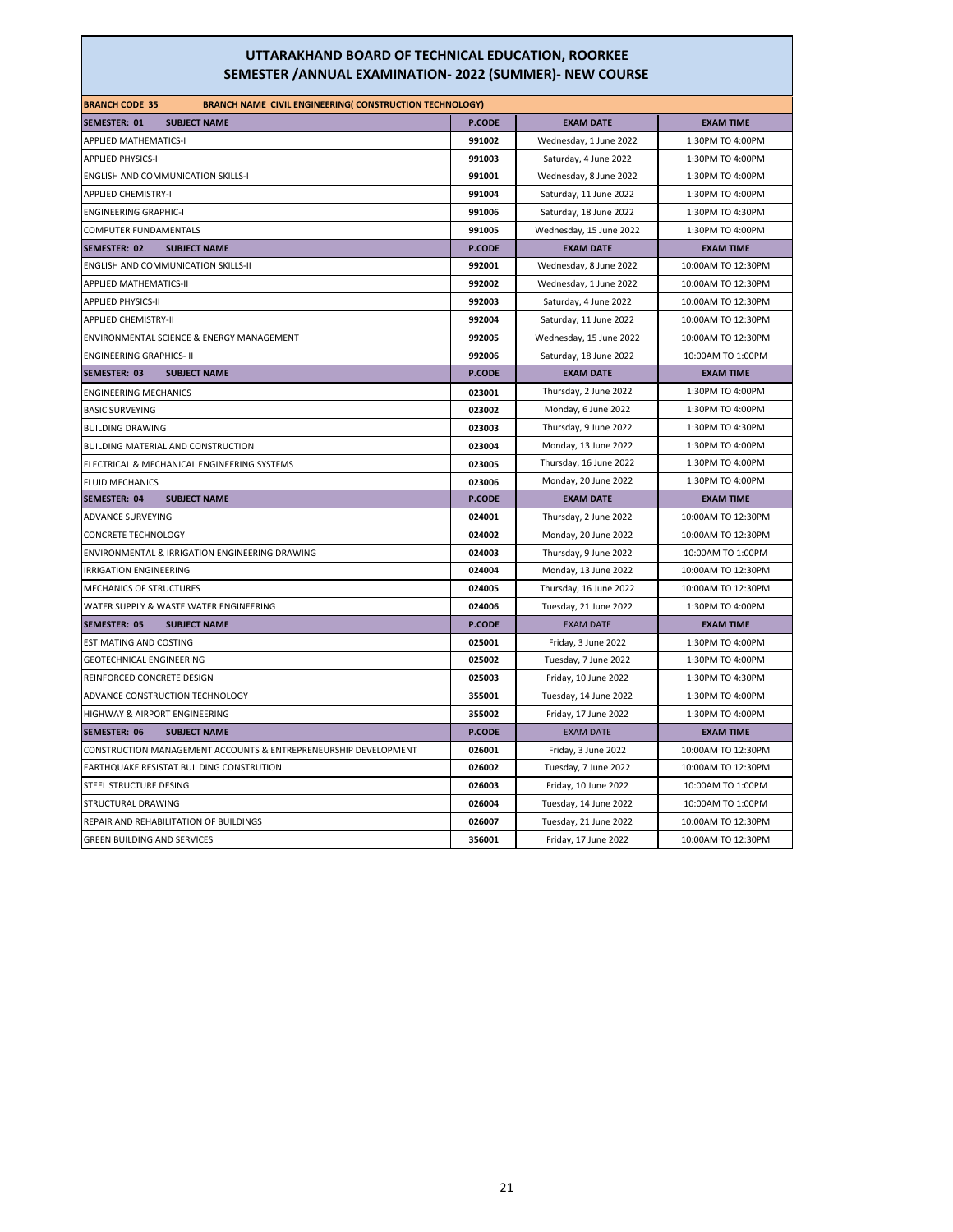| <b>BRANCH CODE 36</b><br><b>BRANCH NAME ELECTRONICS &amp; TELECOMMUNICATION ENGINEERING</b> |               |                         |                    |
|---------------------------------------------------------------------------------------------|---------------|-------------------------|--------------------|
| <b>SEMESTER: 01</b><br><b>SUBJECT NAME</b>                                                  | P.CODE        | <b>EXAM DATE</b>        | <b>EXAM TIME</b>   |
| <b>APPLIED MATHEMATICS-I</b>                                                                | 991002        | Wednesday, 1 June 2022  | 1:30PM TO 4:00PM   |
| <b>APPLIED PHYSICS-I</b>                                                                    | 991003        | Saturday, 4 June 2022   | 1:30PM TO 4:00PM   |
| <b>ENGLISH AND COMMUNICATION SKILLS-I</b>                                                   | 991001        | Wednesday, 8 June 2022  | 1:30PM TO 4:00PM   |
| <b>APPLIED CHEMISTRY-I</b>                                                                  | 991004        | Saturday, 11 June 2022  | 1:30PM TO 4:00PM   |
| <b>ENGINEERING GRAPHIC-I</b>                                                                | 991006        | Saturday, 18 June 2022  | 1:30PM TO 4:30PM   |
| COMPUTER FUNDAMENTALS                                                                       | 991005        | Wednesday, 15 June 2022 | 1:30PM TO 4:00PM   |
| <b>SEMESTER: 02</b><br><b>SUBJECT NAME</b>                                                  | P.CODE        | <b>EXAM DATE</b>        | <b>EXAM TIME</b>   |
| <b>ENGLISH AND COMMUNICATION SKILLS-II</b>                                                  | 992001        | Wednesday, 8 June 2022  | 10:00AM TO 12:30PM |
| <b>APPLIED MATHEMATICS-II</b>                                                               | 992002        | Wednesday, 1 June 2022  | 10:00AM TO 12:30PM |
| <b>APPLIED PHYSICS-II</b>                                                                   | 992003        | Saturday, 4 June 2022   | 10:00AM TO 12:30PM |
| <b>APPLIED CHEMISTRY-II</b>                                                                 | 992004        | Saturday, 11 June 2022  | 10:00AM TO 12:30PM |
| ENVIRONMENTAL SCIENCE & ENERGY MANAGEMENT                                                   | 992005        | Wednesday, 15 June 2022 | 10:00AM TO 12:30PM |
| <b>ENGINEERING GRAPHICS- II</b>                                                             | 992006        | Saturday, 18 June 2022  | 10:00AM TO 1:00PM  |
| <b>SEMESTER: 03</b><br><b>SUBJECT NAME</b>                                                  | P.CODE        | <b>EXAM DATE</b>        | <b>EXAM TIME</b>   |
| <b>ANALOG ELECTRONICS</b>                                                                   | 093001        | Thursday, 2 June 2022   | 1:30PM TO 4:00PM   |
| <b>DIGITAL ELECTRONICS</b>                                                                  | 093002        | Monday, 6 June 2022     | 1:30PM TO 4:00PM   |
| BASICS OF C PROGRAMMING                                                                     | 093003        | Thursday, 9 June 2022   | 1:30PM TO 4:00PM   |
| BASICS OF ELECTRICAL ENGINEERING AND MACHINERY                                              | 093004        | Monday, 13 June 2022    | 1:30PM TO 4:00PM   |
| <b>COMMUNICATION ENGINEERING</b>                                                            | 093005        | Thursday, 16 June 2022  | 1:30PM TO 4:00PM   |
| SEMESTER: 04<br><b>SUBJECT NAME</b>                                                         | <b>P.CODE</b> | <b>EXAM DATE</b>        | <b>EXAM TIME</b>   |
| ELECTRONIC MEASURING INSTRUMENTS                                                            | 094001        | Thursday, 2 June 2022   | 10:00AM TO 12:30PM |
| <b>ELECTRONICS CIRCUITS</b>                                                                 | 094002        | Monday, 20 June 2022    | 10:00AM TO 12:30PM |
| NETWORK FILTERS AND TRANSMISSION LINES                                                      | 094003        | Thursday, 9 June 2022   | 10:00AM TO 12:30PM |
| SIGNAL SENSING AND CONDITIONING                                                             | 094004        | Monday, 13 June 2022    | 10:00AM TO 12:30PM |
| MICROPROCESSOR AND ITS APPLICATIONS                                                         | 094005        | Thursday, 16 June 2022  | 10:00AM TO 12:30PM |
| SEMESTER: 05<br><b>SUBJECT NAME</b>                                                         | <b>P.CODE</b> | <b>EXAM DATE</b>        | <b>EXAM TIME</b>   |
| ENTREPRENEURSHIP MANAGEMENT                                                                 | 095001        | Friday, 3 June 2022     | 1:30PM TO 4:00PM   |
| <b>ELECTRONICS APPLICATIONS IN INDUSTRY</b>                                                 | 095003        | Friday, 10 June 2022    | 1:30PM TO 4:00PM   |
| <b>RF COMMUNICATION</b>                                                                     | 095004        | Tuesday, 14 June 2022   | 1:30PM TO 4:00PM   |
| DIGITAL DATA COMMUNICATION                                                                  | 305001        | Tuesday, 7 June 2022    | 1:30PM TO 4:00PM   |
| SEMESTER: 06<br><b>SUBJECT NAME</b>                                                         | <b>P.CODE</b> | <b>EXAM DATE</b>        | <b>EXAM TIME</b>   |
| <b>EMPLOYABILITY SKILLS</b>                                                                 | 016055        | Monday, 6 June 2022     | 10:00AM TO 12:30PM |
| MICROCONTROLLERS AND EMBEDDED SYSTEM                                                        | 096001        | Friday, 3 June 2022     | 10:00AM TO 12:30PM |
| OPTICAL FIBER COMMUNICATION                                                                 | 096003        | Friday, 10 June 2022    | 10:00AM TO 12:30PM |
| <b>MOBILE COMMUNICATION &amp; WIRELESS NETWORKS</b>                                         | 306001        | Tuesday, 7 June 2022    | 10:00AM TO 12:30PM |
| BROADBAND AND NETWORK COMMUNICATION SYSTEM                                                  | 366001        | Tuesday, 14 June 2022   | 10:00AM TO 12:30PM |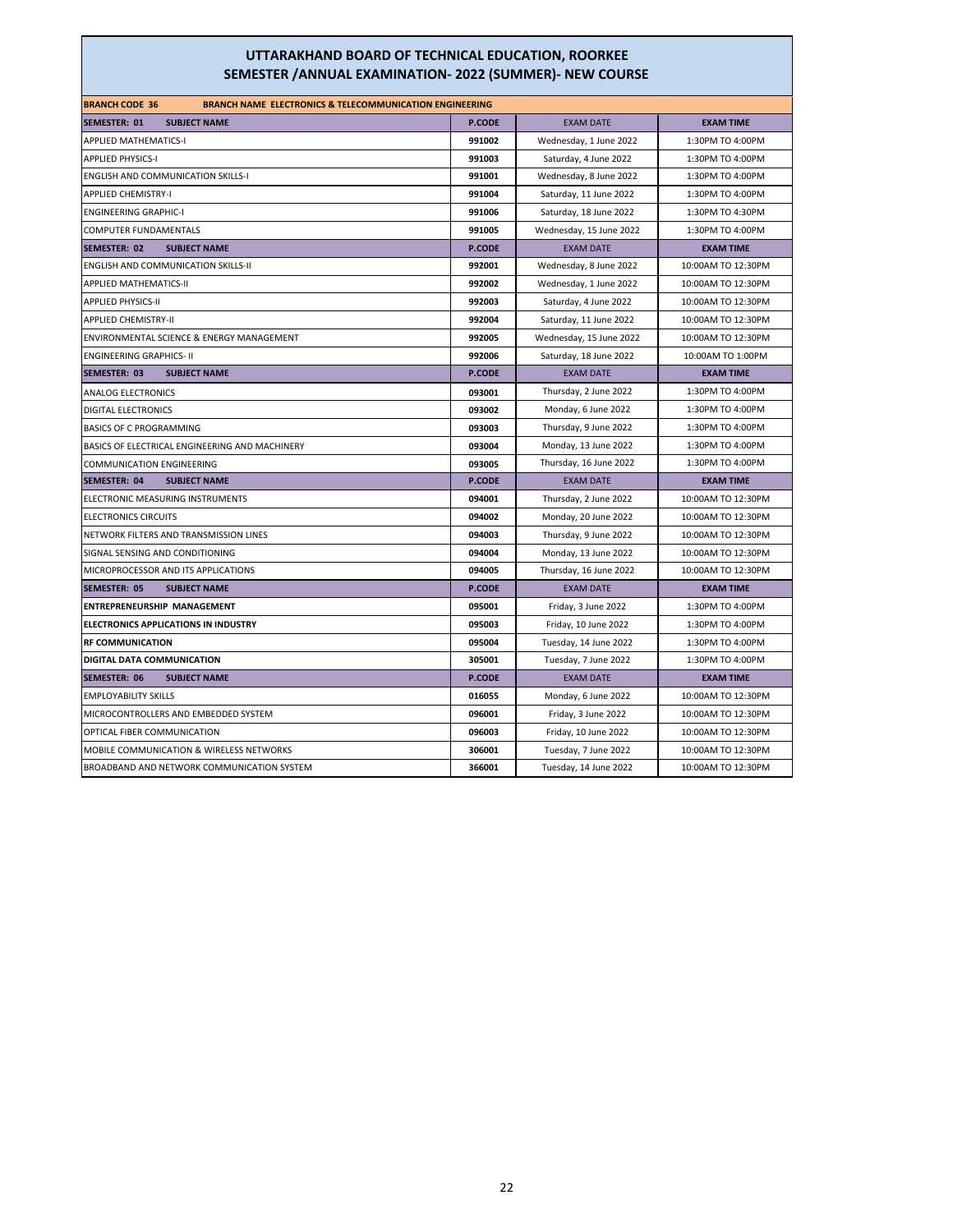| <b>BRANCH CODE 37</b><br><b>BRANCH NAME ELECTRONICS &amp; COMMUNICATION ENGINEERING (INDUSTRY INTEGRATED)</b> |               |                         |                    |
|---------------------------------------------------------------------------------------------------------------|---------------|-------------------------|--------------------|
| <b>SEMESTER: 01</b><br><b>SUBJECT NAME</b>                                                                    | P.CODE        | <b>EXAM DATE</b>        | <b>EXAM TIME</b>   |
| <b>APPLIED MATHEMATICS-I</b>                                                                                  | 991002        | Wednesday, 1 June 2022  | 1:30PM TO 4:00PM   |
| <b>APPLIED PHYSICS-I</b>                                                                                      | 991003        | Saturday, 4 June 2022   | 1:30PM TO 4:00PM   |
| <b>ENGLISH AND COMMUNICATION SKILLS-I</b>                                                                     | 991001        | Wednesday, 8 June 2022  | 1:30PM TO 4:00PM   |
| <b>APPLIED CHEMISTRY-I</b>                                                                                    | 991004        | Saturday, 11 June 2022  | 1:30PM TO 4:00PM   |
| <b>ENGINEERING GRAPHIC-I</b>                                                                                  | 991006        | Saturday, 18 June 2022  | 1:30PM TO 4:30PM   |
| COMPUTER FUNDAMENTALS                                                                                         | 991005        | Wednesday, 15 June 2022 | 1:30PM TO 4:00PM   |
| SEMESTER: 02<br><b>SUBJECT NAME</b>                                                                           | <b>P.CODE</b> | <b>EXAM DATE</b>        | <b>EXAM TIME</b>   |
| <b>ENGLISH AND COMMUNICATION SKILLS-II</b>                                                                    | 992001        | Wednesday, 8 June 2022  | 10:00AM TO 12:30PM |
| <b>APPLIED MATHEMATICS-II</b>                                                                                 | 992002        | Wednesday, 1 June 2022  | 10:00AM TO 12:30PM |
| <b>APPLIED PHYSICS-II</b>                                                                                     | 992003        | Saturday, 4 June 2022   | 10:00AM TO 12:30PM |
| <b>APPLIED CHEMISTRY-II</b>                                                                                   | 992004        | Saturday, 11 June 2022  | 10:00AM TO 12:30PM |
| ENVIRONMENTAL SCIENCE & ENERGY MANAGEMENT                                                                     | 992005        | Wednesday, 15 June 2022 | 10:00AM TO 12:30PM |
| <b>ENGINEERING GRAPHICS- II</b>                                                                               | 992006        | Saturday, 18 June 2022  | 10:00AM TO 1:00PM  |
| SEMESTER: 03<br><b>SUBJECT NAME</b>                                                                           | <b>P.CODE</b> | <b>EXAM DATE</b>        | <b>EXAM TIME</b>   |
| <b>ANALOG ELECTRONICS</b>                                                                                     | 093001        | Thursday, 2 June 2022   | 1:30PM TO 4:00PM   |
| <b>DIGITAL ELECTRONICS</b>                                                                                    | 093002        | Monday, 6 June 2022     | 1:30PM TO 4:00PM   |
| BASICS OF C PROGRAMMING                                                                                       | 093003        | Thursday, 9 June 2022   | 1:30PM TO 4:00PM   |
| BASICS OF ELECTRICAL ENGINEERING AND MACHINERY                                                                | 093004        | Monday, 13 June 2022    | 1:30PM TO 4:00PM   |
| <b>COMMUNICATION ENGINEERING</b>                                                                              | 093005        | Thursday, 16 June 2022  | 1:30PM TO 4:00PM   |
| <b>SUBJECT NAME</b><br>SEMESTER: 04                                                                           | <b>P.CODE</b> | <b>EXAM DATE</b>        | <b>EXAM TIME</b>   |
| ELECTRONIC MEASURING INSTRUMENTS                                                                              | 094001        | Thursday, 2 June 2022   | 10:00AM TO 12:30PM |
| <b>ELECTRONICS CIRCUITS</b>                                                                                   | 094002        | Monday, 20 June 2022    | 10:00AM TO 12:30PM |
| NETWORK FILTERS AND TRANSMISSION LINES                                                                        | 094003        | Thursday, 9 June 2022   | 10:00AM TO 12:30PM |
| SIGNAL SENSING AND CONDITIONING                                                                               | 094004        | Monday, 13 June 2022    | 10:00AM TO 12:30PM |
| MICROPROCESSOR AND ITS APPLICATIONS                                                                           | 094005        | Thursday, 16 June 2022  | 10:00AM TO 12:30PM |
| SEMESTER: 05<br><b>SUBJECT NAME</b>                                                                           | <b>P.CODE</b> | <b>EXAM DATE</b>        | <b>EXAM TIME</b>   |
| ENTREPRENEURSHIP MANAGEMENT                                                                                   | 095001        | Friday, 3 June 2022     | 1:30PM TO 4:00PM   |
| CONTROL AND INSTRUMENTATION                                                                                   | 095002        | Tuesday, 7 June 2022    | 1:30PM TO 4:00PM   |
| ELECTRONICS APPLICATIONS IN INDUSTRY                                                                          | 095003        | Friday, 10 June 2022    | 1:30PM TO 4:00PM   |
| MICROWAVE COMMNICATION & ANTENNA                                                                              | 375001        | Tuesday, 14 June 2022   | 1:30PM TO 4:00PM   |
| SEMESTER: 06<br><b>SUBJECT NAME</b>                                                                           | <b>P.CODE</b> | <b>EXAM DATE</b>        | <b>EXAM TIME</b>   |
| <b>EMPLOYABILITY SKILLS</b>                                                                                   | 016055        | Monday, 6 June 2022     | 10:00AM TO 12:30PM |
| MICROCONTROLLERS AND EMBEDDED SYSTEM                                                                          | 096001        | Friday, 3 June 2022     | 10:00AM TO 12:30PM |
| OPTICAL FIBER COMMUNICATION                                                                                   | 096003        | Friday, 10 June 2022    | 10:00AM TO 12:30PM |
| PLC & BASICS OF SCADA                                                                                         | 326002        | Tuesday, 14 June 2022   | 10:00AM TO 12:30PM |
| ADVANCE COMMUNICATION SYSTEM                                                                                  | 376001        | Tuesday, 7 June 2022    | 10:00AM TO 12:30PM |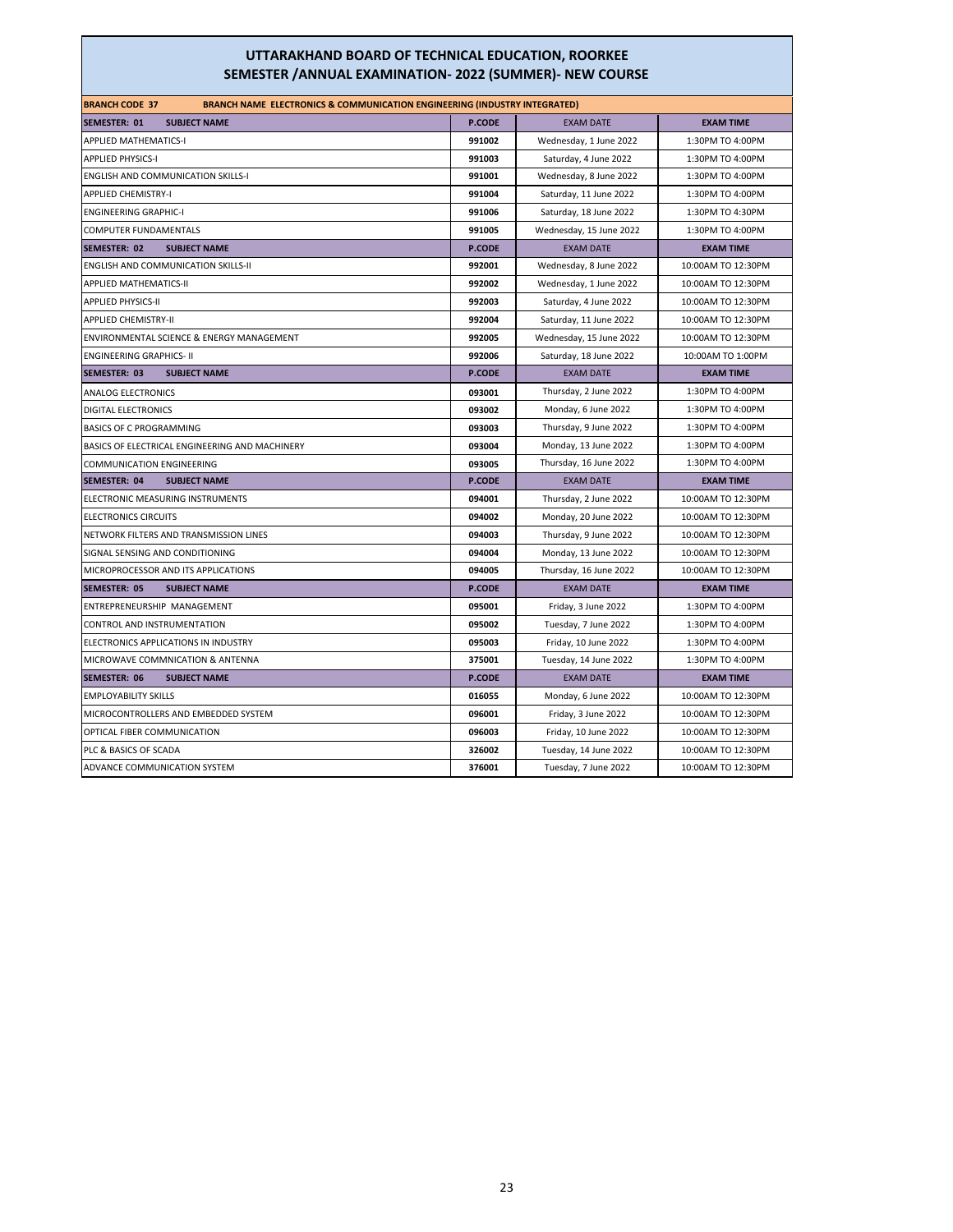| <b>BRANCH CODE 38</b><br><b>BRANCH NAME ELECTRONICS &amp; COMMUNICATION ENGINEERING (TECH. ELEX. RADIO)</b> |               |                         |                    |
|-------------------------------------------------------------------------------------------------------------|---------------|-------------------------|--------------------|
| SEMESTER: 01<br><b>SUBJECT NAME</b>                                                                         | <b>P.CODE</b> | <b>EXAM DATE</b>        | <b>EXAM TIME</b>   |
| <b>APPLIED MATHEMATICS-I</b>                                                                                | 991002        | Wednesday, 1 June 2022  | 1:30PM TO 4:00PM   |
| <b>APPLIED PHYSICS-I</b>                                                                                    | 991003        | Saturday, 4 June 2022   | 1:30PM TO 4:00PM   |
| <b>ENGLISH AND COMMUNICATION SKILLS-I</b>                                                                   | 991001        | Wednesday, 8 June 2022  | 1:30PM TO 4:00PM   |
| <b>APPLIED CHEMISTRY-I</b>                                                                                  | 991004        | Saturday, 11 June 2022  | 1:30PM TO 4:00PM   |
| <b>ENGINEERING GRAPHIC-I</b>                                                                                | 991006        | Saturday, 18 June 2022  | 1:30PM TO 4:30PM   |
| COMPUTER FUNDAMENTALS                                                                                       | 991005        | Wednesday, 15 June 2022 | 1:30PM TO 4:00PM   |
| SEMESTER: 02<br><b>SUBJECT NAME</b>                                                                         | <b>P.CODE</b> | <b>EXAM DATE</b>        | <b>EXAM TIME</b>   |
| <b>ENGLISH AND COMMUNICATION SKILLS-II</b>                                                                  | 992001        | Wednesday, 8 June 2022  | 10:00AM TO 12:30PM |
| <b>APPLIED MATHEMATICS-II</b>                                                                               | 992002        | Wednesday, 1 June 2022  | 10:00AM TO 12:30PM |
| <b>APPLIED PHYSICS-II</b>                                                                                   | 992003        | Saturday, 4 June 2022   | 10:00AM TO 12:30PM |
| <b>APPLIED CHEMISTRY-II</b>                                                                                 | 992004        | Saturday, 11 June 2022  | 10:00AM TO 12:30PM |
| ENVIRONMENTAL SCIENCE & ENERGY MANAGEMENT                                                                   | 992005        | Wednesday, 15 June 2022 | 10:00AM TO 12:30PM |
| <b>ENGINEERING GRAPHICS- II</b>                                                                             | 992006        | Saturday, 18 June 2022  | 10:00AM TO 1:00PM  |
| SEMESTER: 03<br><b>SUBJECT NAME</b>                                                                         | <b>P.CODE</b> | <b>EXAM DATE</b>        | <b>EXAM TIME</b>   |
| ANALOG ELECTRONICS                                                                                          | 093001        | Thursday, 2 June 2022   | 1:30PM TO 4:00PM   |
| <b>DIGITAL ELECTRONICS</b>                                                                                  | 093002        | Monday, 6 June 2022     | 1:30PM TO 4:00PM   |
| BASICS OF C PROGRAMMING                                                                                     | 093003        | Thursday, 9 June 2022   | 1:30PM TO 4:00PM   |
| BASICS OF ELECTRICAL ENGINEERING AND MACHINERY                                                              | 093004        | Monday, 13 June 2022    | 1:30PM TO 4:00PM   |
| <b>COMMUNICATION ENGINEERING</b>                                                                            | 093005        | Thursday, 16 June 2022  | 1:30PM TO 4:00PM   |
| <b>SUBJECT NAME</b><br>SEMESTER: 04                                                                         | <b>P.CODE</b> | <b>EXAM DATE</b>        | <b>EXAM TIME</b>   |
| ELECTRONIC MEASURING INSTRUMENTS                                                                            | 094001        | Thursday, 2 June 2022   | 10:00AM TO 12:30PM |
| <b>ELECTRONICS CIRCUITS</b>                                                                                 | 094002        | Monday, 20 June 2022    | 10:00AM TO 12:30PM |
| NETWORK FILTERS AND TRANSMISSION LINES                                                                      | 094003        | Thursday, 9 June 2022   | 10:00AM TO 12:30PM |
| SIGNAL SENSING AND CONDITIONING                                                                             | 094004        | Monday, 13 June 2022    | 10:00AM TO 12:30PM |
| MICROPROCESSOR AND ITS APPLICATIONS                                                                         | 094005        | Thursday, 16 June 2022  | 10:00AM TO 12:30PM |
| <b>SEMESTER: 05</b><br><b>SUBJECT NAME</b>                                                                  | <b>P.CODE</b> | <b>EXAM DATE</b>        | <b>EXAM TIME</b>   |
| ENTREPRENEURSHIP DEVELOPMENT AND MANAGEMENT                                                                 | 095001        | Friday, 3 June 2022     | 1:30PM TO 4:00PM   |
| ELECTRONICS APPLICATIONS IN INDUSTRY                                                                        | 095003        | Friday, 10 June 2022    | 1:30PM TO 4:00PM   |
| RF COMMUNICATION                                                                                            | 095004        | Tuesday, 14 June 2022   | 1:30PM TO 4:00PM   |
| DIGITAL SWITCHING AND TELEPHONY                                                                             | 385001        | Tuesday, 7 June 2022    | 1:30PM TO 4:00PM   |
| SEMESTER: 06<br><b>SUBJECT NAME</b>                                                                         | <b>P.CODE</b> | <b>EXAM DATE</b>        | <b>EXAM TIME</b>   |
| <b>EMPLOYABILITY SKILLS</b>                                                                                 | 016055        | Monday, 6 June 2022     | 10:00AM TO 12:30PM |
| MICROCONTROLLERS AND EMBEDDED SYSTEM                                                                        | 096001        | Friday, 3 June 2022     | 10:00AM TO 12:30PM |
| MOBILE COMMUNICATION                                                                                        | 096002        | Tuesday, 7 June 2022    | 10:00AM TO 12:30PM |
| OPTICAL FIBER COMMUNICATION                                                                                 | 096003        | Friday, 10 June 2022    | 10:00AM TO 12:30PM |
| ANTENNA AND WAVE PROPAGATION                                                                                | 386001        | Tuesday, 14 June 2022   | 10:00AM TO 12:30PM |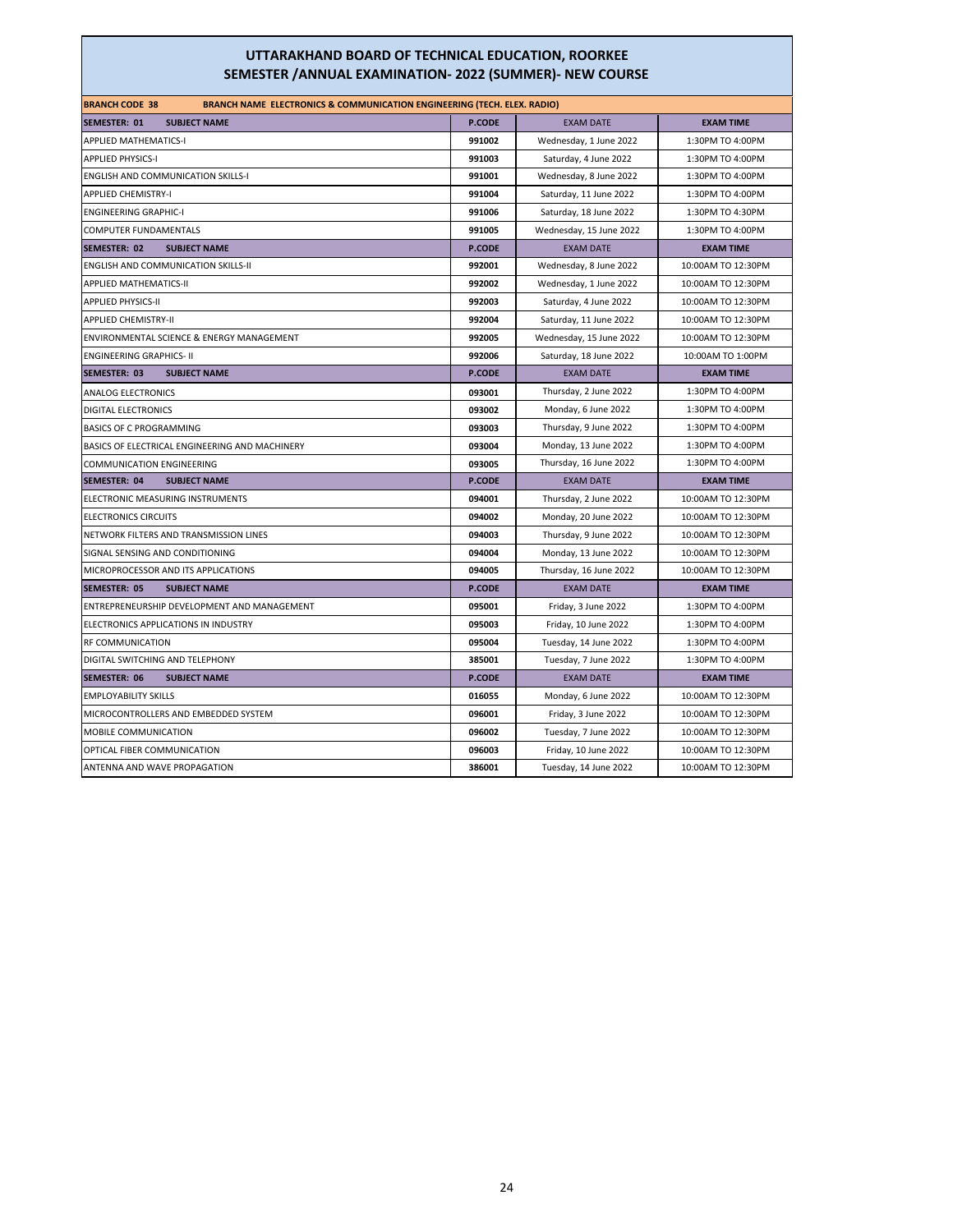| <b>BRANCH CODE 39</b><br><b>BRANCH NAME - ELECTRONICS ENGINEERING (SPECIALIZATION IN CONSUMER ELECTRONICS)</b> |               |                         |                    |  |  |
|----------------------------------------------------------------------------------------------------------------|---------------|-------------------------|--------------------|--|--|
| <b>SUBJECT NAME</b><br>SEMESTER: 01                                                                            | P.CODE        | <b>EXAM DATE</b>        | <b>EXAM TIME</b>   |  |  |
| <b>APPLIED MATHEMATICS-I</b>                                                                                   | 991002        | Wednesday, 1 June 2022  | 1:30PM TO 4:00PM   |  |  |
| <b>APPLIED PHYSICS-I</b>                                                                                       | 991003        | Saturday, 4 June 2022   | 1:30PM TO 4:00PM   |  |  |
| <b>ENGLISH AND COMMUNICATION SKILLS-I</b>                                                                      | 991001        | Wednesday, 8 June 2022  | 1:30PM TO 4:00PM   |  |  |
| <b>APPLIED CHEMISTRY-I</b>                                                                                     | 991004        | Saturday, 11 June 2022  | 1:30PM TO 4:00PM   |  |  |
| <b>ENGINEERING GRAPHIC-I</b>                                                                                   | 991006        | Saturday, 18 June 2022  | 1:30PM TO 4:30PM   |  |  |
| COMPUTER FUNDAMENTALS                                                                                          | 991005        | Wednesday, 15 June 2022 | 1:30PM TO 4:00PM   |  |  |
| <b>SUBJECT NAME</b><br><b>SEMESTER: 02</b>                                                                     | <b>P.CODE</b> | <b>EXAM DATE</b>        | <b>EXAM TIME</b>   |  |  |
| ENGLISH AND COMMUNICATION SKILLS-II                                                                            | 992001        | Wednesday, 8 June 2022  | 10:00AM TO 12:30PM |  |  |
| <b>APPLIED MATHEMATICS-II</b>                                                                                  | 992002        | Wednesday, 1 June 2022  | 10:00AM TO 12:30PM |  |  |
| <b>APPLIED PHYSICS-II</b>                                                                                      | 992003        | Saturday, 4 June 2022   | 10:00AM TO 12:30PM |  |  |
| <b>APPLIED CHEMISTRY-II</b>                                                                                    | 992004        | Saturday, 11 June 2022  | 10:00AM TO 12:30PM |  |  |
| ENVIRONMENTAL SCIENCE & ENERGY MANAGEMENT                                                                      | 992005        | Wednesday, 15 June 2022 | 10:00AM TO 12:30PM |  |  |
| <b>ENGINEERING GRAPHICS- II</b>                                                                                | 992006        | Saturday, 18 June 2022  | 10:00AM TO 1:00PM  |  |  |
| SEMESTER: 03<br><b>SUBJECT NAME</b>                                                                            | <b>P.CODE</b> | <b>EXAM DATE</b>        | <b>EXAM TIME</b>   |  |  |
| ANALOG ELECTRONICS                                                                                             | 093001        | Thursday, 2 June 2022   | 1:30PM TO 4:00PM   |  |  |
| DIGITAL ELECTRONICS                                                                                            | 093002        | Monday, 6 June 2022     | 1:30PM TO 4:00PM   |  |  |
| <b>BASICS OF C PROGRAMMING</b>                                                                                 | 093003        | Thursday, 9 June 2022   | 1:30PM TO 4:00PM   |  |  |
| BASICS OF ELECTRICAL ENGINEERING AND MACHINERY                                                                 | 093004        | Monday, 13 June 2022    | 1:30PM TO 4:00PM   |  |  |
| <b>COMMUNICATION ENGINEERING</b>                                                                               | 093005        | Thursday, 16 June 2022  | 1:30PM TO 4:00PM   |  |  |
| SEMESTER: 04<br><b>SUBJECT NAME</b>                                                                            | <b>P.CODE</b> | <b>EXAM DATE</b>        | <b>EXAM TIME</b>   |  |  |
| ELECTRONIC MEASURING INSTRUMENTS                                                                               | 094001        | Thursday, 2 June 2022   | 10:00AM TO 12:30PM |  |  |
| <b>ELECTRONICS CIRCUITS</b>                                                                                    | 094002        | Monday, 20 June 2022    | 10:00AM TO 12:30PM |  |  |
| NETWORK FILTERS AND TRANSMISSION LINES                                                                         | 094003        | Thursday, 9 June 2022   | 10:00AM TO 12:30PM |  |  |
| SIGNAL SENSING AND CONDITIONING                                                                                | 094004        | Monday, 13 June 2022    | 10:00AM TO 12:30PM |  |  |
| MICROPROCESSOR AND ITS APPLICATIONS                                                                            | 094005        | Thursday, 16 June 2022  | 10:00AM TO 12:30PM |  |  |
| <b>SEMESTER: 05</b><br><b>SUBJECT NAME</b>                                                                     | <b>P.CODE</b> | <b>EXAM DATE</b>        | <b>EXAM TIME</b>   |  |  |
| ENTREPRENEURSHIP MANAGEMENT                                                                                    | 095001        | Friday, 3 June 2022     | 1:30PM TO 4:00PM   |  |  |
| CONTROL AND INSTRUMENTATION                                                                                    | 095002        | Tuesday, 7 June 2022    | 1:30PM TO 4:00PM   |  |  |
| RF COMMUNICATION                                                                                               | 095004        | Tuesday, 14 June 2022   | 1:30PM TO 4:00PM   |  |  |
| POWER ELECTRONICS                                                                                              | 395001        | Friday, 10 June 2022    | 1:30PM TO 4:00PM   |  |  |
| SEMESTER: 06<br><b>SUBJECT NAME</b>                                                                            | <b>P.CODE</b> | <b>EXAM DATE</b>        | <b>EXAM TIME</b>   |  |  |
| <b>EMPLOYABILITY SKILLS</b>                                                                                    | 016055        | Monday, 6 June 2022     | 10:00AM TO 12:30PM |  |  |
| MICROCONTROLLERS AND EMBEDDED SYSTEM                                                                           | 096001        | Friday, 3 June 2022     | 10:00AM TO 12:30PM |  |  |
| MOBILE COMMUNICATION                                                                                           | 096002        | Tuesday, 7 June 2022    | 10:00AM TO 12:30PM |  |  |
| OPTICAL FIBER COMMUNICATION                                                                                    | 096003        | Friday, 10 June 2022    | 10:00AM TO 12:30PM |  |  |
| <b>CONSUMER ELECTRONICS</b>                                                                                    | 396001        | Tuesday, 14 June 2022   | 10:00AM TO 12:30PM |  |  |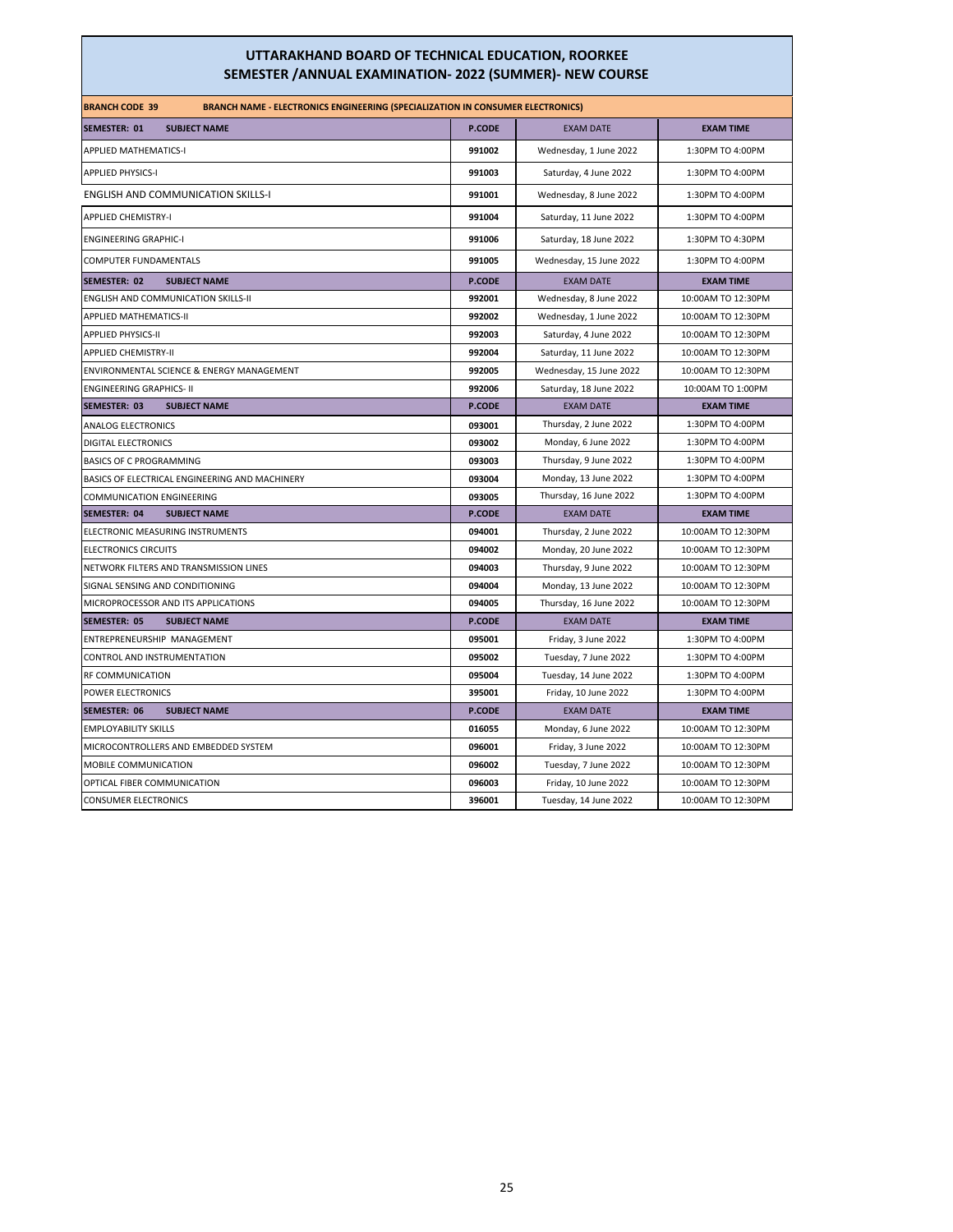| <b>BRANCH CODE 40</b><br><b>BRANCH NAME -CIVIL ENGINEERING (ENVIRONMENTAL &amp; POLLUTION CONTROL)</b> |                  |                                                 |                                       |
|--------------------------------------------------------------------------------------------------------|------------------|-------------------------------------------------|---------------------------------------|
| SEMESTER: 01<br><b>SUBJECT NAME</b>                                                                    | <b>P.CODE</b>    | <b>EXAM DATE</b>                                | <b>EXAM TIME</b>                      |
| <b>APPLIED MATHEMATICS-I</b>                                                                           | 991002           | Wednesday, 1 June 2022                          | 1:30PM TO 4:00PM                      |
| <b>APPLIED PHYSICS-I</b>                                                                               | 991003           | Saturday, 4 June 2022                           | 1:30PM TO 4:00PM                      |
| <b>ENGLISH AND COMMUNICATION SKILLS-I</b>                                                              | 991001           | Wednesday, 8 June 2022                          | 1:30PM TO 4:00PM                      |
| <b>APPLIED CHEMISTRY-I</b>                                                                             | 991004           | Saturday, 11 June 2022                          | 1:30PM TO 4:00PM                      |
| <b>ENGINEERING GRAPHIC-I</b>                                                                           | 991006           | Saturday, 18 June 2022                          | 1:30PM TO 4:30PM                      |
| COMPUTER FUNDAMENTALS                                                                                  | 991005           | Wednesday, 15 June 2022                         | 1:30PM TO 4:00PM                      |
| <b>SEMESTER: 02</b><br><b>SUBJECT NAME</b>                                                             | P.CODE           | <b>EXAM DATE</b>                                | <b>EXAM TIME</b>                      |
| <b>ENGLISH AND COMMUNICATION SKILLS-II</b>                                                             | 992001           | Wednesday, 8 June 2022                          | 10:00AM TO 12:30PM                    |
| <b>APPLIED MATHEMATICS-II</b>                                                                          | 992002           | Wednesday, 1 June 2022                          | 10:00AM TO 12:30PM                    |
| APPLIED PHYSICS-II                                                                                     | 992003           |                                                 | 10:00AM TO 12:30PM                    |
| <b>APPLIED CHEMISTRY-II</b>                                                                            | 992004           | Saturday, 4 June 2022<br>Saturday, 11 June 2022 | 10:00AM TO 12:30PM                    |
|                                                                                                        | 992005           |                                                 |                                       |
| ENVIRONMENTAL SCIENCE & ENERGY MANAGEMENT<br><b>ENGINEERING GRAPHICS- II</b>                           | 992006           | Wednesday, 15 June 2022                         | 10:00AM TO 12:30PM                    |
| SEMESTER: 03<br><b>SUBJECT NAME</b>                                                                    | <b>P.CODE</b>    | Saturday, 18 June 2022<br><b>EXAM DATE</b>      | 10:00AM TO 1:00PM<br><b>EXAM TIME</b> |
| <b>ENGINEERING MECHANICS</b>                                                                           | 023001           | Thursday, 2 June 2022                           | 1:30PM TO 4:00PM                      |
| <b>BASIC SURVEYING</b>                                                                                 | 023002           | Monday, 6 June 2022                             | 1:30PM TO 4:00PM                      |
| <b>BUILDING DRAWING</b>                                                                                | 023003           | Thursday, 9 June 2022                           | 1:30PM TO 4:30PM                      |
| BUILDING MATERIAL AND CONSTRUCTION                                                                     | 023004           | Monday, 13 June 2022                            | 1:30PM TO 4:00PM                      |
|                                                                                                        |                  | Thursday, 16 June 2022                          | 1:30PM TO 4:00PM                      |
| ELECTRICAL & MECHANICAL ENGINEERING SYSTEMS<br><b>FLUID MECHANICS</b>                                  | 023005<br>023006 | Monday, 20 June 2022                            | 1:30PM TO 4:00PM                      |
| <b>SUBJECT NAME</b><br>SEMESTER: 04                                                                    | <b>P.CODE</b>    | <b>EXAM DATE</b>                                | <b>EXAM TIME</b>                      |
| ADVANCE SURVEYING                                                                                      | 024001           | Thursday, 2 June 2022                           | 10:00AM TO 12:30PM                    |
| <b>CONCRETE TECHNOLOGY</b>                                                                             | 024002           | Monday, 20 June 2022                            | 10:00AM TO 12:30PM                    |
| ENVIRONMENTAL & IRRIGATION ENGINEERING DRAWING                                                         | 024003           | Thursday, 9 June 2022                           | 10:00AM TO 1:00PM                     |
| <b>IRRIGATION ENGINEERING</b>                                                                          | 024004           | Monday, 13 June 2022                            | 10:00AM TO 12:30PM                    |
| <b>MECHANICS OF STRUCTURES</b>                                                                         | 024005           | Thursday, 16 June 2022                          | 10:00AM TO 12:30PM                    |
| WATER SUPPLY & WASTE WATER ENGINEERING                                                                 | 024006           | Tuesday, 21 June 2022                           | 1:30PM TO 4:00PM                      |
| <b>SEMESTER: 05</b><br><b>SUBJECT NAME</b>                                                             | P.CODE           | <b>EXAM DATE</b>                                | <b>EXAM TIME</b>                      |
| <b>ESTIMATING AND COSTING</b>                                                                          | 025001           | Friday, 3 June 2022                             | 1:30PM TO 4:00PM                      |
| <b>GEOTECHNICAL ENGINEERING</b>                                                                        | 025002           | Tuesday, 7 June 2022                            | 1:30PM TO 4:00PM                      |
| REINFORCED CONCRETE DESIGN                                                                             | 025003           | Friday, 10 June 2022                            | 1:30PM TO 4:30PM                      |
| HIGHWAY, AIRPORT AND RAILWAY ENGINEERING                                                               | 355002           | Friday, 17 June 2022                            | 1:30PM TO 4:00PM                      |
| ENVIRONMENTAL POLLUTION CONTROL                                                                        | 405001           | Tuesday, 14 June 2022                           | 1:30PM TO 4:00PM                      |
| SEMESTER: 06<br><b>SUBJECT NAME</b>                                                                    | <b>P.CODE</b>    | <b>EXAM DATE</b>                                | <b>EXAM TIME</b>                      |
| <b>EMPLOYABILITY SKILLS</b>                                                                            | 016055           | Monday, 6 June 2022                             | 10:00AM TO 12:30PM                    |
| CONSTRUCTION MANAGEMENT ACCOUNTS & ENTREPRENEURSHIP DEVELOPMENT                                        | 026001           | Friday, 3 June 2022                             | 10:00AM TO 12:30PM                    |
| EARTHQUAKE RESISTAT BUILDING CONSTRUTION                                                               | 026002           | Tuesday, 7 June 2022                            | 10:00AM TO 12:30PM                    |
| STEEL STRUCTURE DESING                                                                                 | 026003           | Friday, 10 June 2022                            | 10:00AM TO 1:00PM                     |
| STRUCTURAL DRAWING                                                                                     | 026004           | Tuesday, 14 June 2022                           | 10:00AM TO 1:00PM                     |
| REPAIR AND REHABILITATION OF BUILDINGS                                                                 | 026007           | Tuesday, 21 June 2022                           | 10:00AM TO 12:30PM                    |
| SOLID & INDUSTRIAL WASTE MANAGEMENT                                                                    | 406001           | Friday, 17 June 2022                            | 10:00AM TO 12:30PM                    |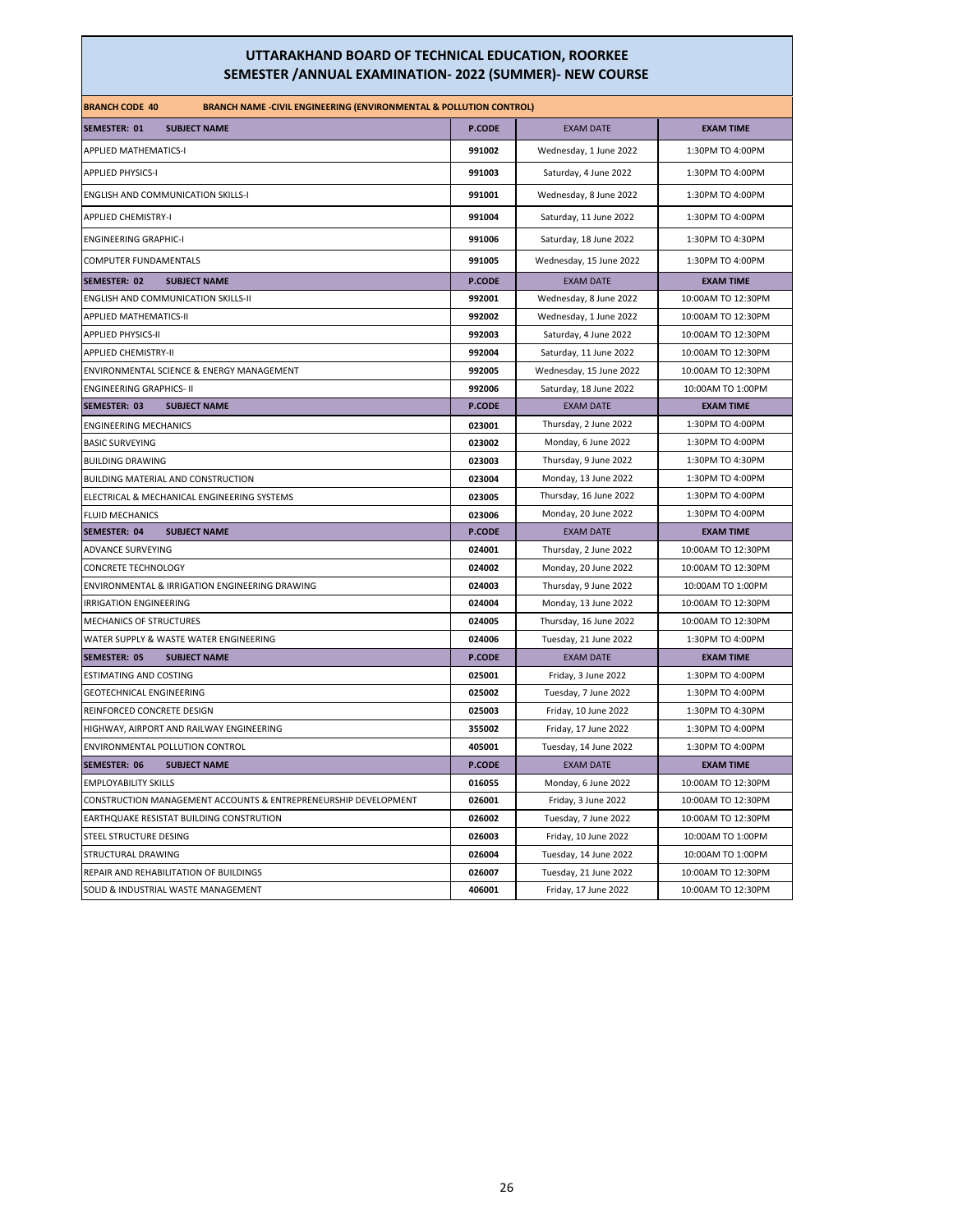| <b>BRANCH CODE 41</b><br><b>BRANCH NAME - CIVIL ENGINEERING (PUBLIC HEALTH ENGINEERING)</b> |               |                         |                    |
|---------------------------------------------------------------------------------------------|---------------|-------------------------|--------------------|
| SEMESTER: 01<br><b>SUBJECT NAME</b>                                                         | P.CODE        | <b>EXAM DATE</b>        | <b>EXAM TIME</b>   |
| <b>APPLIED MATHEMATICS-I</b>                                                                | 991002        | Wednesday, 1 June 2022  | 1:30PM TO 4:00PM   |
| <b>APPLIED PHYSICS-I</b>                                                                    | 991003        | Saturday, 4 June 2022   | 1:30PM TO 4:00PM   |
| <b>ENGLISH AND COMMUNICATION SKILLS-I</b>                                                   | 991001        | Wednesday, 8 June 2022  | 1:30PM TO 4:00PM   |
| <b>APPLIED CHEMISTRY-I</b>                                                                  | 991004        | Saturday, 11 June 2022  | 1:30PM TO 4:00PM   |
| <b>ENGINEERING GRAPHIC-I</b>                                                                | 991006        | Saturday, 18 June 2022  | 1:30PM TO 4:30PM   |
| COMPUTER FUNDAMENTALS                                                                       | 991005        | Wednesday, 15 June 2022 | 1:30PM TO 4:00PM   |
| SEMESTER: 02<br><b>SUBJECT NAME</b>                                                         | <b>P.CODE</b> | <b>EXAM DATE</b>        | <b>EXAM TIME</b>   |
| ENGLISH AND COMMUNICATION SKILLS-II                                                         | 992001        | Wednesday, 8 June 2022  | 10:00AM TO 12:30PM |
| APPLIED MATHEMATICS-II                                                                      | 992002        | Wednesday, 1 June 2022  | 10:00AM TO 12:30PM |
| <b>APPLIED PHYSICS-II</b>                                                                   | 992003        | Saturday, 4 June 2022   | 10:00AM TO 12:30PM |
| <b>APPLIED CHEMISTRY-II</b>                                                                 | 992004        | Saturday, 11 June 2022  | 10:00AM TO 12:30PM |
| ENVIRONMENTAL SCIENCE & ENERGY MANAGEMENT                                                   | 992005        | Wednesday, 15 June 2022 | 10:00AM TO 12:30PM |
| <b>ENGINEERING GRAPHICS- II</b>                                                             | 992006        | Saturday, 18 June 2022  | 10:00AM TO 1:00PM  |
| SEMESTER: 03<br><b>SUBJECT NAME</b>                                                         | <b>P.CODE</b> | <b>EXAM DATE</b>        | <b>EXAM TIME</b>   |
| <b>ENGINEERING MECHANICS</b>                                                                | 023001        | Thursday, 2 June 2022   | 1:30PM TO 4:00PM   |
| <b>BASIC SURVEYING</b>                                                                      | 023002        | Monday, 6 June 2022     | 1:30PM TO 4:00PM   |
| <b>BUILDING DRAWING</b>                                                                     | 023003        | Thursday, 9 June 2022   | 1:30PM TO 4:30PM   |
| BUILDING MATERIAL AND CONSTRUCTION                                                          | 023004        | Monday, 13 June 2022    | 1:30PM TO 4:00PM   |
| ELECTRICAL & MECHANICAL ENGINEERING SYSTEMS                                                 | 023005        | Thursday, 16 June 2022  | 1:30PM TO 4:00PM   |
| <b>FLUID MECHANICS</b>                                                                      | 023006        | Monday, 20 June 2022    | 1:30PM TO 4:00PM   |
| <b>SUBJECT NAME</b><br>SEMESTER: 04                                                         | P.CODE        | <b>EXAM DATE</b>        | <b>EXAM TIME</b>   |
| ADVANCE SURVEYING                                                                           | 024001        | Thursday, 2 June 2022   | 10:00AM TO 12:30PM |
| <b>CONCRETE TECHNOLOGY</b>                                                                  | 024002        | Monday, 20 June 2022    | 10:00AM TO 12:30PM |
| ENVIRONMENTAL & IRRIGATION ENGINEERING DRAWING                                              | 024003        | Thursday, 9 June 2022   | 10:00AM TO 1:00PM  |
| <b>IRRIGATION ENGINEERING</b>                                                               | 024004        | Monday, 13 June 2022    | 10:00AM TO 12:30PM |
| <b>MECHANICS OF STRUCTURES</b>                                                              | 024005        | Thursday, 16 June 2022  | 10:00AM TO 12:30PM |
| WATER SUPPLY & WASTE WATER ENGINEERING                                                      | 024006        | Tuesday, 21 June 2022   | 1:30PM TO 4:00PM   |
| <b>SEMESTER: 05</b><br><b>SUBJECT NAME</b>                                                  | P.CODE        | <b>EXAM DATE</b>        | <b>EXAM TIME</b>   |
| <b>ESTIMATING AND COSTING</b>                                                               | 025001        | Friday, 3 June 2022     | 1:30PM TO 4:00PM   |
| <b>GEOTECHNICAL ENGINEERING</b>                                                             | 025002        | Tuesday, 7 June 2022    | 1:30PM TO 4:00PM   |
| REINFORCED CONCRETE DESIGN                                                                  | 025003        | Friday, 10 June 2022    | 1:30PM TO 4:30PM   |
| HIGHWAY, AIRPORT AND RAILWAY ENGINEERING                                                    | 355002        | Friday, 17 June 2022    | 1:30PM TO 4:00PM   |
| AIR POLLUTION & CONTROL                                                                     | 415001        | Tuesday, 14 June 2022   | 1:30PM TO 4:00PM   |
| SEMESTER: 06<br><b>SUBJECT NAME</b>                                                         | <b>P.CODE</b> | <b>EXAM DATE</b>        | <b>EXAM TIME</b>   |
| <b>EMPLOYABILITY SKILLS</b>                                                                 | 016055        | Monday, 6 June 2022     | 10:00AM TO 12:30PM |
| CONSTRUCTION MANAGEMENT ACCOUNTS & ENTREPRENEURSHIP DEVELOPMENT                             | 026001        | Friday, 3 June 2022     | 10:00AM TO 12:30PM |
| EARTHQUAKE RESISTAT BUILDING CONSTRUTION                                                    | 026002        | Tuesday, 7 June 2022    | 10:00AM TO 12:30PM |
| STEEL STRUCTURE DESING                                                                      | 026003        | Friday, 10 June 2022    | 10:00AM TO 1:00PM  |
| STRUCTURAL DRAWING                                                                          | 026004        | Tuesday, 14 June 2022   | 10:00AM TO 1:00PM  |
| REPAIR AND REHABILITATION OF BUILDINGS                                                      | 026007        | Tuesday, 21 June 2022   | 10:00AM TO 12:30PM |
| SOLID & HAZARDOUS WASTE MANAGEMENT                                                          | 416001        | Friday, 17 June 2022    | 10:00AM TO 12:30PM |